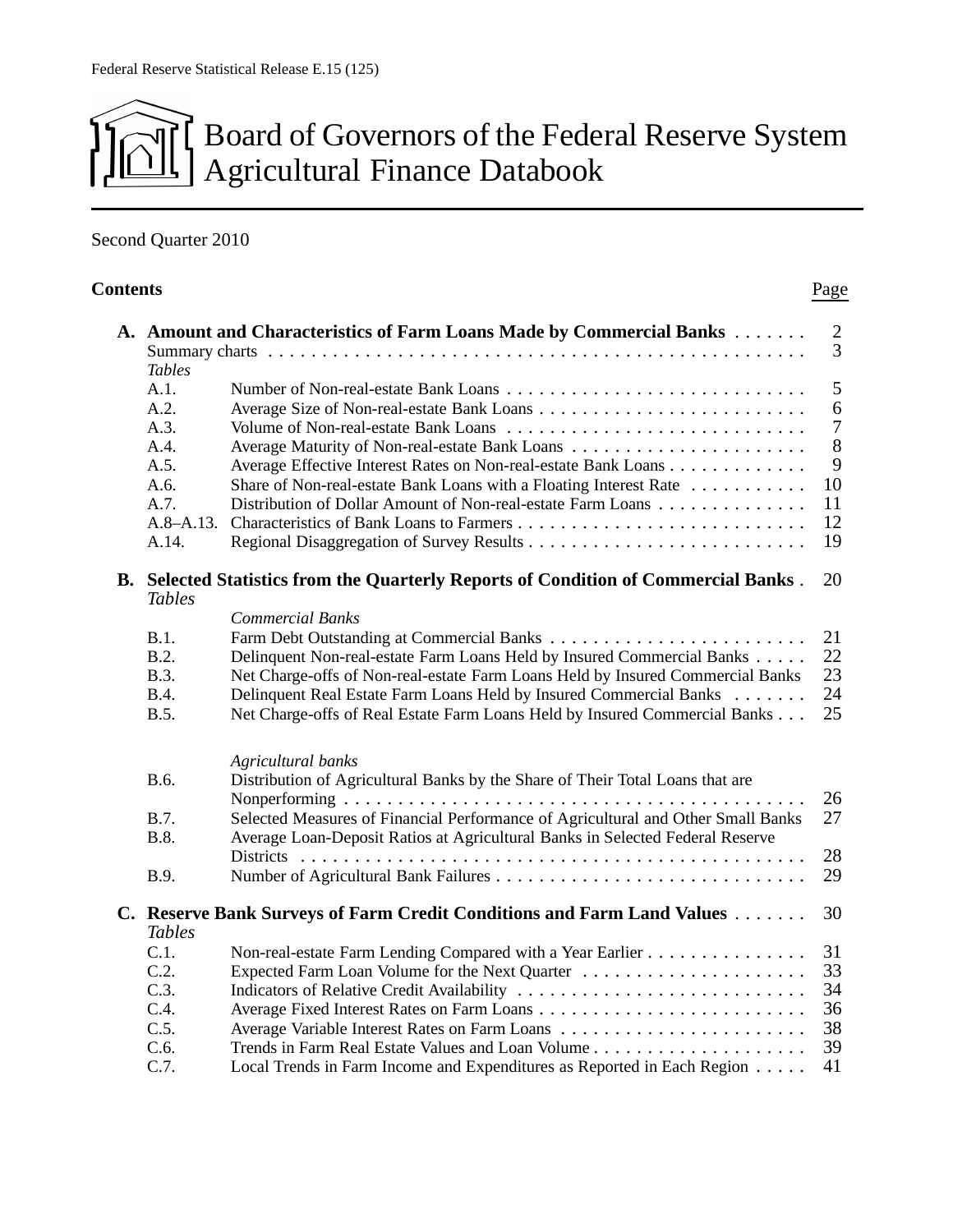The Agricultural Finance Databook is a compilation of various data on current developments in agricultural finance. Large portions of the data come from regular surveys conducted by the Board of Governors of the Federal Reserve System or by Federal Reserve Banks. Other portions come from the quarterly Call Report data of commercial banks or from the reports of other financial institutions involved in agricultural lending. When the current issue went to press, data from the Survey of Terms of Bank Lending were available for the second quarter of 2010; the other data generally were available through the first quarter of 2010.

Parts or all of the Agricultural Finance Databook may be copied and distributed freely. Any redistribution of selected parts of the databook should be accompanied by the front cover identifying the databook and date of issue. Remaining questions may be sent to:

Agricultural Finance Databook Mail Stop 80 Division of Research and Statistics Board of Governors of the Federal Reserve System 20<sup>th</sup> Street and Constitution Avenue, NW Washington, DC 20551

The databook is available online at http://www.federalreserve.gov/releases/e15.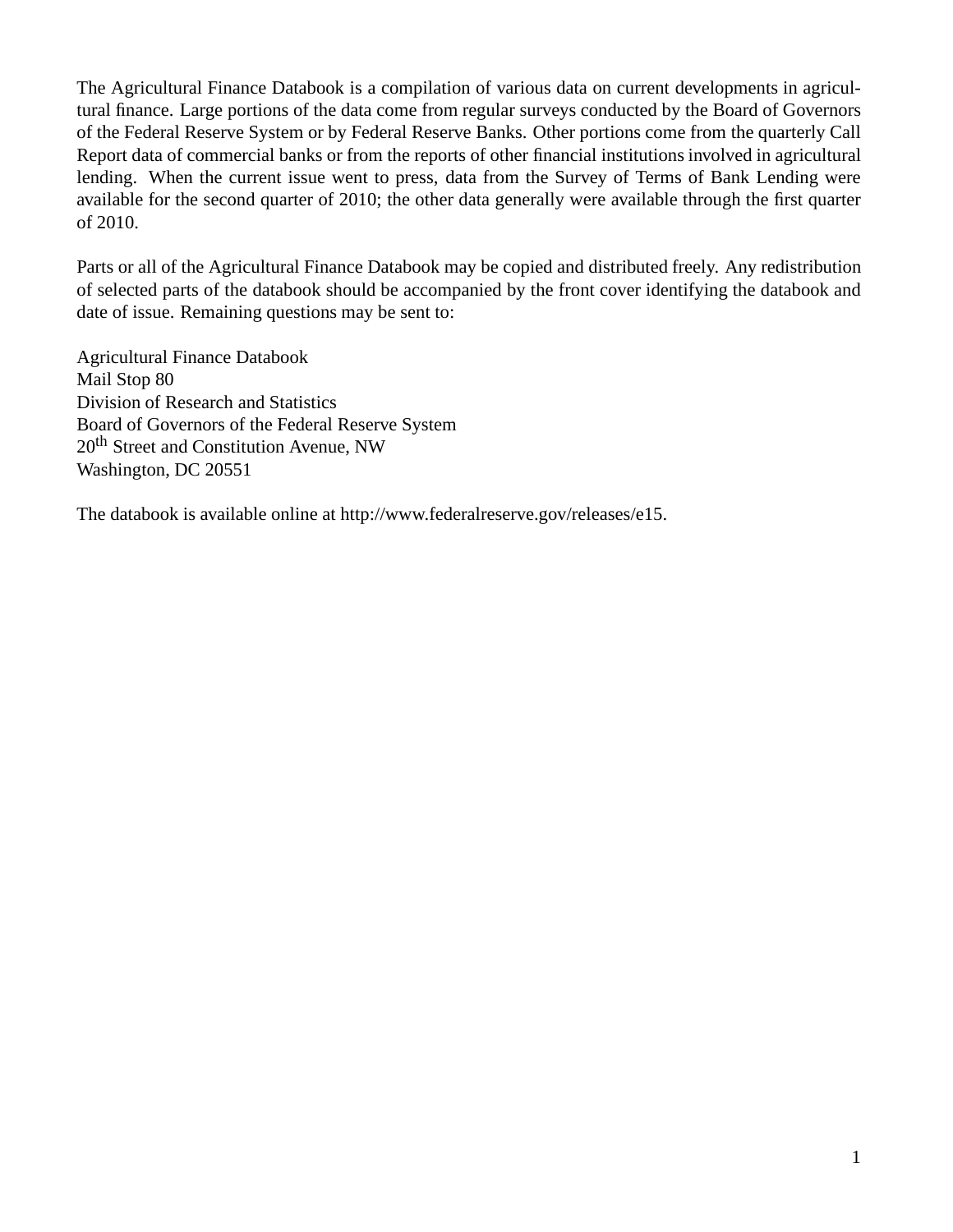## **Federal Reserve Statistical Release E.15 – Agricultural Finance Databook**

## **Section A: Amount and Characteristics of Farm Loans Made by Commercial Banks**

These data are for non-real-estate farm loans of \$3,000 or more made by commercial banks.<sup>1</sup> They are derived from quarterly sample surveys conducted by the Federal Reserve System during the first full week of the second month of each quarter. Data obtained from the sample are expanded into national estimates for all commercial banks, which are shown in the following tables.

Since May 1997, the Federal Reserve has collected data on the assessment by the lender of the risk associated with each loan, the next date that the rate of interest could be adjusted, whether the loan was callable by the bank, and whether the borrower could prepay the loan without penalty. Over time, the data on the lender's perception of the riskiness of farm loans should help provide a better picture of the effect of fluctuations in the creditworthiness of farm borrowers as farm financial conditions or the broader economic environment changes. The new data on loan repricing dates, the callability of the loan, and the existence of prepayment penalties should help to refine estimates of the duration of farm loans made by commercial banks.

Tables A.8 through A.13 contain most of the new data, whereas the other tables in this section show estimates that are comparable to those that have been presented for a number of years. However, for several quarters while the new survey was being designed, banks that left the survey panel were not replaced immediately because new replacement banks would soon have been forced to revise their newly instituted reporting procedures when the new survey form went into effect. As a result, the size of the survey panel dwindled through early 1997, and an unusually large number of new reporters (about 25) were added with the May 1997 survey. This change did not affect the validity of the May survey information, but it likely introduced sampling error, especially when the May survey results are compared with those of previous quarters.

The format and the information contained in the tables are likely to change as more of the new survey information is acquired.

Since November 1991, several survey statistics have been estimated for each of ten farm production regions as defined by the United States Department of Agriculture. These statistics, which are presented in table A.14, should be treated with some caution. Although an effort was made to choose a good regional mix of banks for the panel, the panel never has been stratified by region. Consequently, the survey results are less precise for each region than for the totals for the nation. More-detailed results from each quarterly survey were previously published in Statistical Release E.2A, Survey of Terms of Bank Lending to Farmers. Since February 1992, these results have been included at the end of section A of the databook. The E.2A was discontinued in February 1992.

<sup>&</sup>lt;sup>1</sup>Before May 2006, loans of more than \$1,000 were included in the survey.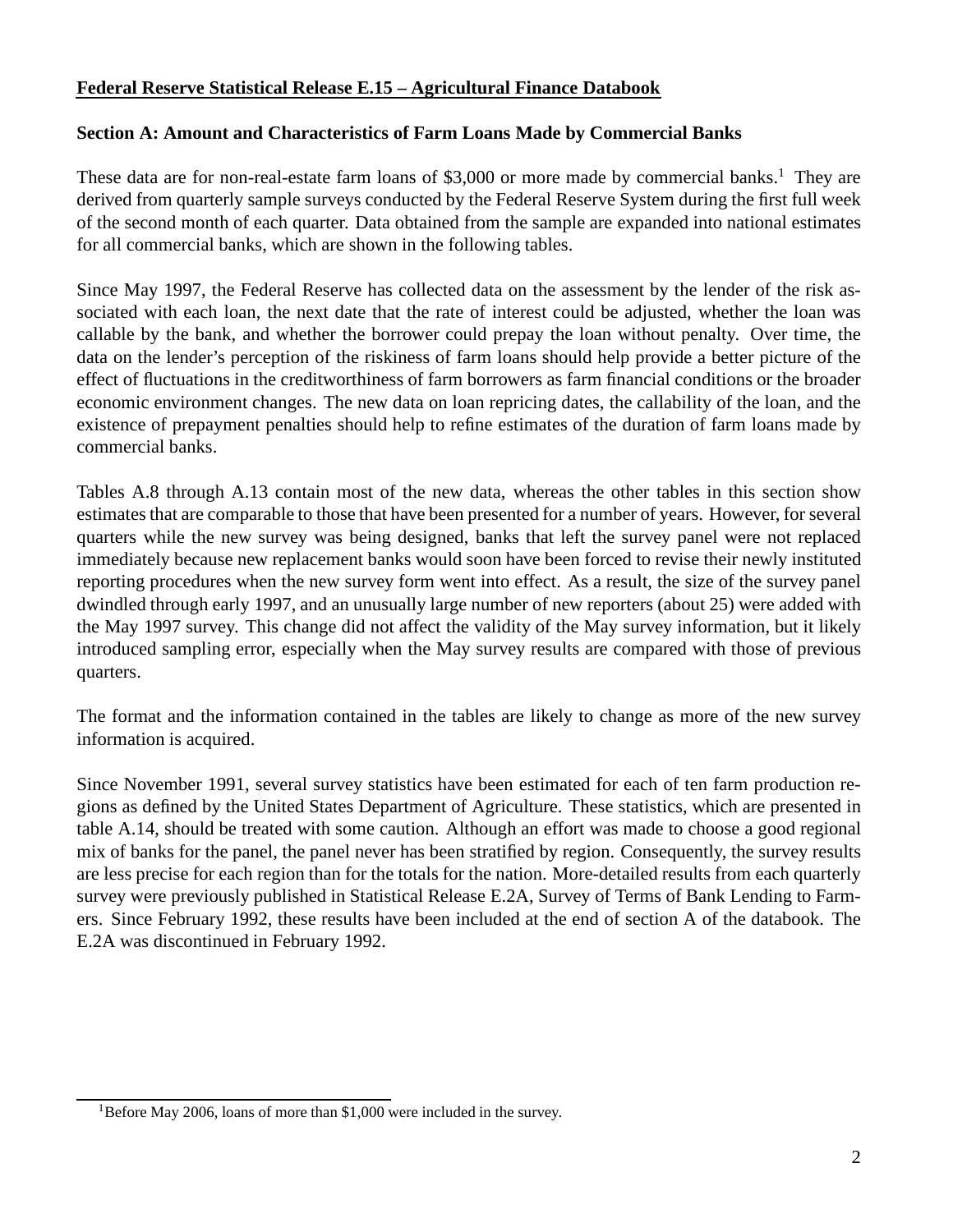





 <sup>--</sup> Four-quarter moving average.

Source. Survey of Terms of Bank Lending to Farmers.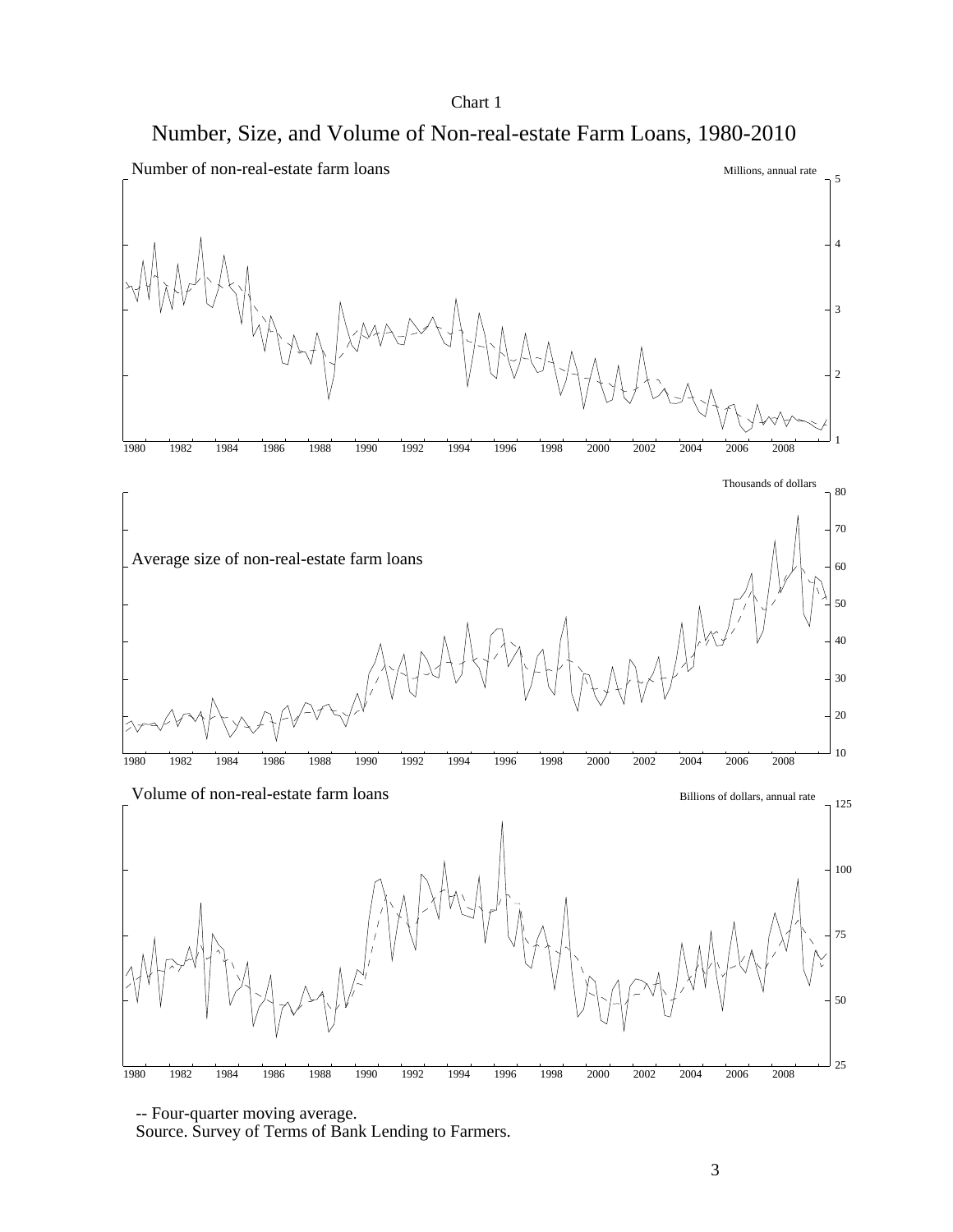

 Note. Effective (compounded) annual interest rates are calculated from the stated rate and other terms of the loans and weighted by loan size.

-- Four-quarter moving average.

Source. Survey of Terms of Bank Lending to Farmers.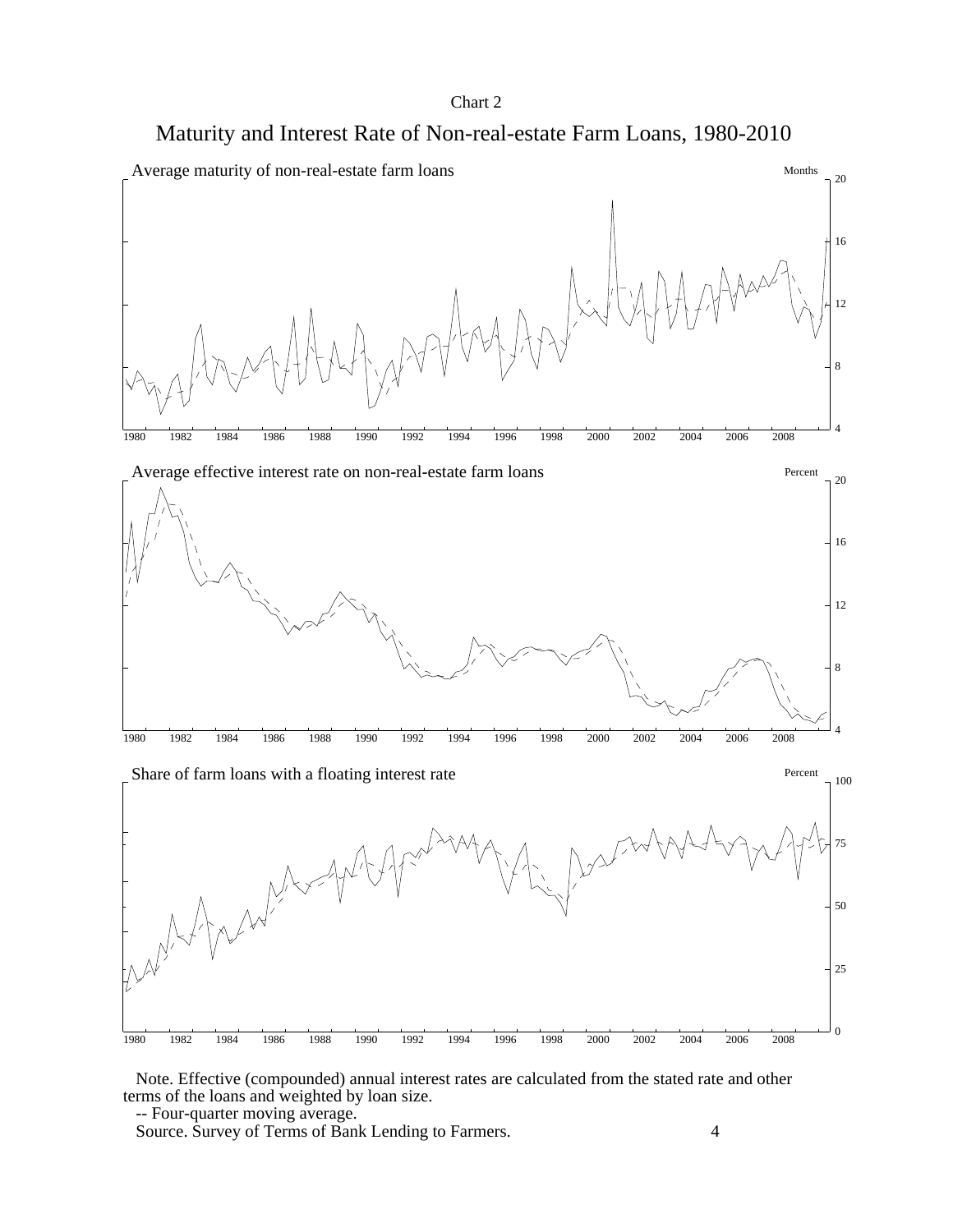#### Size of loan Size of bank's farm Purpose of loan and the control of thousands of dollars) and loan portfolio loan portfolio Other Farm current | machinery |  $\begin{array}{|c|c|c|c|c|c|c|c|c|} \hline \end{array}$  and  $\begin{array}{|c|c|c|c|c|c|c|c|c|} \hline \end{array}$  and  $\begin{array}{|c|c|c|c|c|c|c|c|c|} \hline \end{array}$  and  $\begin{array}{|c|c|c|c|c|c|c|c|c|} \hline \end{array}$  and  $\begin{array}{|c|c|c|c|c|c|c|c|c|} \hline \end{array}$  and and Feeder Other operating and  $\begin{vmatrix} 1 & 1 & 1 \\ 0 & -1 & 1 \end{vmatrix}$  to to and Small or  $mid-size<sup>3</sup>$ Period | Total | livestock | livestock | expenses<sup>1</sup> | equipment | Other<sup>2</sup> | 9 | 24 | 99 | over | mid-size<sup>3</sup> | Large<sup>4</sup> 1998...... | 2.10 .15 .18 1.39 .17 .17 .22 1.20 .15 .13 .13 .12 .11 .1.39 .40 1999...... 1.96 .14 .16 1.32 .16 .18 1.09 .44 .32 .11 1.56 .40.57 2000...... 1.91 .11 .17 1.30 .13 .19 1.09 .44 .28 .10 1.34 .57 $.61$ 1.14 .14 .13 .26 .97 .40 .28 .13 .16 .13 .16 .13 .16 .13 .16 .1.14 .1.14 .66 2002...... 1.95 .11 .15 1.34 .12 .23 1.11 .42 .31 .12 1.29 .66.53 2003...... 1.66 .12 .12 1.14 .13 .15 .91 .36 .29 .10 1.13 .53.46 46. 1.17 .13 .13 .36 .36 .29 .13 .14 .87 .13 .14 .1.17 .13 .14 .1.17 .48 2005...... 1.47 .10 .11 1.02 .11 .14 .76 .32 .27 .12 .99 .48.65 2006...... 1.37 .11 .11 .92 .11 .11 .57 .36 .30 .13 .71 .65.67 2007...... 1.34 .09 .11 .90 .12 .13 .51 .38 .32 .14 .68 .67.68 2008...... 1.32 .07 .10 .91 .08 .15 .46 .38 .32 .16 .65 .68.70 2009...... 1.27 .09 .08 .87 .09 .14 .46 .36 .31 .13 .57 .702006: Q4... 1.13 .12 .10 .73 .08 .09 .42 .31 .29 .12 .59 .552007: Q1... 1.19 .08 .10 .79 .11 .12 .42 .32 .29 .17 .61 .58.78 78. 78. 13. 13. 156. 1.09 .13 .14 .63 .45 .35 .13 .14 .56 .12 .13 .14 .66 Q3... 1.25 .08 .08 .84 .12 .13 .49 .36 .28 .11 .59 .66.64 Q4... 1.37 .11 .15 .86 .10 .14 .50 .38 .34 .15 .73 .642008: Q1... 1.25 .09 .10 .83 .09 .13 .41 .36 .30 .18 .67 .58.76 Q2... 1.45 .07 .11 1.01 .10 .16 .54 .38 .36 .17 .69 .76.66 Q3... 1.22 .03 .08 .87 .09 .14 .45 .37 .28 .13 .56 .66.71 71. 1.38 .10 .12 .06 .17 .46 .40 .36 .17 .12 .12 .12 .12 .1*1* 2009: Q1... 1.31 .09 .09 .89 .10 .15 .43 .36 .33 .19 .60 .70 $.73$  Q2... 1.31 .08 .09 .91 .09 .13 .49 .37 .32 .13 .58 .73.70 70. 57. 11. 29. 36. 52. 14. 07. 92. 07. 06. 92. 14. Q3... 1.27 .14 .68 Q4... 1.21 .12 .09 .76 .11 .13 .40 .38 .31 .12 .53 .682010: Q1... 1.17 .09 .08 .79 .08 .13 .40 .31 .31 .16 .56 .61.63  $Q2...$  1.33 .09 .11 .89 .10 .15 .49 .38 .33 .14 .70 .63

#### A.1. Number of Non-real-estate Bank Loans Made to FarmersMillions

 Note. Data are estimates from the Federal Reserve System's Survey of the Terms of Bank Lending to Farmers. Quarterly estimates are expressed as anannual rate and are based on loans made during the first full week of the second month of the quarter.

1. Loans used primarily to finance such items as current crop production expenses and the care and feeding of livestock (including poultry).

2. Typically loans for which the lender does not know the purpose.

3. Portfolios with \$25 million or less in farm loans.

4. Portfolios with more than \$25 million in farm loans.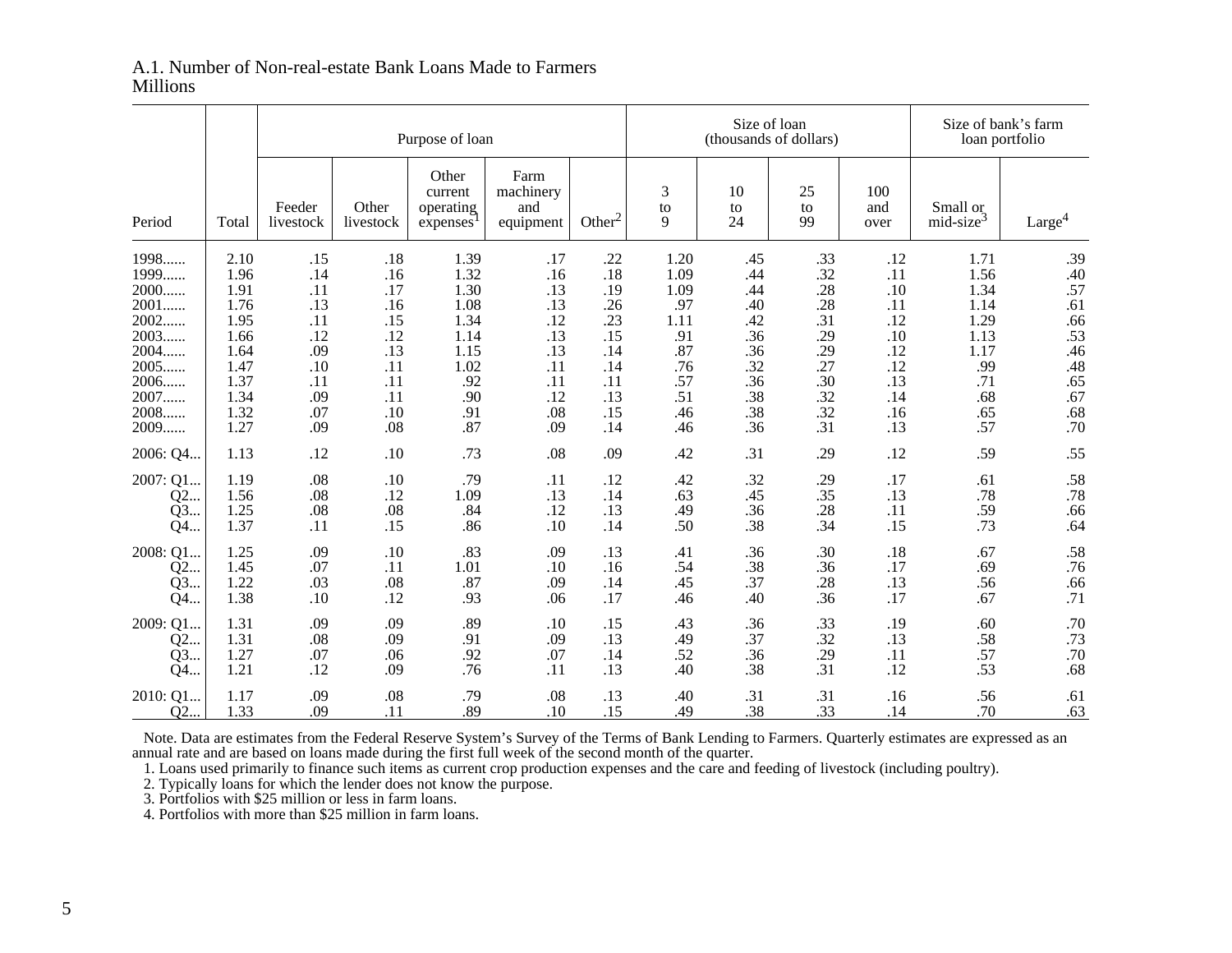## A.2. Average Size of Non-real-estate Bank Loans Made to Farmers Thousands of dollars

|          |              | Purpose of loan     |                    |                                                       |                                       |                    |              |                | Size of loan<br>(thousands of dollars) |                    | Size of bank's farm<br>loan portfolio |                    |  |
|----------|--------------|---------------------|--------------------|-------------------------------------------------------|---------------------------------------|--------------------|--------------|----------------|----------------------------------------|--------------------|---------------------------------------|--------------------|--|
| Period   | All<br>loans | Feeder<br>livestock | Other<br>livestock | Other<br>current<br>operating<br>express <sup>1</sup> | Farm<br>machinery<br>and<br>equipment | Other <sup>2</sup> | 3<br>to<br>9 | 10<br>to<br>24 | 25<br>to<br>99                         | 100<br>and<br>over | Small or<br>mid-size <sup>3</sup>     | Large <sup>4</sup> |  |
| 1998     | 32.36        | 41.46               | 24.32              | 18.16                                                 | 28.10                                 | 127.91             | 3.73         | 14.78          | 45.40                                  | 357.03             | 18.13                                 | 95.04              |  |
| 1999     | 30.92        | 35.63               | 26.42              | 21.43                                                 | 31.82                                 | 101.12             | 3.82         | 14.83          | 46.80                                  | 322.06             | 19.27                                 | 76.23              |  |
| 2000     | 26.30        | 43.25               | 25.96              | 21.27                                                 | 29.27                                 | 48.49              | 3.85         | 14.94          | 45.33                                  | 258.41             | 18.72                                 | 44.09              |  |
| 2001     | 29.40        | 39.71               | 29.75              | 20.03                                                 | 31.76                                 | 62.16              | 3.87         | 14.76          | 45.45                                  | 269.62             | 18.75                                 | 49.19              |  |
| 2002     | 28.77        | 47.63               | 33.26              | 21.43                                                 | 24.44                                 | 62.04              | 3.72         | 15.02          | 45.83                                  | 269.92             | 19.03                                 | 47.85              |  |
| 2003     | 30.74        | 67.77               | 36.98              | 21.44                                                 | 33.40                                 | 64.60              | 3.75         | 14.81          | 47.26                                  | 276.39             | 22.30                                 | 48.88              |  |
| 2004     | 39.38        | 68.02               | 52.88              | 25.95                                                 | 47.58                                 | 110.83             | 3.81         | 14.82          | 46.26                                  | 360.52             | 25.99                                 | 73.29              |  |
| 2005     | 40.42        | 69.13               | 47.05              | 26.41                                                 | 63.49                                 | 99.94              | 3.83         | 14.62          | 47.14                                  | 333.02             | 26.03                                 | 69.96              |  |
| 2006     | 49.71        | 65.53               | 59.36              | 32.84                                                 | 74.12                                 | 138.48             | 4.90         | 14.96          | 46.68                                  | 340.26             | 33.89                                 | 66.95              |  |
| 2007     | 48.27        | 64.93               | 50.33              | 36.27                                                 | 47.41                                 | 117.22             | 5.35         | 15.11          | 46.62                                  | 302.38             | 37.48                                 | 59.22              |  |
| 2008     | 58.61        | 76.08               | 70.62              | 44.10                                                 | 45.70                                 | 136.09             | 5.49         | 15.03          | 46.79                                  | 335.20             | 43.47                                 | 73.06              |  |
| 2009     | 55.71        | 68.17               | 58.34              | 46.97                                                 | 47.09                                 | 107.13             | 5.37         | 14.90          | 47.16                                  | 358.13             | 41.62                                 | 67.16              |  |
| 2006: Q4 | 53.61        | 80.54               | 57.82              | 33.44                                                 | 71.05                                 | 155.58             | 5.56         | 14.96          | 48.79                                  | 341.00             | 35.76                                 | 72.81              |  |
| 2007: Q1 | 58.33        | 76.05               | 54.29              | 50.88                                                 | 32.69                                 | 120.07             | 5.34         | 15.10          | 47.15                                  | 296.76             | 55.55                                 | 61.25              |  |
| Q2       | 39.55        | 48.25               | 33.93              | 32.08                                                 | 41.55                                 | 95.17              | 5.40         | 15.11          | 45.96                                  | 276.68             | 31.72                                 | 47.45              |  |
| Q3       | 42.93        | 42.18               | 63.99              | 28.28                                                 | 62.22                                 | 108.75             | 5.26         | 15.19          | 45.88                                  | 296.12             | 27.61                                 | 56.51              |  |
| Q4       | 54.29        | 84.90               | 53.85              | 36.07                                                 | 53.00                                 | 145.08             | 5.39         | 15.03          | 47.47                                  | 335.44             | 36.48                                 | 74.36              |  |
| 2008: Q1 | 66.99        | 70.42               | 57.84              | 57.17                                                 | 37.17                                 | 152.28             | 5.63         | 15.42          | 46.38                                  | 339.22             | 58.57                                 | 76.66              |  |
| Q2       | 53.03        | 64.25               | 58.32              | 39.04                                                 | 59.60                                 | 127.92             | 5.40         | 14.76          | 46.37                                  | 310.75             | 41.65                                 | 63.32              |  |
| Q3       | 56.57        | 97.26               | 91.69              | 40.35                                                 | 42.95                                 | 136.38             | 5.42         | 14.53          | 46.29                                  | 368.80             | 33.49                                 | 76.14              |  |
| Q4       | 58.67        | 82.63               | 77.87              | 41.38                                                 | 39.40                                 | 131.00             | 5.55         | 15.40          | 47.93                                  | 328.69             | 38.64                                 | 77.67              |  |
| 2009: Q1 | 73.87        | 67.25               | 59.90              | 72.04                                                 | 50.22                                 | 112.97             | 5.38         | 14.98          | 48.10                                  | 384.54             | 58.37                                 | 87.21              |  |
| Q2       | 47.33        | 47.69               | 45.07              | 41.40                                                 | 33.44                                 | 98.43              | 5.38         | 15.17          | 46.75                                  | 308.72             | 36.40                                 | 55.93              |  |
| Q3       | 44.03        | 66.51               | 85.58              | 32.07                                                 | 41.81                                 | 93.60              | 5.31         | 14.78          | 46.66                                  | 318.34             | 32.59                                 | 53.41              |  |
| Q4       | 57.43        | 82.88               | 51.12              | 42.60                                                 | 59.12                                 | 124.83             | 5.40         | 14.68          | 47.03                                  | 405.48             | 37.99                                 | 72.66              |  |
| 2010: Q1 | 56.18        | 62.45               | 47.53              | 50.74                                                 | 49.97                                 | 95.23              | 5.38         | 15.13          | 49.02                                  | 279.63             | 49.10                                 | 62.70              |  |
| Q2       | 51.17        | 53.19               | 37.72              | 38.57                                                 | 56.00                                 | 132.33             | 5.52         | 15.08          | 47.60                                  | 325.11             | 37.61                                 | 66.25              |  |

Note. Data are estimates from the Federal Reserve System's Survey of the Terms of Bank Lending to Farmers. Quarterly estimates are expressed as an

annual rate and are based on loans made during the first full week of the second month of the quarter.<br>1. Loans used primarily to finance such items as current crop production expenses and the care and feeding of livestock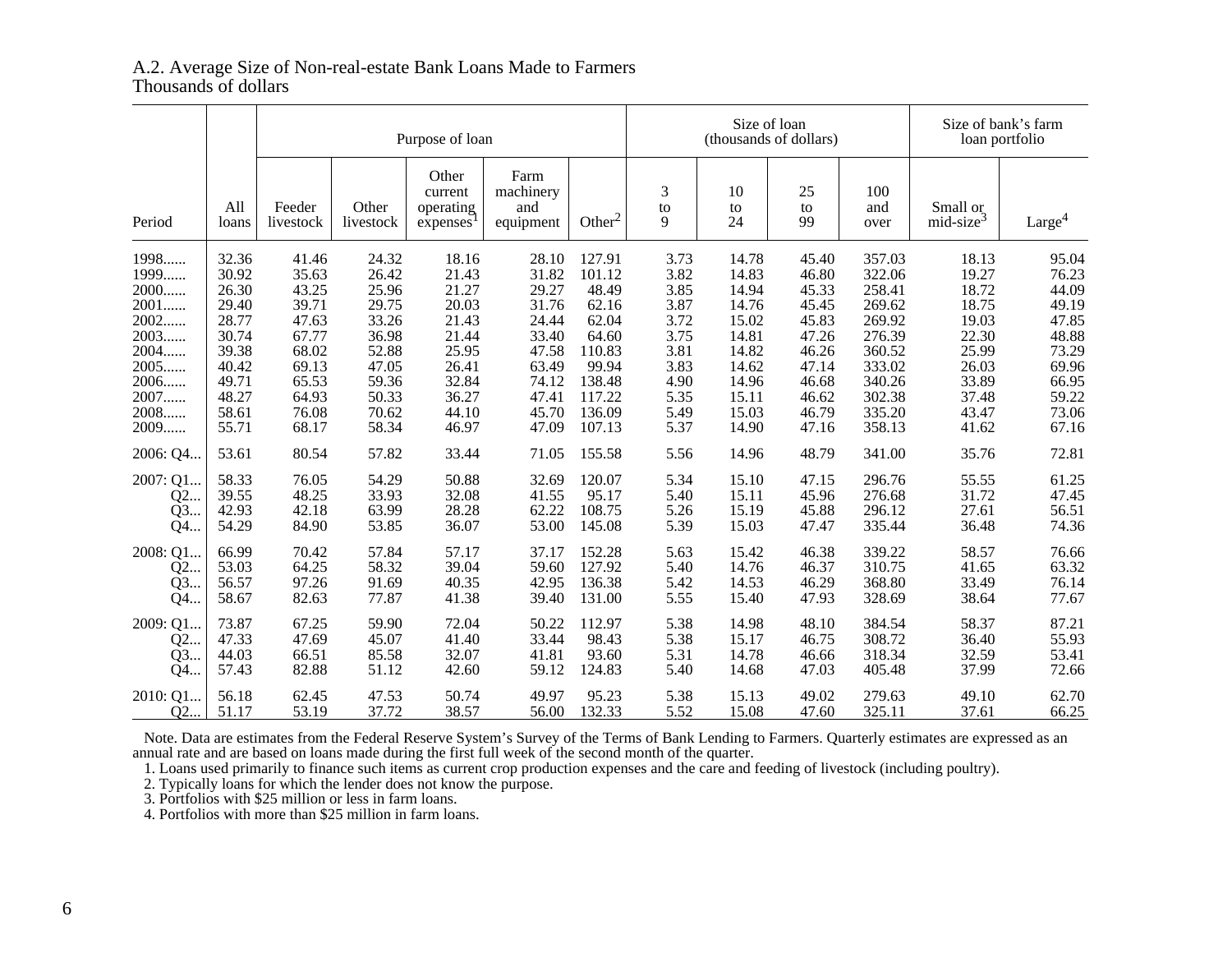#### A.3. Volume of Non-real-estate Bank Loans Made to FarmersBillions of dollars

|           |       |                     | Purpose of loan    |                                           |                                       |                    |              |                | Size of loan<br>(thousands of dollars) |                    | Size of bank's farm<br>loan portfolio |                    |  |
|-----------|-------|---------------------|--------------------|-------------------------------------------|---------------------------------------|--------------------|--------------|----------------|----------------------------------------|--------------------|---------------------------------------|--------------------|--|
| Period    | Total | Feeder<br>livestock | Other<br>livestock | Other<br>current<br>operating<br>expenses | Farm<br>machinery<br>and<br>equipment | Other <sup>2</sup> | 3<br>to<br>9 | 10<br>to<br>24 | 25<br>to<br>99                         | 100<br>and<br>over | Small or<br>mid-size <sup>3</sup>     | Large <sup>4</sup> |  |
| 1998      | 68.0  | 6.1                 | 4.4                | 25.2                                      | 4.9                                   | 27.5               | 4.5          | 6.7            | 14.9                                   | 41.9               | 31.1                                  | 37.0               |  |
| 1999      | 60.6  | 4.9                 | 4.2                | 28.4                                      | 5.2                                   | 18.0               | 4.2          | 6.6            | 15.1                                   | 34.9               | 30.1                                  | 30.6               |  |
| 2000      | 50.2  | 4.8                 | 4.5                | 27.6                                      | 3.9                                   | 9.3                | 4.2          | 6.5            | 12.6                                   | 26.8               | 25.0                                  | 25.1               |  |
| 2001      | 51.6  | 5.1                 | 4.7                | 21.7                                      | 4.1                                   | 16.1               | 3.7          | 5.9            | 12.6                                   | 29.3               | 21.4                                  | 30.2               |  |
| 2002      | 56.2  | 5.3                 | 5.1                | 28.8                                      | 2.9                                   | 14.1               | 4.1          | 6.3            | 14.3                                   | 31.5               | 24.6                                  | 31.6               |  |
| 2003      | 51.1  | 7.9                 | 4.5                | 24.5                                      | 4.3                                   | 10.0               | 3.4          | 5.3            | 13.5                                   | 28.8               | 25.3                                  | 25.8               |  |
| 2004      | 64.4  | 6.0                 | 6.7                | 29.9                                      | 6.0                                   | 15.9               | 3.3          | 5.4            | 13.2                                   | 42.5               | 30.5                                  | 33.9               |  |
| 2005      | 59.3  | 6.6                 | 5.1                | 26.9                                      | 6.7                                   | 14.0               | 2.9          | 4.7            | 12.5                                   | 39.2               | 25.7                                  | 33.6               |  |
| 2006      | 67.9  | 7.4                 | 6.4                | 30.3                                      | 7.9                                   | 15.8               | 2.8          | 5.4            | 14.0                                   | 45.7               | 24.1                                  | 43.8               |  |
| 2007      | 64.8  | 5.6                 | 5.6                | 32.5                                      | 5.5                                   | 15.6               | 2.7          | 5.7            | 14.8                                   | 41.6               | 25.4                                  | 39.5               |  |
| 2008      | 77.6  | 5.6                 | 7.4                | 40.2                                      | 3.8                                   | 20.7               | 2.5          | 5.7            | 15.1                                   | 54.4               | 28.1                                  | 49.5               |  |
| 2009      | 70.9  | 6.1                 | 5.0                | 40.9                                      | 4.3                                   | 14.7               | 2.5          | 5.4            | 14.8                                   | 48.2               | 23.8                                  | 47.1               |  |
| 2006: Q4  | 60.8  | 10.0                | 6.1                | 24.5                                      | 5.4                                   | 14.8               | 2.3          | 4.7            | 14.1                                   | 39.7               | 21.0                                  | 39.8               |  |
| 2007: Q1  | 69.6  | 5.9                 | 5.3                | 40.0                                      | 3.5                                   | 14.9               | 2.3          | 4.8            | 13.4                                   | 49.1               | 33.9                                  | 35.7               |  |
| Q2        | 61.7  | 3.7                 | 4.1                | 35.0                                      | 5.4                                   | 13.5               | 3.4          | 6.8            | 16.2                                   | 35.3               | 24.8                                  | 36.8               |  |
| Q3        | 53.6  | 3.3                 | 4.9                | 23.9                                      | 7.5                                   | 14.1               | 2.6          | 5.4            | 13.1                                   | 32.4               | 16.2                                  | 37.4               |  |
| Q4        | 74.4  | 9.3                 | 8.3                | 31.2                                      | 5.5                                   | 20.1               | 2.7          | 5.7            | 16.3                                   | 49.7               | 26.5                                  | 47.9               |  |
| 2008: Q1. | 83.7  | 6.6                 | 5.9                | 47.7                                      | 3.2                                   | 20.3               | 2.3          | 5.6            | 14.0                                   | 61.9               | 39.1                                  | 44.6               |  |
| Q2        | 76.7  | 4.5                 | 6.3                | 39.4                                      | 5.8                                   | 20.7               | 2.9          | 5.6            | 16.5                                   | 51.6               | 28.6                                  | 48.1               |  |
| Q3        | 69.1  | 3.3                 | 7.6                | 35.3                                      | 3.9                                   | 19.0               | 2.4          | 5.3            | 12.8                                   | 48.5               | 18.8                                  | 50.3               |  |
| Q4        | 81.1  | 8.0                 | 9.7                | 38.5                                      | 2.3                                   | 22.6               | 2.6          | 6.1            | 17.0                                   | 55.4               | 26.0                                  | 55.1               |  |
| 2009: Q1  | 96.4  | 5.9                 | 5.5                | 63.8                                      | 4.8                                   | 16.5               | 2.3          | 5.3            | 15.9                                   | 72.9               | 35.2                                  | 61.2               |  |
| Q2        | 61.9  | 3.8                 | 4.2                | 37.9                                      | 2.9                                   | 13.2               | 2.7          | 5.6            | 14.9                                   | 38.7               | 21.0                                  | 40.9               |  |
| Q3        | 55.9  | 4.4                 | 5.5                | 29.6                                      | 3.1                                   | 13.3               | 2.7          | 5.3            | 13.5                                   | 34.4               | 18.6                                  | 37.2               |  |
| Q4        | 69.4  | 10.2                | 4.7                | 32.3                                      | 6.3                                   | 15.8               | 2.2          | 5.6            | 14.6                                   | 47.0               | 20.2                                  | 49.2               |  |
| 2010: Q1  | 65.7  | 5.6                 | 4.0                | 39.9                                      | 4.1                                   | 12.1               | 2.1          | 4.7            | 15.0                                   | 43.9               | 27.5                                  | 38.2               |  |
| Q2        | 68.2  | 4.8                 | 4.1                | 34.2                                      | 5.5                                   | 19.6               | 2.7          | 5.7            | 15.8                                   | 44.0               | 26.4                                  | 41.8               |  |

Note. Data are estimates from the Federal Reserve System's Survey of the Terms of Bank Lending to Farmers. Quarterly estimates are expressed as an annual rate and are based on loans made during the first full week of the s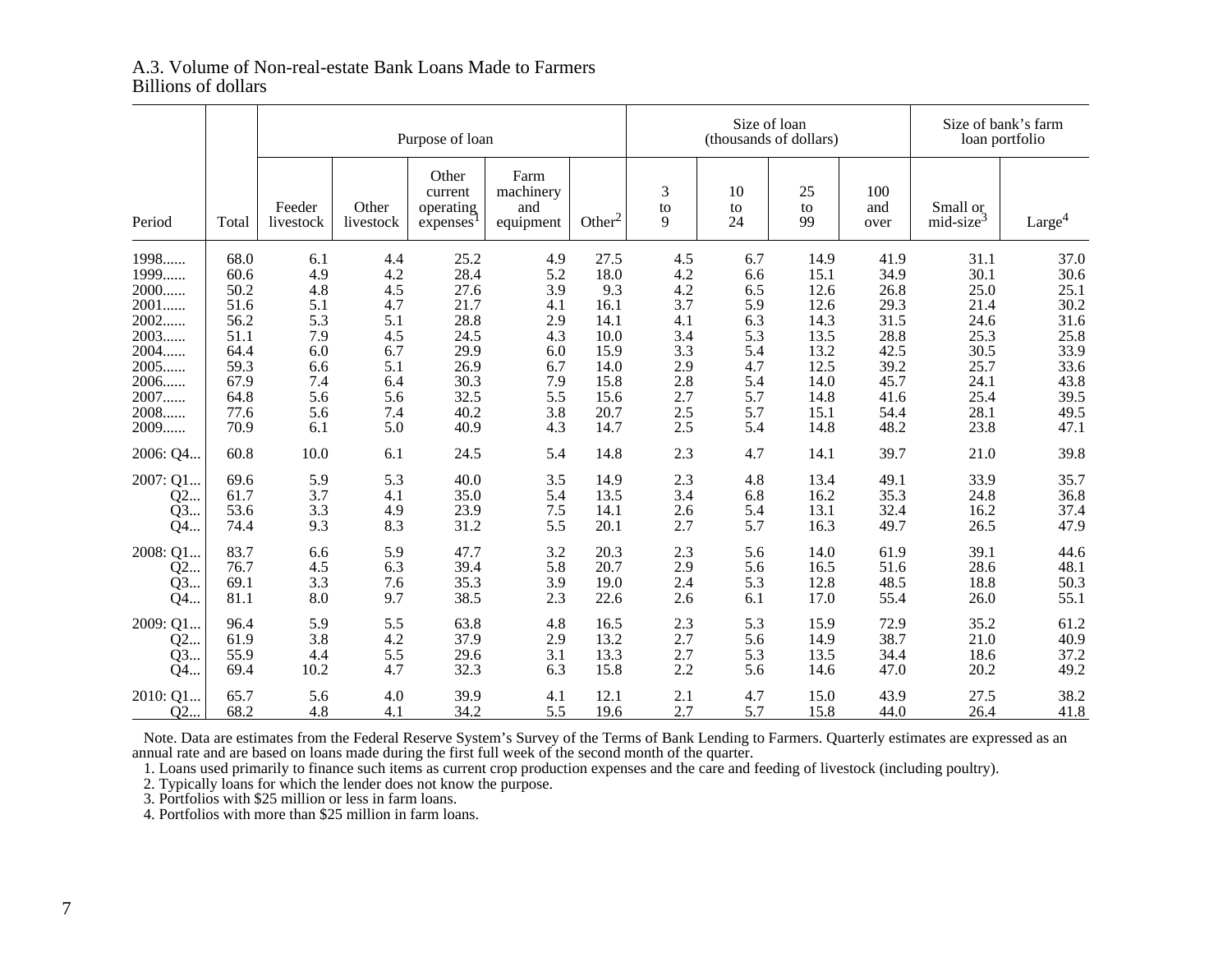|                  |              |                     | Purpose of loan    |                                           |                                       |                    |              |                | Size of loan<br>(thousands of dollars) |                    | Size of bank's farm<br>loan portfolio |                    |
|------------------|--------------|---------------------|--------------------|-------------------------------------------|---------------------------------------|--------------------|--------------|----------------|----------------------------------------|--------------------|---------------------------------------|--------------------|
| Period           | All<br>loans | Feeder<br>livestock | Other<br>livestock | Other<br>current<br>operating<br>expenses | Farm<br>machinery<br>and<br>equipment | Other <sup>2</sup> | 3<br>to<br>9 | 10<br>to<br>24 | 25<br>to<br>99                         | 100<br>and<br>over | Small or<br>mid-size <sup>3</sup>     | Large <sup>4</sup> |
| 1998             | 9.8          | 8.0                 | 10.3               | 9.9                                       | 27.5                                  | 6.8                | 8.8          | 11.3           | 12.5                                   | 8.7                | 13.2                                  | 6.8                |
| 1999             | 11.5         | 8.0                 | 11.0               | 11.3                                      | 20.1                                  | 10.5               | 9.8          | 11.2           | 12.4                                   | 11.4               | 13.8                                  | 9.2                |
| 2000             | 11.2         | 8.0                 | 10.8               | 9.5                                       | 22.4                                  | 13.2               | 9.7          | 11.5           | 11.1                                   | 11.4               | 12.3                                  | 10.0               |
| 2001             | 13.2         | 8.5                 | 14.0               | 10.3                                      | 24.3                                  | 15.3               | 9.6          | 11.9           | 12.5                                   | 14.1               | 15.5                                  | 11.4               |
| 2002             | 11.2         | 8.6                 | 11.5               | 10.2                                      | 23.3                                  | 11.7               | 9.4          | 10.9           | 12.5                                   | 10.8               | 13.8                                  | 9.0                |
| 2003             | 12.5         | 8.5                 | 9.4                | 11.1                                      | 26.5                                  | 14.4               | 9.5          | 11.2           | 12.7                                   | 12.9               | 14.9                                  | 9.9                |
| 2004             | 11.9         | 9.2                 | 11.9               | 10.0                                      | 23.3                                  | 12.0               | 9.6          | 11.8           | 12.9                                   | 11.7               | 14.0                                  | 9.9                |
| 2005             | 12.9         | 9.4                 | 10.0               | 9.9                                       | 18.9                                  | 18.3               | 9.3          | 11.4           | 13.5                                   | 13.1               | 13.5                                  | 12.4               |
| 2006             | 12.7         | 8.7                 | 12.9               | 10.0                                      | 15.9                                  | 18.3               | 9.6          | 11.7           | 12.6                                   | 13.1               | 13.5                                  | 12.3               |
| 2007             | 13.3         | 9.9                 | 15.1               | 9.7                                       | 21.4                                  | 18.5               | 9.8          | 11.8           | 11.6                                   | 14.3               | 13.9                                  | 12.9               |
| 2008             | 13.8         | 9.5                 | 12.3               | 9.1                                       | 30.6                                  | 21.7               | 9.2          | 11.1           | 12.6                                   | 14.6               | 13.3                                  | 14.1               |
| 2009             | 11.0         | 9.6                 | 8.4                | 8.5                                       | 27.9                                  | 14.3               | 9.1          | 10.7           | 11.8                                   | 10.9               | 14.1                                  | 9.4                |
| 2006: Q4         | 12.5         | 9.0                 | 11.4               | 9.0                                       | 14.3                                  | 20.6               | 7.9          | 9.9            | 11.4                                   | 13.4               | 12.0                                  | 12.8               |
| 2007: Q1         | 13.5         | 10.3                | 16.5               | 10.8                                      | 33.0                                  | 16.3               | 9.6          | 14.2           | 12.5                                   | 13.8               | 14.7                                  | 12.3               |
| Q2               | 12.8         | 10.3                | 9.8                | 10.6                                      | 21.6                                  | 16.5               | 10.4         | 12.2           | 11.3                                   | 13.8               | 13.3                                  | 12.4               |
| Q3               | 13.9         | 6.8                 | 23.9               | 8.1                                       | 20.5                                  | 18.3               | 10.5         | 10.7           | 10.1                                   | 16.2               | 13.8                                  | 13.9               |
| Q4               | 13.1         | 10.6                | 11.6               | 8.6                                       | 15.0                                  | 21.7               | 8.3          | 10.0           | 12.4                                   | 14.0               | 13.7                                  | 12.9               |
| 2008: Q1         | 13.9         | 10.7                | 15.9               | 9.7                                       | 38.0                                  | 20.2               | 9.1          | 12.2           | 13.6                                   | 14.3               | 12.9                                  | 14.8               |
| Q2               | 14.8         | 8.2                 | 8.9                | 9.7                                       | 24.4                                  | 25.7               | 10.7         | 11.7           | 11.9                                   | 16.3               | 13.5                                  | 15.7               |
| Q3               | 14.8         | 8.6                 | 13.2               | 9.2                                       | 34.6                                  | 22.5               | 9.0          | 11.1           | 13.9                                   | 15.6               | 15.6                                  | 14.4               |
| Q4               | 12.0         | 9.7                 | 11.7               | 7.6                                       | 29.2                                  | 18.7               | 7.9          | 9.5            | 11.5                                   | 12.5               | 11.8                                  | 12.0               |
| 2009: Q1         | 10.8         | 9.7                 | 9.6                | 8.3                                       | 36.8                                  | 14.0               | 9.6          | 12.5           | 14.6                                   | 9.9                | 14.8                                  | 8.5                |
| Q2               | 11.8         | 12.6                | 7.5                | 9.8                                       | 31.7                                  | 14.6               | 10.0         | 11.9           | 12.6                                   | 11.7               | 14.1                                  | 10.7               |
| Q3               | 11.7         | 7.0                 | 7.7                | 8.8                                       | 35.0                                  | 15.8               | 8.7          | 9.7            | 10.8                                   | 12.5               | 15.3                                  | 9.8                |
| Q4               | 9.8          | 9.5                 | 8.8                | 7.4                                       | 15.9                                  | 13.2               | 8.0          | 8.7            | 8.9                                    | 10.4               | 11.8                                  | 9.0                |
| 2010: Q1         | 10.9         | 9.2                 | 8.4                | 9.6                                       | 24.9                                  | 12.2               | 9.5          | 10.6           | 11.8                                   | 10.7               | 12.7                                  | 9.6                |
| O <sub>2</sub> . | 16.3         | 8.2                 | 11.3               | 9.9                                       | 31.5                                  | 26.3               | 9.7          | 12.0           | 13.3                                   | 18.3               | 17.6                                  | 15.4               |

## A.4. Average Maturity of Non-real-estate Bank Loans Made to FarmersMonths

Note. Data are estimates from the Federal Reserve System's Survey of the Terms of Bank Lending to Farmers. Quarterly estimates are expressed as an

annual rate and are based on loans made during the first full week of the second month of the quarter.<br>1. Loans used primarily to finance such items as current crop production expenses and the care and feeding of livestock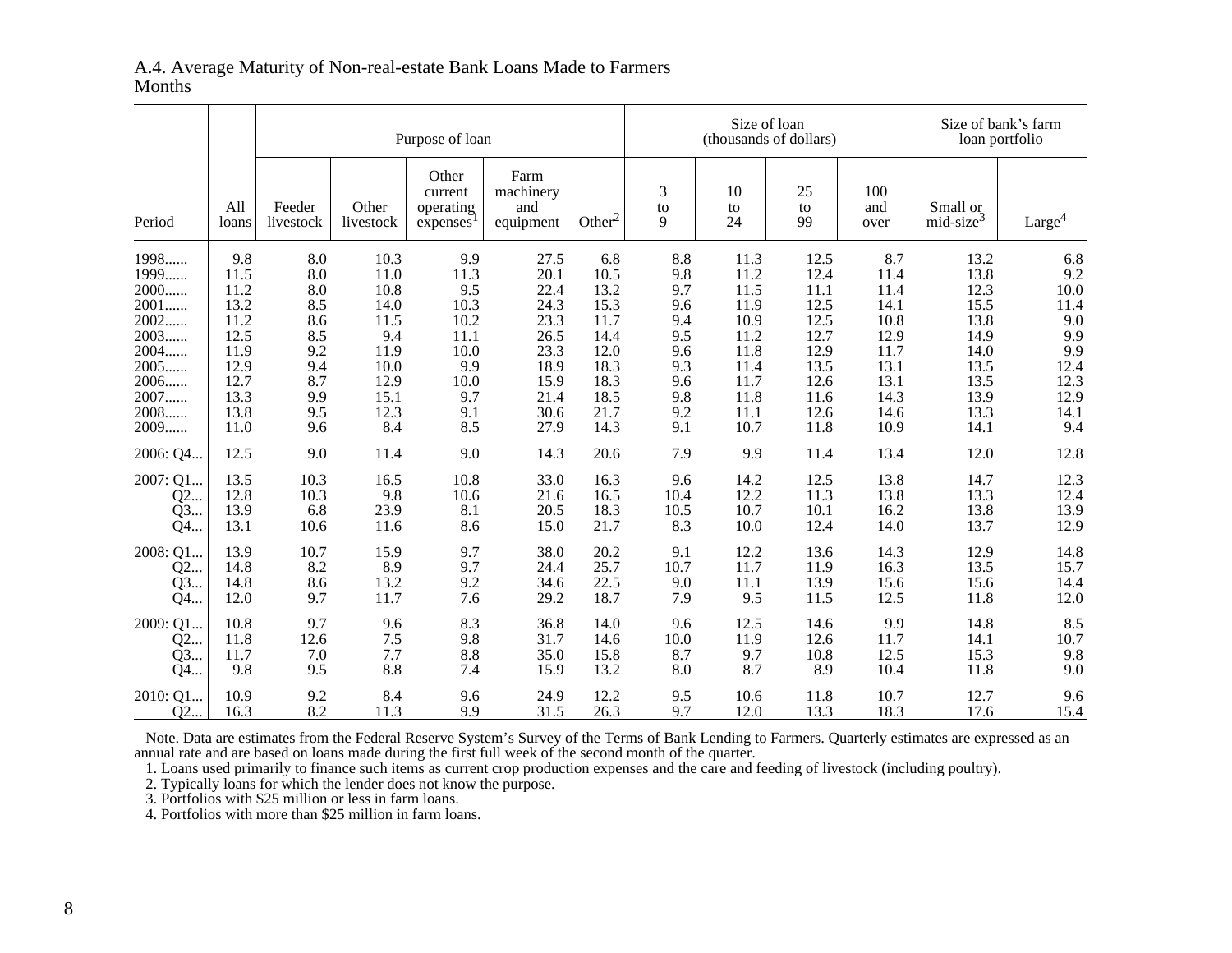### A.5. Average Effective Interest Rates on Non-real-estate Bank Loans Made to FarmersPercent

|          |              |                     | Purpose of loan    |                                           |                                       |                    |              |                | Size of loan<br>(thousands of dollars) |                    | Size of bank's farm<br>loan portfolio |                    |  |
|----------|--------------|---------------------|--------------------|-------------------------------------------|---------------------------------------|--------------------|--------------|----------------|----------------------------------------|--------------------|---------------------------------------|--------------------|--|
| Period   | All<br>loans | Feeder<br>livestock | Other<br>livestock | Other<br>current<br>operating<br>expenses | Farm<br>machinery<br>and<br>equipment | Other <sup>2</sup> | 3<br>to<br>9 | 10<br>to<br>24 | 25<br>to<br>99                         | 100<br>and<br>over | Small or<br>mid-size <sup>3</sup>     | Large <sup>4</sup> |  |
| 1998     | 9.0          | 9.4                 | 9.7                | 9.6                                       | 9.3                                   | 8.0                | 10.1         | 9.9            | 9.7                                    | 8.4                | 9.8                                   | 8.3                |  |
| 1999     | 8.7          | 9.1                 | 9.1                | 9.2                                       | 8.8                                   | 7.6                | 9.7          | 9.5            | 9.3                                    | 8.1                | 9.4                                   | 7.9                |  |
| 2000     | 9.7          | 9.8                 | 9.9                | 9.9                                       | 9.3                                   | 9.3                | 10.3         | 10.2           | 10.1                                   | 9.4                | 10.2                                  | 9.3                |  |
| 2001     | 7.8          | 7.6                 | 8.0                | 8.4                                       | 8.3                                   | 7.0                | 9.1          | 8.7            | 8.3                                    | 7.3                | 8.9                                   | 7.1                |  |
| $2002$   | 5.9          | 6.1                 | 5.8                | 6.4                                       | 6.7                                   | 4.8                | 7.3          | 7.0            | 6.5                                    | 5.3                | 7.2                                   | 4.9                |  |
| 2003     | 5.4          | 5.1                 | 5.4                | 5.7                                       | 6.0                                   | 4.6                | 6.7          | 6.4            | 5.9                                    | 4.8                | 6.5                                   | 4.3                |  |
| 2004     | 5.4          | 5.3                 | 5.5                | 5.7                                       | 5.5                                   | 4.8                | 6.6          | 6.4            | 5.9                                    | 5.0                | 6.4                                   | 4.5                |  |
| 2005     | 6.7          | 6.9                 | 6.9                | 7.0                                       | 7.0                                   | 6.0                | 7.7          | 7.5            | 7.1                                    | 6.5                | 7.4                                   | 6.3                |  |
| 2006     | 8.2          | 8.3                 | 8.4                | 8.4                                       | 8.4                                   | 7.7                | 8.9          | 8.9            | 8.6                                    | 8.0                | 8.7                                   | 8.0                |  |
| 2007     | 8.3          | 8.6                 | 8.3                | 8.5                                       | 8.5                                   | 7.6                | 9.0          | 9.0            | 8.7                                    | 8.0                | 8.8                                   | 8.0                |  |
| 2008     | 5.6          | 5.7                 | 5.6                | 5.9                                       | 6.3                                   | 4.8                | 6.8          | 6.6            | 6.1                                    | 5.3                | 6.8                                   | 4.9                |  |
| 2009     | 4.8          | 5.0                 | 4.2                | 5.2                                       | 5.2                                   | 3.6                | 5.8          | 5.6            | 5.4                                    | 4.5                | 6.1                                   | 4.1                |  |
| 2006: Q4 | 8.4          | 8.5                 | 8.6                | 8.7                                       | 9.1                                   | 7.5                | 9.2          | 9.0            | 8.8                                    | 8.1                | 8.9                                   | 8.1                |  |
| 2007: Q1 | 8.5          | 8.9                 | 8.3                | 8.7                                       | 8.9                                   | 8.1                | 9.2          | 9.1            | 8.8                                    | 8.4                | 8.9                                   | 8.2                |  |
| Q2       | 8.6          | 9.0                 | 8.5                | 8.9                                       | 8.7                                   | 7.9                | 9.2          | 9.1            | 8.9                                    | 8.4                | 9.1                                   | 8.3                |  |
| Q3       | 8.5          | 8.9                 | 8.6                | 8.8                                       | 8.4                                   | 7.7                | 9.1          | 9.2            | 8.8                                    | 8.1                | 8.9                                   | 8.3                |  |
| Q4       | 7.7          | 8.2                 | 8.1                | 7.8                                       | 8.1                                   | 6.9                | 8.6          | 8.5            | 8.3                                    | 7.4                | 8.4                                   | 7.3                |  |
| 2008: Q1 | 6.5          | 6.7                 | 6.7                | 6.8                                       | 7.1                                   | 5.8                | 7.6          | 7.4            | 6.9                                    | 6.3                | 7.3                                   | 5.9                |  |
| Q2       | 5.7          | 5.5                 | 5.8                | 6.1                                       | 5.9                                   | 4.9                | 6.7          | 6.4            | 6.2                                    | 5.4                | 6.7                                   | 5.1                |  |
| Q3       | 5.3          | 5.6                 | 5.4                | 5.5                                       | 6.3                                   | 4.7                | 6.6          | 6.6            | 6.1                                    | 4.9                | 6.8                                   | 4.8                |  |
| Q4       | 4.8          | 5.0                 | 4.9                | 5.1                                       | 6.5                                   | 4.0                | 6.1          | 6.1            | 5.6                                    | 4.3                | 6.2                                   | 4.1                |  |
| 2009: Q1 | 5.1          | 5.8                 | 4.1                | 5.5                                       | 5.4                                   | 3.5                | 5.7          | 5.5            | 5.2                                    | 5.0                | 6.1                                   | 4.5                |  |
| Q2       | 4.7          | 5.3                 | 4.4                | 5.0                                       | 6.0                                   | 3.6                | 5.9          | 5.6            | 5.3                                    | 4.3                | 6.1                                   | 4.1                |  |
| Q3       | 4.7          | 5.0                 | 3.9                | 5.0                                       | 5.8                                   | 3.8                | 5.8          | 5.7            | 5.4                                    | 4.1                | 6.2                                   | 3.9                |  |
| Q4       | 4.5          | 4.4                 | 4.7                | 5.0                                       | 4.4                                   | 3.4                | 5.9          | 5.7            | 5.5                                    | 4.0                | 6.3                                   | 3.8                |  |
| 2010: Q1 | 5.0          | 4.9                 | 5.3                | 5.4                                       | 5.6                                   | 3.7                | 5.9          | 5.9            | 5.4                                    | 4.8                | 6.0                                   | 4.3                |  |
| Q2       | 5.2          | 5.3                 | 5.1                | 5.5                                       | 6.1                                   | 4.4                | 6.1          | 6.0            | 5.6                                    | 4.9                | 6.3                                   | 4.5                |  |

 Note. Data are estimates from the Federal Reserve System's Survey of the Terms of Bank Lending to Farmers. Effective (compounded) interest rates are calculated from the stated rate and other terms of the loans and weighted by loan size. Quarterly estimates are expressed as an annual rate and are based onloans made during the first full week of the second month of the quarter.

1. Loans used primarily to finance such items as current crop production expenses and the care and feeding of livestock (including poultry).<br>2. Typically loans for which the lender does not know the purpose.<br>3. Portfolios

4. Portfolios with more than \$25 million in farm loans.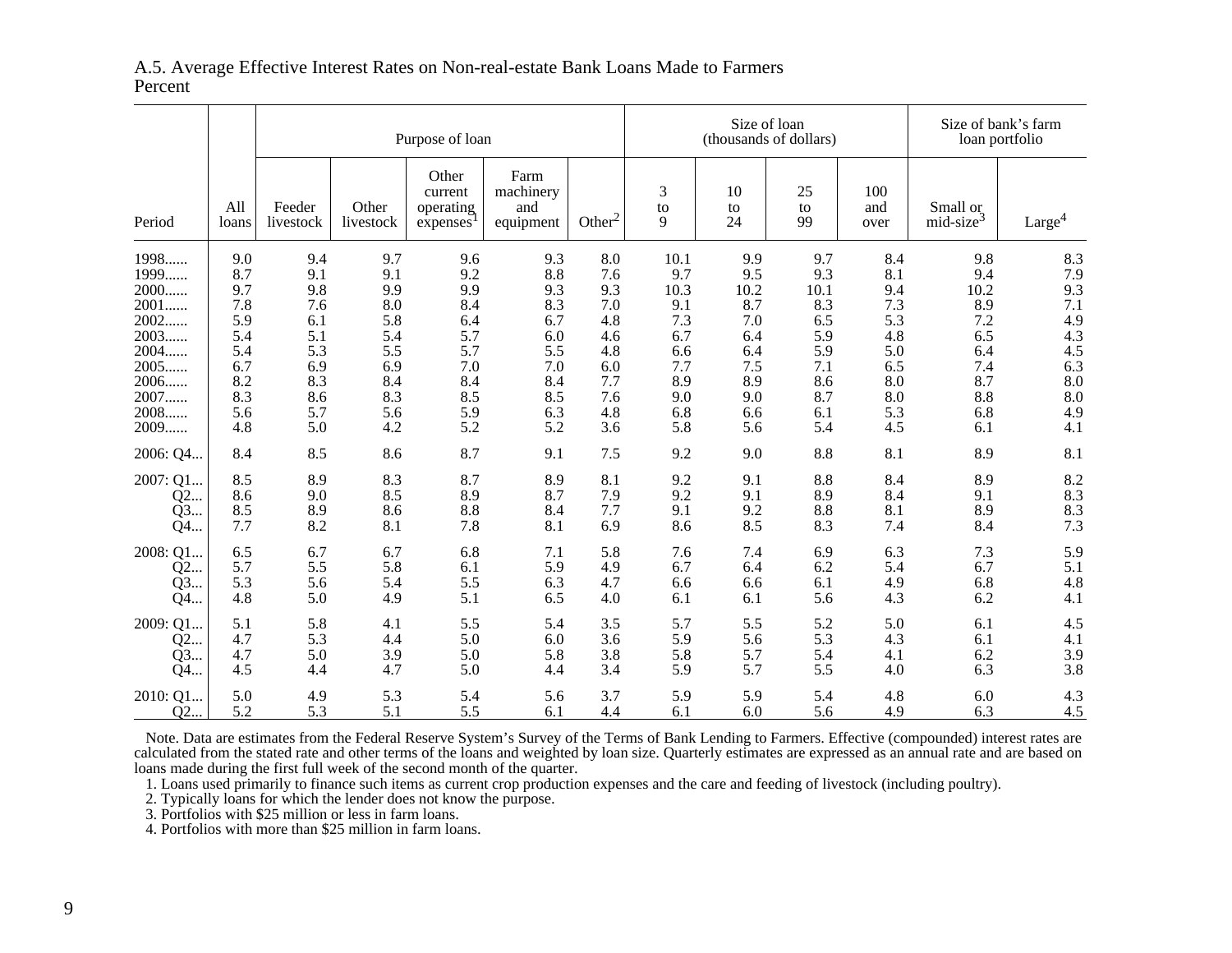### A.6. Share of Non-real-estate Bank Loans with a Floating Interest Rate Made to FarmersPercent

|          |              |                     | Purpose of loan    |                                           |                                       |                    |                           |                | Size of loan<br>(thousands of dollars) |                    | Size of bank's farm<br>loan portfolio |                    |  |
|----------|--------------|---------------------|--------------------|-------------------------------------------|---------------------------------------|--------------------|---------------------------|----------------|----------------------------------------|--------------------|---------------------------------------|--------------------|--|
| Period   | All<br>loans | Feeder<br>livestock | Other<br>livestock | Other<br>current<br>operating<br>expenses | Farm<br>machinery<br>and<br>equipment | Other <sup>2</sup> | $\mathfrak{Z}$<br>to<br>9 | 10<br>to<br>24 | 25<br>to<br>99                         | 100<br>and<br>over | Small or<br>mid-size <sup>3</sup>     | Large <sup>4</sup> |  |
| 1998     | 54.4         | 55.0                | 59.4               | 68.5                                      | 46.7                                  | 42.0               | 57.6                      | 54.8           | 62.7                                   | 51.1               | 51.3                                  | 57.1               |  |
| 1999     | 60.7         | 45.6                | 66.0               | 68.6                                      | 58.2                                  | 52.0               | 52.6                      | 54.6           | 60.2                                   | 63.1               | 50.5                                  | 70.8               |  |
| 2000     | 66.9         | 57.3                | 60.7               | 67.0                                      | 62.2                                  | 76.7               | 53.4                      | 54.6           | 61.8                                   | 74.5               | 51.4                                  | 82.5               |  |
| 2001     | 74.5         | 72.9                | 65.6               | 75.0                                      | 61.0                                  | 80.5               | 58.8                      | 60.9           | 69.4                                   | 81.5               | 54.0                                  | 89.1               |  |
| 2002     | 75.1         | 64.6                | 65.4               | 75.8                                      | 60.9                                  | 84.1               | 67.8                      | 64.5           | 68.4                                   | 81.2               | 54.1                                  | 91.5               |  |
| 2003     | 74.3         | 68.7                | 59.6               | 74.6                                      | 69.5                                  | 86.5               | 67.6                      | 65.1           | 63.0                                   | 82.1               | 51.6                                  | 96.5               |  |
| 2004     | 74.3         | 67.2                | 47.5               | 73.4                                      | 71.2                                  | 91.3               | 65.8                      | 63.7           | 63.1                                   | 79.9               | 48.6                                  | 97.5               |  |
| 2005     | 77.1         | 62.7                | 71.4               | 73.0                                      | 83.9                                  | 90.6               | 67.6                      | 62.9           | 65.4                                   | 83.2               | 51.9                                  | 96.3               |  |
| 2006     | 75.3         | 56.9                | 68.0               | 70.4                                      | 84.1                                  | 91.8               | 68.7                      | 66.1           | 65.5                                   | 79.8               | 40.7                                  | 94.3               |  |
| 2007     | 69.6         | 62.0                | 62.0               | 63.5                                      | 68.8                                  | 88.1               | 64.3                      | 63.3           | 66.1                                   | 72.0               | 36.5                                  | 90.9               |  |
| 2008     | 75.9         | 69.0                | 71.2               | 72.1                                      | 59.2                                  | 90.2               | 66.2                      | 63.3           | 68.7                                   | 79.7               | 47.8                                  | 91.9               |  |
| 2009     | 73.3         | 66.7                | 83.3               | 69.1                                      | 58.2                                  | 88.8               | 72.0                      | 70.9           | 68.7                                   | 75.1               | 48.9                                  | 85.7               |  |
| 2006: Q4 | 76.6         | 62.7                | 67.4               | 74.9                                      | 91.4                                  | 87.1               | 65.4                      | 62.3           | 65.3                                   | 82.9               | 42.9                                  | 94.4               |  |
| 2007: Q1 | 64.6         | 71.8                | 68.1               | 55.8                                      | 50.0                                  | 87.4               | 62.6                      | 64.9           | 70.9                                   | 62.9               | 39.8                                  | 88.1               |  |
| Q2       | 71.4         | 55.6                | 75.2               | 65.5                                      | 70.8                                  | 90.0               | 63.9                      | 65.3           | 71.3                                   | 73.3               | 37.9                                  | 94.0               |  |
| Q3       | 74.8         | 41.5                | 75.5               | 71.7                                      | 70.2                                  | 89.8               | 66.2                      | 64.0           | 61.1                                   | 82.8               | 32.6                                  | 93.0               |  |
| Q4       | 69.1         | 65.5                | 43.5               | 64.6                                      | 77.1                                  | 86.1               | 64.6                      | 59.1           | 61.3                                   | 73.1               | 33.4                                  | 88.9               |  |
| 2008: Q1 | 68.7         | 71.7                | 48.9               | 62.6                                      | 47.5                                  | 91.4               | 56.9                      | 53.5           | 64.3                                   | 71.5               | 46.6                                  | 88.2               |  |
| Q2       | 74.7         | 70.5                | 56.6               | 72.5                                      | 69.0                                  | 86.7               | 65.2                      | 68.7           | 71.2                                   | 76.9               | 45.2                                  | 92.2               |  |
| Q3       | 82.1         | 57.8                | 81.5               | 82.6                                      | 54.6                                  | 91.3               | 70.2                      | 63.9           | 70.8                                   | 87.7               | 50.7                                  | 93.8               |  |
| Q4       | 79.4         | 70.4                | 86.3               | 73.8                                      | 58.9                                  | 91.2               | 71.7                      | 66.9           | 68.4                                   | 84.5               | 50.2                                  | 93.1               |  |
| 2009: Q1 | 61.1         | 63.8                | 83.6               | 52.8                                      | 45.6                                  | 89.4               | 71.9                      | 69.4           | 64.7                                   | 59.4               | 47.4                                  | 69.0               |  |
| Q2       | 77.8         | 49.0                | 84.1               | 77.2                                      | 39.6                                  | 94.5               | 68.8                      | 71.4           | 70.4                                   | 82.2               | 47.4                                  | 93.4               |  |
| Q3       | 76.6         | 67.1                | 87.2               | 76.2                                      | 52.6                                  | 81.7               | 77.0                      | 73.3           | 70.9                                   | 79.3               | 43.6                                  | 93.1               |  |
| Q4       | 83.8         | 74.7                | 77.9               | 85.6                                      | 79.0                                  | 89.4               | 69.7                      | 69.4           | 69.4                                   | 90.6               | 57.9                                  | 94.4               |  |
| 2010:Q1  | 71.4         | 67.6                | 70.1               | 70.3                                      | 57.5                                  | 82.2               | 70.3                      | 66.8           | 71.2                                   | 72.0               | 49.0                                  | 87.6               |  |
| Q2       | 74.6         | 74.9                | 71.7               | 72.4                                      | 59.8                                  | 83.2               | 67.9                      | 64.2           | 67.9                                   | 78.7               | 46.0                                  | 92.6               |  |

Note. Data are estimates from the Federal Reserve System's Survey of the Terms of Bank Lending to Farmers. Quarterly estimates are expressed as an

annual rate and are based on loans made during the first full week of the second month of the quarter.<br>1. Loans used primarily to finance such items as current crop production expenses and the care and feeding of livestock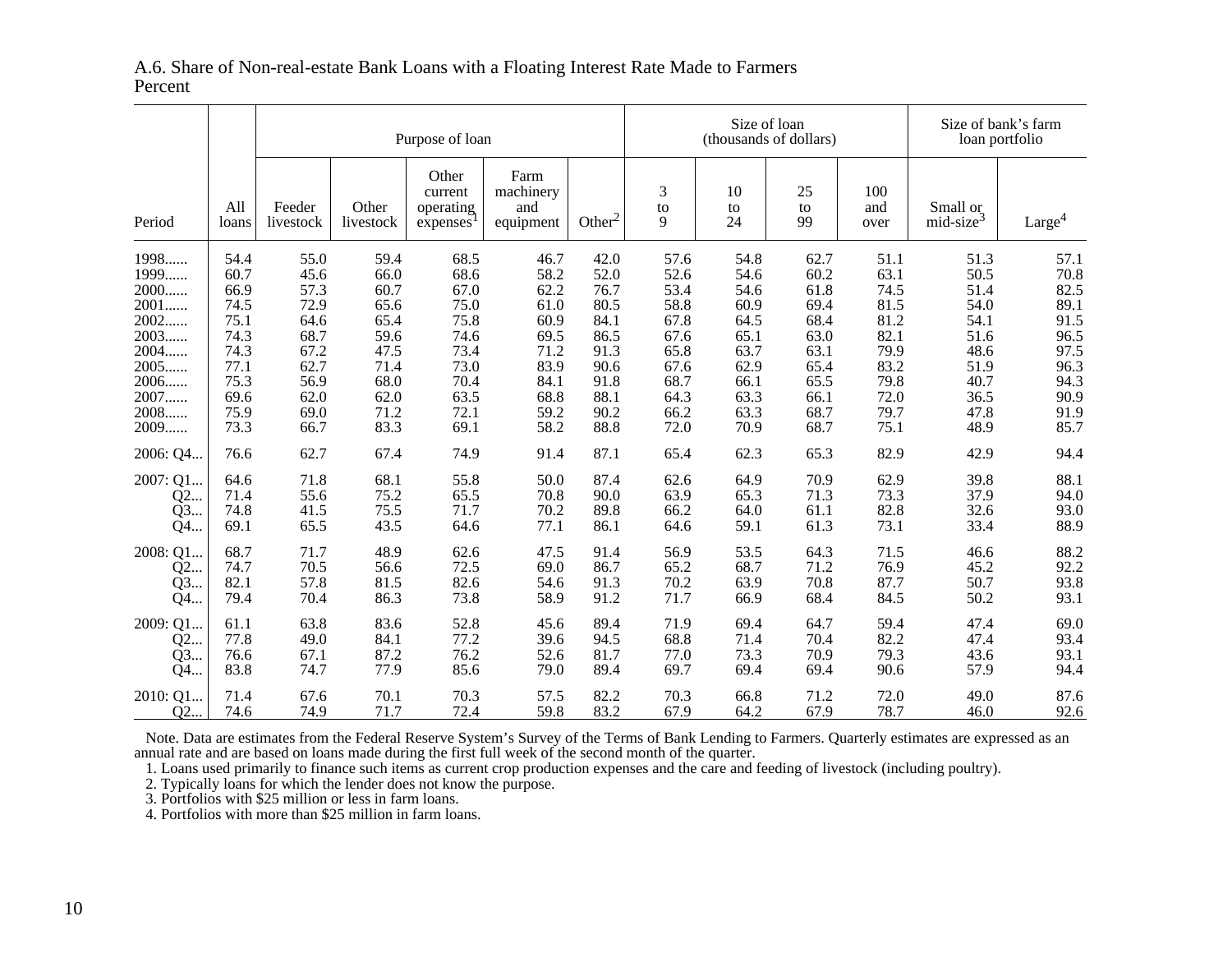## A.7. Distribution of Dollar Amount of Non-real-estate Farm Loans, by Effective Interest RatePercent

|                                  |                   |                         | Effective interest rate (percent) |                         |                         |                         |                         |                      |                      |                            |                            |                            |                            |                            |                            |                            |                            |                            |
|----------------------------------|-------------------|-------------------------|-----------------------------------|-------------------------|-------------------------|-------------------------|-------------------------|----------------------|----------------------|----------------------------|----------------------------|----------------------------|----------------------------|----------------------------|----------------------------|----------------------------|----------------------------|----------------------------|
| <b>Ouarter</b>                   | All<br>rates      | Zero<br>to<br>4.9       | 5.0<br>to<br>5.9                  | 6.0<br>to<br>6.9        | 7.0<br>to<br>7.9        | 8.0<br>to<br>8.9        | 9.0<br>to<br>9.9        | 10.0<br>to<br>10.9   | 11.0<br>to<br>11.9   | 12.0<br>to<br>12.9         | 13.0<br>to<br>13.9         | 14.0<br>to<br>14.9         | 15.0<br>to<br>15.9         | 16.0<br>to<br>16.9         | 17.0<br>to<br>17.9         | 18.0<br>to<br>18.9         | 19.0<br>to<br>19.9         | 20.0<br>to<br>20.9         |
| 1998: Q2<br>1999: Q2             | 100<br>100        | $\ast$<br>.01           | .01<br>4.00                       | 3.00<br>4.00            | 14.00<br>12.00          | 31.00<br>37.00          | 30.00<br>30.00          | 14.00<br>11.00       | 7.00<br>2.00         | 1.00<br>.01                | .01<br>.01                 | .01<br>$\ast$              | .01<br>.01                 | ∗<br>$\ast$                | $\ast$<br>$\ast$           | $\ast$<br>$\ast$           | .01<br>$\ast$              | $\ast$<br>$\ast$           |
| 2000: Q2<br>2001: Q2<br>2002: Q2 | 100<br>100<br>100 | .01<br>.01<br>23.24     | .01<br>3.00<br>22.45              | .01<br>8.00<br>17.77    | 4.00<br>29.00<br>22.77  | 19.00<br>31.00<br>10.15 | 36.00<br>22.00<br>2.75  | 27.00<br>5.00<br>.77 | 11.00<br>2.00<br>.00 | 2.00<br>.39<br>.00         | .01<br>.07<br>.00          | .01<br>.03<br>.00          | .01<br>.01<br>.00          | $\ast$<br>$\ast$<br>.00    | *<br>$\ast$<br>.00         | $\ast$<br>$\ast$<br>.00    | $\ast$<br>$\ast$<br>.00    | $\ast$<br>$\ast$<br>$\ast$ |
| 2003: Q2<br>2004: Q2<br>2005: Q2 | 100<br>100<br>100 | 27.25<br>42.54<br>6.46  | 23.90<br>25.54<br>19.30           | 21.19<br>17.44<br>39.57 | 18.64<br>10.50<br>24.01 | 6.55<br>3.02<br>8.33    | 1.77<br>.61<br>1.98     | .51<br>.25<br>.19    | .08<br>.02<br>.13    | .08<br>.05<br>.02          | ∗<br>∗<br>∗                | .03<br>.02<br>$\ast$       | $\ast$<br>$\ast$<br>.00    | $\ast$<br>$\ast$<br>*      | $\ast$<br>*<br>$\ast$      | $\ast$<br>$\ast$<br>$\ast$ | $\ast$<br>∗<br>$\ast$      | $\ast$<br>$\ast$<br>$\ast$ |
| 2006: Q2<br>2007: Q2             | 100<br>100        | ∗<br>∗                  | 1.04<br>1.43                      | 14.21<br>5.99           | 34.09<br>17.56          | 30.67<br>39.08          | 15.91<br>27.15          | 3.24<br>7.64         | .56<br>1.10          | $\ast$<br>$\ast$<br>$\ast$ | ∗<br>∗<br>$\ast$           | $\ast$<br>$\ast$<br>$\ast$ | $\ast$<br>$\ast$<br>$\ast$ | *<br>*<br>$\ast$           | ∗<br>$\ast$<br>$\ast$      | $\ast$<br>$\ast$<br>$\ast$ | $\ast$<br>$\ast$           | $\ast$<br>$\ast$<br>$\ast$ |
| 2008: Q2<br>2009: Q2             | 100<br>100        | 25.50<br>47.26<br>∗     | 26.97<br>23.81                    | 29.46<br>20.08          | 12.17<br>5.22           | 4.47<br>2.50            | .87<br>.67              | .56<br>$\ast$        | ∗<br>*               | $\ast$<br>$\ast$           | $\ast$<br>$\ast$           | $\ast$<br>$\ast$           | $\ast$<br>$\ast$           | *<br>$\ast$                | $\ast$<br>$\ast$           | $\ast$<br>$\ast$           | $\ast$<br>$\ast$<br>$\ast$ | $\ast$<br>$\ast$           |
| 2006: Q4<br>2007: Q1             | 100<br>100<br>100 | ∗<br>∗                  | 3.32<br>∗<br>1.43                 | 10.48<br>7.64<br>5.99   | 17.65<br>19.40          | 39.46<br>38.92<br>39.08 | 21.03<br>28.70<br>27.15 | 7.27<br>3.97<br>7.64 | .65<br>1.02<br>1.10  | ∗<br>∗                     | ∗<br>∗                     | *<br>*                     | ∗<br>$\ast$                | $\ast$<br>*                | *<br>*                     | $\ast$<br>$\ast$           | $\ast$<br>$\ast$           | $\ast$<br>$\ast$           |
| Q2<br>Q3<br>Q4                   | 100<br>100        | ∗<br>*                  | .71<br>7.53                       | 5.44<br>22.95           | 17.56<br>30.65<br>27.42 | 35.13<br>25.90          | 19.80<br>14.22          | 6.25<br>1.65         | 1.48<br>*            | $\ast$<br>$\ast$           | $\ast$<br>$\ast$           | $\ast$<br>$\ast$           | $\ast$<br>$\ast$           | $\ast$<br>*                | $\ast$<br>$\ast$           | $\ast$<br>$\ast$           | $\ast$<br>$\ast$           | $\ast$<br>$\ast$           |
| 2008: Q1<br>Q2<br>Q3             | 100<br>100<br>100 | 9.82<br>25.50<br>42.96  | 19.42<br>26.97<br>22.94           | 36.70<br>29.46<br>21.11 | 20.50<br>12.17<br>8.58  | 9.19<br>4.47<br>2.62    | 4.03<br>.87<br>1.52     | $\ast$<br>.56<br>*   | ∗<br>*<br>*          | ∗<br>*<br>$\ast$           | $\ast$<br>∗<br>∗           | $\ast$<br>*<br>$\ast$      | $\ast$<br>$\ast$<br>$\ast$ | *<br>*<br>*                | $\ast$<br>*<br>$\ast$      | $\ast$<br>$\ast$<br>$\ast$ | $\ast$<br>$\ast$<br>$\ast$ | $\ast$<br>$\ast$<br>$\ast$ |
| Q4<br>2009: Q1                   | 100<br>100        | 52.53<br>39.51          | 18.20<br>21.84                    | 16.11<br>28.68          | 8.68<br>5.44            | 3.71<br>3.88            | .65<br>$\ast$           | *<br>*               | $\ast$<br>∗          | $\ast$<br>∗                | $\ast$<br>∗                | $\ast$<br>*                | $\ast$<br>∗                | $\ast$<br>*                | $\ast$<br>*                | $\ast$<br>$\ast$           | $\ast$<br>$\ast$           | $\ast$<br>$\ast$           |
| Q2<br>Q3                         | 100<br>100        | 47.26<br>47.01          | 23.81<br>22.06                    | 20.08<br>20.03          | 5.22<br>8.04            | 2.50<br>1.70            | .67<br>.56<br>$\ast$    | $\ast$<br>.58<br>*   | *<br>*<br>$\ast$     | $\ast$<br>$\ast$<br>$\ast$ | $\ast$<br>$\ast$<br>$\ast$ | $\ast$<br>$\ast$<br>$\ast$ | $\ast$<br>$\ast$<br>$\ast$ | $\ast$<br>$\ast$<br>$\ast$ | $\ast$<br>$\ast$<br>$\ast$ | $\ast$<br>$\ast$<br>$\ast$ | $\ast$<br>$\ast$<br>$\ast$ | $\ast$<br>$\ast$<br>$\ast$ |
| Q4<br>2010: Q1<br>Q2             | 100<br>100<br>100 | 52.92<br>37.01<br>37.08 | 18.49<br>30.51<br>20.21           | 20.52<br>19.83<br>29.21 | 6.08<br>9.88<br>11.28   | 1.47<br>2.15<br>1.58    | ∗<br>*                  | *<br>*               | ∗<br>*               | ∗<br>$\ast$                | ∗<br>∗                     | $\ast$<br>*                | $\ast$<br>$\ast$           | ∗<br>*                     | *<br>$\ast$                | $\ast$<br>$\ast$           | ∗<br>$\ast$                | ∗<br>$\ast$                |

Note. Non-real-estate farm loans of \$1,000 or more made by insured commercial banks. Effective (compounded) annual interest rates are calculated from the stated rate and other terms of the loans and weighted by loan size.

\* Indicates value of zero.

 Source. Federal Reserve Survey of the Terms of Bank Lending to Farmers, conducted during the first full business week of the second month of eachquarter.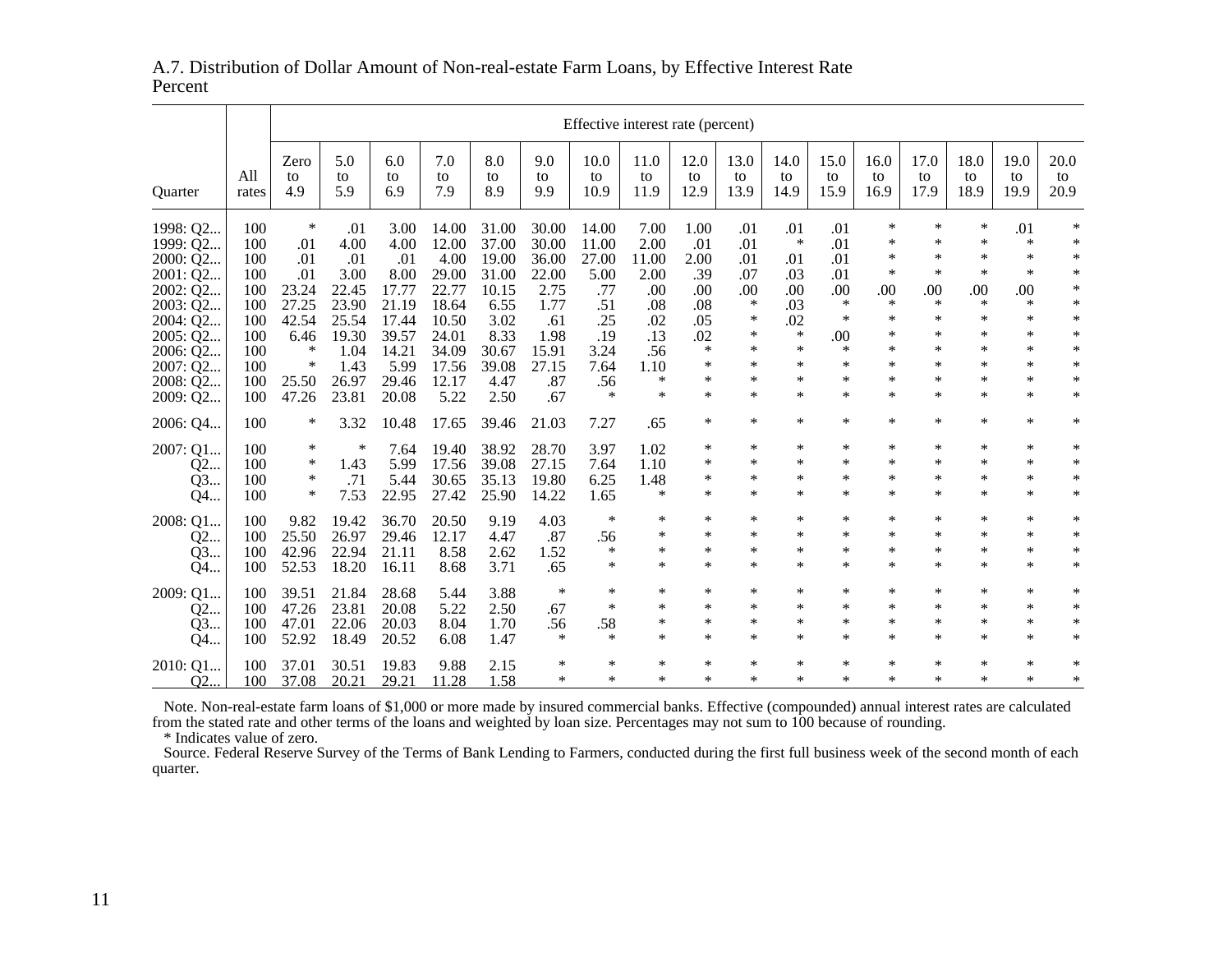| Loan characteristic                              | All sizes | $$1,000$ to<br>\$9,999 | $$10,000$ to<br>\$24,999 | \$25,000 to<br>\$49,999 | \$50,000 to<br>\$99,999 | $$100,000$ to<br>\$249,999 | \$250,000<br>and over |
|--------------------------------------------------|-----------|------------------------|--------------------------|-------------------------|-------------------------|----------------------------|-----------------------|
| Volume of loans (thousands of dollars)           | 1,532,822 | 56,482                 | 118,342                  | 140,941                 | 204,667                 | 294,069                    | 718,321               |
| Number of loans                                  | 28,299    | 10,202                 | 7,814                    | 4,152                   | 3,062                   | 1,951                      | 1,117                 |
| Weighted average maturity (months) <sup>1</sup>  | 23.76     | 10.32                  | 12.33                    | 18.11                   | 18.68                   | 18.41                      | 31.38                 |
| Weighted average repricing interval $(months)^2$ | 8.17      | 3.83                   | 5.18                     | 8.65                    | 8.44                    | 5.91                       | 9.75                  |
| Weighted average risk rating <sup>3</sup>        | 3.19      | 2.94                   | 2.95                     | 3.06                    | 3.11                    | 3.36                       | 3.22                  |
| Weighted average interest rate <sup>4</sup>      | 5.33      | 6.12                   | 5.97                     | 5.70                    | 5.60                    | 5.07                       | 5.11                  |
| Standard error <sup>5</sup>                      | .17       | .11                    | .15                      | .10                     | .10                     | .17                        | .30                   |
| Interquartile range <sup>6</sup>                 |           |                        |                          |                         |                         |                            |                       |
| 75th percentile                                  | 6.52      | 7.04                   | 6.81                     | 6.56                    | 6.52                    | 6.25                       | 6.40                  |
| 25th percentile                                  | 4.08      | 5.12                   | 5.09                     | 5.06                    | 4.84                    | 3.66                       | 3.56                  |
| Purpose of loan                                  |           |                        |                          |                         |                         |                            |                       |
| Feeder livestock                                 | 5.33      | 5.99                   | 6.28                     | 5.95                    | 5.19                    | 5.18                       | 5.01                  |
| Other livestock                                  | 5.15      | 6.92                   | 5.95                     | 5.66                    | 5.94                    | 4.66                       | 4.03                  |
| Other current operating expenses <sup>7</sup>    | 5.56      | 5.99                   | 6.00                     | 5.79                    | 5.72                    | 5.39                       | 5.31                  |
| Farm machinery and equipment                     | 6.12      | 7.68                   | 6.65                     | 6.41                    | 6.28                    | 5.28                       | 6.08                  |
| Farm real estate                                 | 6.26      | 7.18                   | 6.47                     | 6.76                    | 6.06                    | 6.22                       | 6.26                  |
| Other $8$                                        | 4.51      | 5.07                   | 4.83                     | 4.48                    | 4.80                    | 3.99                       | 4.58                  |
| Share of total loan volume                       |           |                        |                          |                         |                         |                            |                       |
| Features of loan                                 |           |                        |                          |                         |                         |                            |                       |
| Floating rate                                    | 71.12     | 67.46                  | 63.39                    | 69.12                   | 63.15                   | 76.65                      | 73.09                 |
| Under commitment                                 | 72.58     | 77.08                  | 69.03                    | 66.43                   | 63.30                   | 66.37                      | 79.20                 |
| Callable                                         | 22.20     | 29.85                  | 24.70                    | 25.71                   | 29.56                   | 18.24                      | 20.03                 |
| Subject to prepayment penalty                    | 16.62     | 6.72                   | 6.22                     | 9.38                    | 11.02                   | 21.15                      | 20.27                 |
| Purpose of loan                                  |           |                        |                          |                         |                         |                            |                       |
| Feeder livestock                                 | 6.42      | 5.43                   | 6.55                     | 8.48                    | 11.44                   | 5.86                       | 4.87                  |
| Other livestock                                  | 5.43      | 8.52                   | 7.98                     | 9.41                    | 6.90                    | 6.54                       | 3.10                  |
| Other current operating expenses <sup>7</sup>    | 46.93     | 73.08                  | 65.55                    | 57.46                   | 53.78                   | 55.91                      | 34.11                 |
| Farm machinery and equipment                     | 6.90      | 5.55                   | 8.65                     | 7.71                    | 6.65                    | 5.71                       | 7.12                  |
| Farm real estate                                 | 7.11      | 1.34                   | 2.01                     | 3.42                    | 6.88                    | 4.94                       | 10.08                 |
| Other $8$                                        | 27.21     | 6.07                   | 9.27                     | 13.51                   | 14.35                   | 21.04                      | 40.71                 |
| Type of collateral                               |           |                        |                          |                         |                         |                            |                       |
| Farm real estate                                 | 14.71     | 8.23                   | 8.41                     | 12.50                   | 12.20                   | 14.68                      | 17.43                 |
| Other                                            | 83.27     | 85.49                  | 87.13                    | 85.24                   | 83.49                   | 82.56                      | 82.30                 |

### A.8. Characteristics of Bank Loans to Farmers -- All Banks, by Size of Loan, May 3-7, 2010Percent except as noted

Note. Data in tables A.8 through A.13 are from the the Survey of Terms of Bank Lending to Farmers, which collects data on gross loan extensions made during the first full business week in the mid-month of each quarter by a sample of 250 banks of all sizes. The sampledata are used to infer an estimate of the lending terms at all insured agricultural banks during that week. The estimated terms of banklending are not intended for use in collecting the terms of loans extended over the entire quarter or those residing in the portfolios of<br>banks. Loans of less than \$1,000 are excluded from the survey. (notes continued on n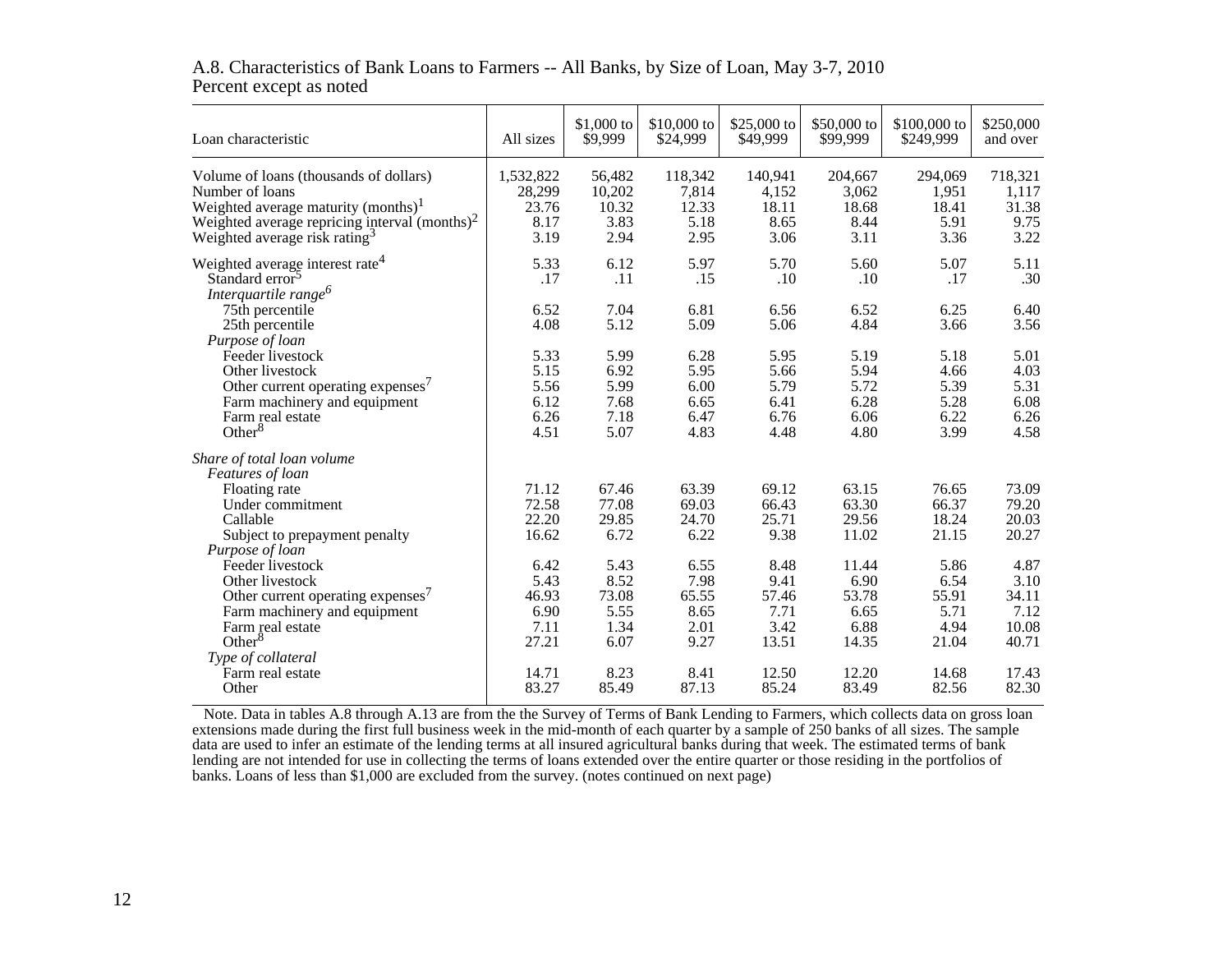#### A.8. Characteristics of Bank Loans to Farmers -- All Banks, by Size of Loan, May 3-7, 2010 (cont.)

1. Average maturities are weighted by loan size and exclude loans with no stated maturity.

 2. The repricing interval measures the period from the date the loan is made until it first may be repriced. For floating-rate loans that are subject to repricing at any time--such as many prime-based loans--the repricing interval is zero. For floating rate loans that have a scheduled repricing interval, the interval measures the number of days between the date the loan is made and the date on which it is next scheduled to reprice. For loans having rates that remain fixed until the loan matures (fixed-rate loans), the interval measures the number of days between the date the loan is made and the date on which it matures. Loans that reprice dailyare assumed to reprice on the business day after they are made.

 3. A complete description of these risk rating categories is available from the Banking Analysis Section, mail stop 81, the Federal Reserve Board, Washington, DC 20551. The category 'Moderate Risk' includes the average loan, under average economic conditions, at the typical lender. The weighted-average risk ratingsare alculated by assigning a value of '1' to minimal risk loans; '2' to low risk loans; '3' to moderate risk loans; '4' to acceptable risk loans; and '5' to special mention and classified loans. In calculating the average risk rating, these values are weighted by loan amount and exclude loans with no risk rating. Some of theloans are not rated for risk.

4. Effective (compounded) annual interest rates are calculated from the stated rate and other terms of the loans and weighted by loan size.

 5. The chances are about two out of three that the average rate shown would differ by less than this amount from the average rate that would be found by acomplete survey of lending at all banks.

6. The interquartile range shows the interest rate range that encompasses the middle 50 percent of the total dollar amount of loans made.

7. Loans used primarily to finance such items as current crop production expenses and the care and feeding of livestock (including poultry).

8. Typically loans for which the lender does not know the purpose.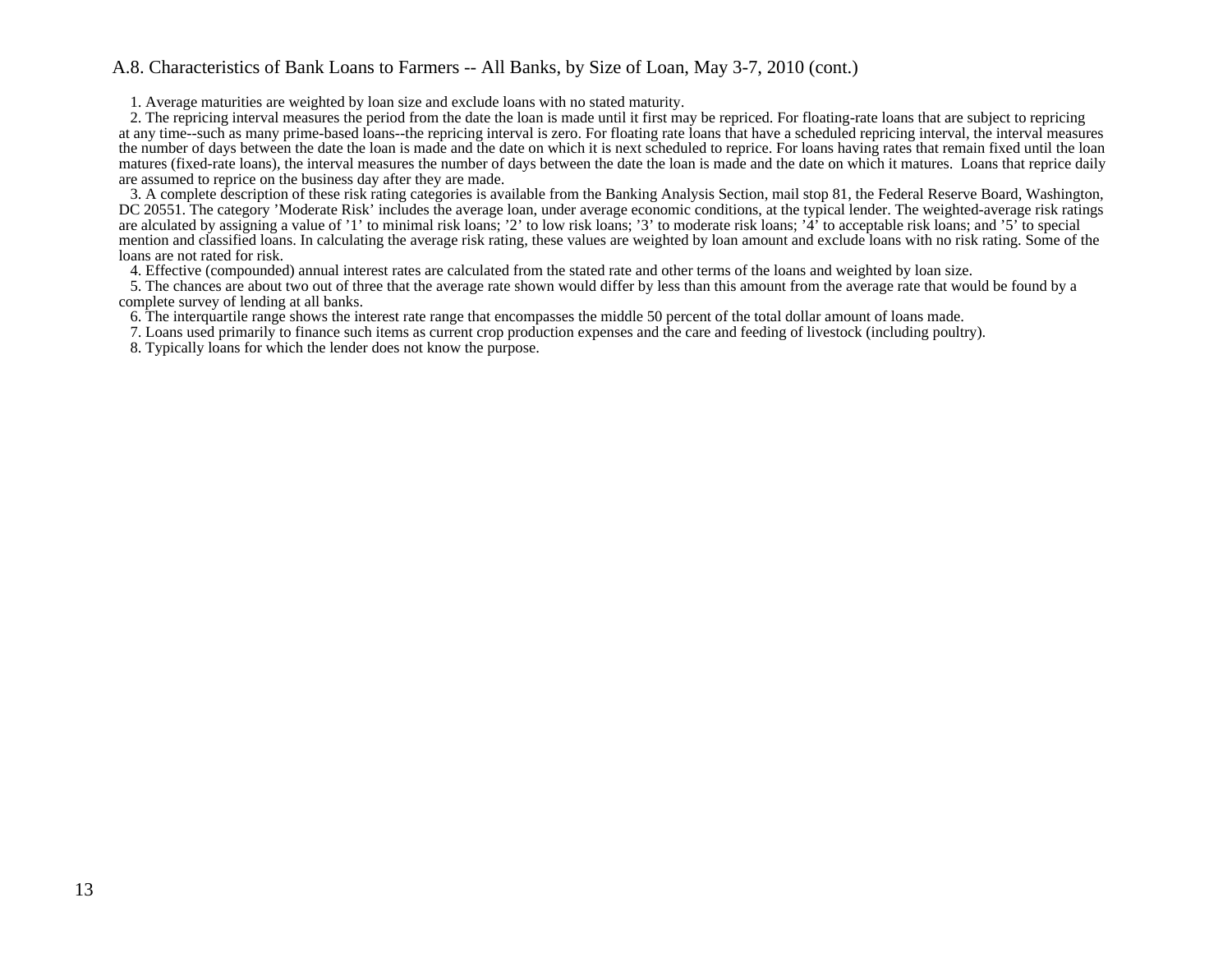| Loan characteristic                              | All sizes | \$1,000 to<br>\$9,999 | \$10,000 to<br>\$24,999 | \$25,000 to<br>\$49,999 | \$50,000 to<br>\$99,999 | \$100,000 to<br>\$249,999 | \$250,000<br>and over |
|--------------------------------------------------|-----------|-----------------------|-------------------------|-------------------------|-------------------------|---------------------------|-----------------------|
| Volume of loans (thousands of dollars)           | 1,106,110 | 35,245                | 70,062                  | 91,353                  | 123,373                 | 235,935                   | 550,142               |
| Number of loans                                  | 17,824    | 6,387                 | 4,583                   | 2,701                   | 1,850                   | 1,546                     | 757                   |
| Weighted average maturity (months) <sup>1</sup>  | 20.10     | 9.90                  | 11.68                   | 13.88                   | 14.36                   | 16.83                     | 25.45                 |
| Weighted average repricing interval $(months)^2$ | 5.71      | 2.17                  | 3.05                    | 4.83                    | 4.64                    | 5.43                      | 6.77                  |
| Weighted average risk rating <sup>3</sup>        | 3.50      | 3.12                  | 3.21                    | 3.25                    | 3.37                    | 3.51                      | 3.63                  |
| Weighted average interest rate <sup>4</sup>      | 4.89      | 5.68                  | 5.42                    | 5.39                    | 5.06                    | 4.75                      | 4.71                  |
| Standard error <sup>3</sup>                      | .25       | .13                   | .18                     | .18                     | .19                     | .20                       | .41                   |
| Interquartile range <sup>6</sup>                 |           |                       |                         |                         |                         |                           |                       |
| 75th percentile                                  | 6.25      | 6.35                  | 6.18                    | 6.45                    | 6.18                    | 6.03                      | 6.40                  |
| 25th percentile                                  | 3.43      | 5.06                  | 4.59                    | 4.59                    | 4.06                    | 3.40                      | 3.30                  |
| Purpose of loan                                  |           |                       |                         |                         |                         |                           |                       |
| Feeder livestock                                 | 4.87      | 5.50                  | 5.57                    | 5.43                    | 4.93                    | 4.88                      | 4.19                  |
| Other livestock                                  | 4.50      | 5.81                  | 5.48                    | 5.36                    | 4.58                    | 4.26                      | 4.03                  |
| Other current operating expenses <sup>7</sup>    | 5.09      | 5.71                  | 5.50                    | 5.63                    | 5.29                    | 5.05                      | 4.64                  |
| Farm machinery and equipment                     | 5.85      | 6.88                  | 6.14                    | 6.00                    | 6.08                    | 4.78                      | 6.04                  |
| Farm real estate                                 | 6.35      | 6.80                  | 6.15                    | 6.63                    | 6.16                    | 6.27                      | 6.39                  |
| Other $8$                                        | 4.23      | 4.75                  | 4.55                    | 4.16                    | 4.06                    | 3.92                      | 4.30                  |
| Share of total loan volume                       |           |                       |                         |                         |                         |                           |                       |
| Features of loan                                 |           |                       |                         |                         |                         |                           |                       |
| Floating rates                                   | 82.25     | 83.36                 | 83.61                   | 80.61                   | 80.13                   | 81.54                     | 83.06                 |
| Under commitment                                 | 79.43     | 87.34                 | 81.43                   | 74.51                   | 73.46                   | 72.80                     | 83.66                 |
| Callable                                         | 19.96     | 33.90                 | 25.86                   | 27.80                   | 25.46                   | 13.12                     | 18.72                 |
| Purpose of loan                                  |           |                       |                         |                         |                         |                           |                       |
| Feeder livestock                                 | 5.46      | 5.10                  | 5.70                    | 8.69                    | 14.30                   | 6.47                      | 2.50                  |
| Other livestock                                  | 5.28      | 5.58                  | 7.92                    | 7.19                    | 5.61                    | 6.43                      | 4.05                  |
| Other current operating expenses <sup>7</sup>    | 42.01     | 75.76                 | 64.19                   | 57.34                   | 53.43                   | 51.26                     | 27.95                 |
| Farm machinery and equipment                     | 6.84      | 3.85                  | 6.16                    | 6.20                    | 4.21                    | 5.27                      | 8.49                  |
| Farm real estate                                 | 6.52      | 1.02                  | 2.22                    | 3.34                    | 5.03                    | 5.15                      | 8.87                  |
| Other $8$                                        | 33.89     | 8.69                  | 13.81                   | 17.25                   | 17.41                   | 25.43                     | 48.14                 |
| Type of collateral                               |           |                       |                         |                         |                         |                           |                       |
| Farm real estate                                 | 12.98     | 7.43                  | 9.19                    | 11.96                   | 9.23                    | 12.33                     | 15.11                 |
| Other                                            | 84.90     | 87.86                 | 85.99                   | 85.05                   | 85.02                   | 84.86                     | 84.53                 |

## A.9. Characteristics of Bank Loans to Farmers -- Large Farm Lenders, by Size of Loan, May 3-7, 2010Percent except as noted

Note. Most large farm lenders that reported loans to farmers had more than \$25 million in farm loans. For explanation of footnotes, see table A.8.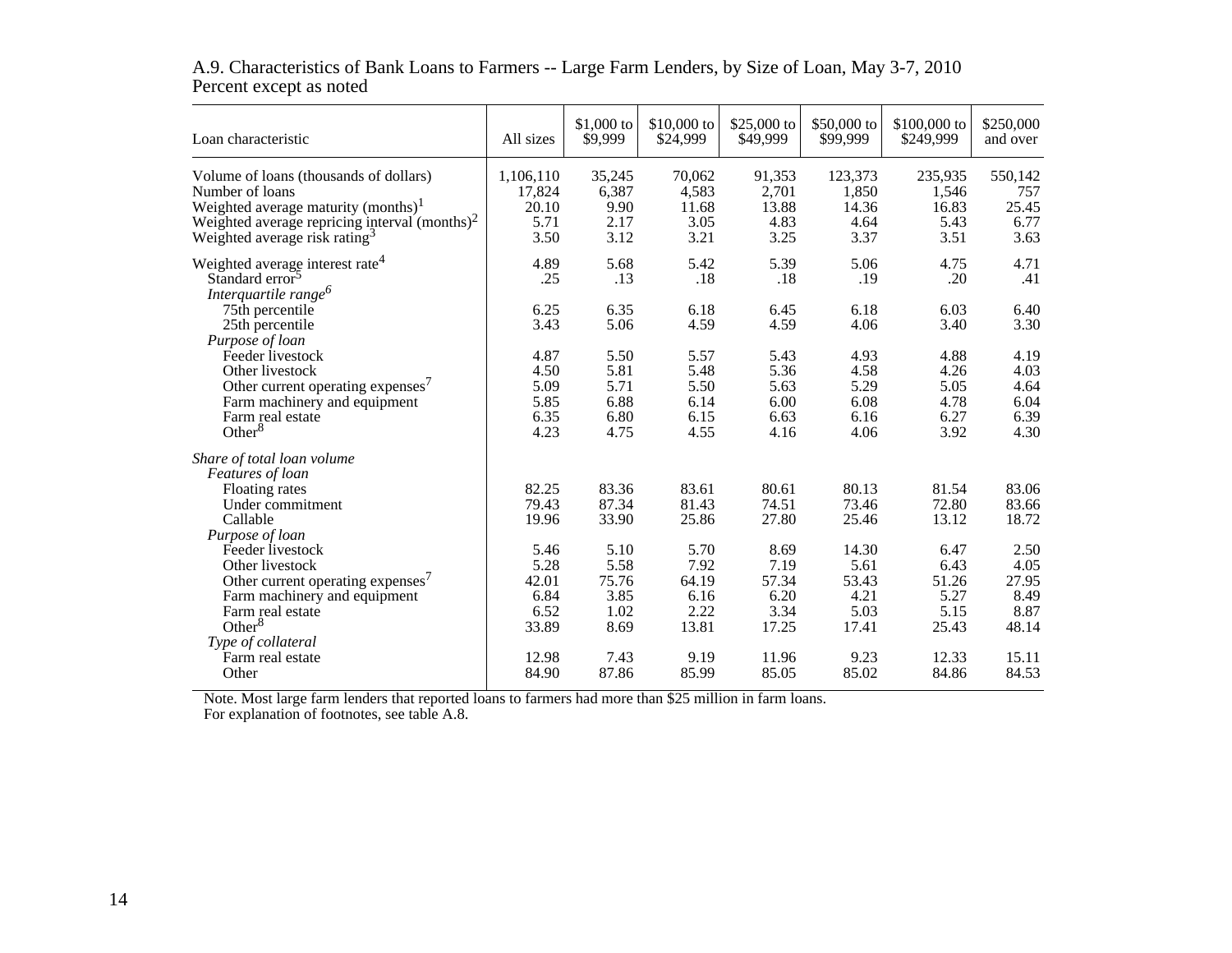| Loan characteristic                                                                                                                                                                                           | All sizes                                     | $$1,000$ to<br>\$9,999                         | \$10,000 to<br>\$24,999                        | \$25,000 to<br>\$49,999                         | \$50,000 to<br>\$99,999                        | \$100,000 to<br>\$249,999                     | \$250,000<br>and over                            |
|---------------------------------------------------------------------------------------------------------------------------------------------------------------------------------------------------------------|-----------------------------------------------|------------------------------------------------|------------------------------------------------|-------------------------------------------------|------------------------------------------------|-----------------------------------------------|--------------------------------------------------|
| Volume of loans (thousands of dollars)<br>Number of loans<br>Weighted average maturity (months) <sup>1</sup><br>Weighted average repricing interval $(months)^2$<br>Weighted average risk rating <sup>3</sup> | 426,712<br>10,474<br>33.11<br>14.53<br>2.34   | 21,237<br>3,814<br>11.01<br>6.57<br>2.62       | 48,280<br>3,231<br>13.23<br>8.24<br>2.54       | 49,588<br>1,451<br>25.71<br>15.62<br>2.73       | 81,295<br>1,212<br>25.00<br>14.19<br>2.69      | 58,133<br>405<br>24.78<br>7.86<br>2.65        | 168,178<br>361<br>50.51<br>19.49<br>1.92         |
| Weighted average interest rate <sup>4</sup><br>Standard error <sup>3</sup><br>Interquartile range <sup>6</sup>                                                                                                | 6.45<br>.06                                   | 6.87<br>.20                                    | 6.77<br>.11                                    | 6.26<br>.12                                     | 6.42<br>.12                                    | 6.38<br>.24                                   | 6.40<br>.20                                      |
| 75th percentile<br>25th percentile<br>Purpose of loan                                                                                                                                                         | 6.98<br>5.90                                  | 7.64<br>6.15                                   | 7.50<br>6.14                                   | 6.76<br>5.75                                    | 6.65<br>6.01                                   | 6.61<br>5.79                                  | 7.00<br>5.90                                     |
| Feeder livestock<br>Other livestock<br>Other current operating expenses <sup>7</sup><br>Farm machinery and equipment<br>Farm real estate                                                                      | 6.04<br>6.67<br>6.41<br>6.78<br>6.09          | 6.67<br>7.69<br>6.51<br>8.30<br>7.52           | 7.03<br>6.63<br>6.70<br>7.02<br>7.05           | 6.98<br>5.95<br>6.10<br>6.86<br>6.98            | 5.99<br>7.25<br>6.36<br>6.41<br>5.98           | 7.50<br>6.17<br>6.34<br>6.70<br>5.98          | 5.53<br>n.a.<br>6.43<br>6.51<br>6.01             |
| Other $8$<br>Share of total loan volume<br>Features of loan                                                                                                                                                   | 7.02                                          | 7.74                                           | 6.94                                           | 6.05                                            | 6.82                                           | 6.25                                          | 7.24                                             |
| Floating rates<br>Under commitment<br>Callable<br>Purpose of loan                                                                                                                                             | 42.27<br>54.82<br>28.01                       | 41.06<br>60.05<br>23.12                        | 34.05<br>51.04<br>23.02                        | 47.93<br>51.54<br>21.85                         | 37.38<br>47.88<br>35.79                        | 56.80<br>40.27<br>39.03                       | 40.46<br>64.61<br>24.31                          |
| Feeder livestock<br>Other livestock<br>Other current operating expenses <sup>7</sup><br>Farm machinery and equipment<br>Farm real estate<br>Other $8$                                                         | 8.91<br>5.79<br>59.68<br>7.06<br>8.63<br>9.92 | 5.98<br>13.39<br>68.64<br>8.38<br>1.89<br>1.73 | 7.78<br>8.06<br>67.52<br>12.25<br>1.71<br>2.68 | 8.11<br>13.52<br>57.68<br>10.50<br>3.57<br>6.62 | 7.09<br>8.86<br>54.31<br>10.36<br>9.67<br>9.70 | 3.39<br>6.99<br>74.79<br>7.52<br>4.06<br>3.25 | 12.63<br>n.a.<br>54.27<br>2.63<br>14.04<br>16.42 |
| Type of collateral<br>Farm real estate<br>Other                                                                                                                                                               | 19.21<br>79.05                                | 9.56<br>81.58                                  | 7.28<br>88.79                                  | 13.50<br>85.60                                  | 16.70<br>81.15                                 | 24.21<br>73.25                                | 25.01<br>74.99                                   |

A.10. Characteristics of Bank Loans to Farmers -- Small and Mid-sized Farm Lenders, by Size of Loan, May 3-7, 2010Percent except as noted

Note. Most small and mid-sized farm lenders that reported loans to farmers had less than \$25 million in farm loans. For explanation of footnotes, see table A.8. n.a. Not available.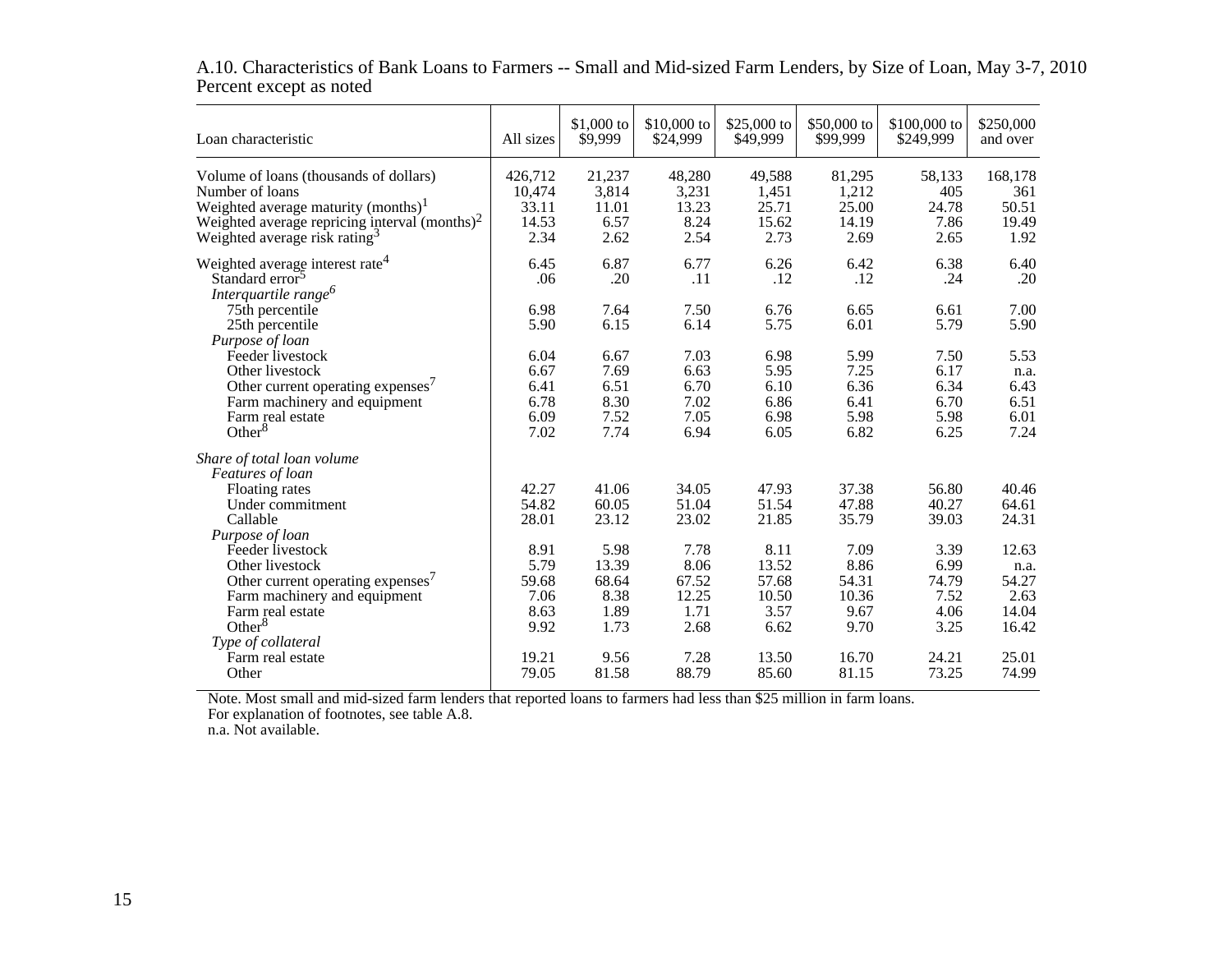## A.11. Characteristics of Bank Loans to Farmers -- All Banks, by Risk Rating, May 3-7, 2010 Percent except as noted

| Loan characteristic                                                                                                                                                                                           | All                                            | Minimal                                          | Low                                             | Moderate                                       | Acceptable                                     | Special                                           | Not rated                                      | Not reported                                    |
|---------------------------------------------------------------------------------------------------------------------------------------------------------------------------------------------------------------|------------------------------------------------|--------------------------------------------------|-------------------------------------------------|------------------------------------------------|------------------------------------------------|---------------------------------------------------|------------------------------------------------|-------------------------------------------------|
| Volume of loans (thousands of dollars)<br>Number of loans<br>Weighted average maturity (months) <sup>1</sup><br>Weighted average repricing interval $(months)^2$<br>Weighted average risk rating <sup>3</sup> | 1,532,822<br>28,299<br>23.76<br>8.17<br>3.19   | 149,506<br>1,971<br>49.09<br>13.57<br>1.00       | 153,298<br>3,556<br>22.06<br>13.94<br>2.00      | 539,342<br>12,436<br>20.00<br>6.25<br>3.00     | 376,304<br>5.146<br>23.66<br>3.02<br>4.00      | 168,395<br>1,264<br>14.47<br>9.75<br>5.00         | 2.893<br>44<br>4.23<br>1.74<br>n.a.            | 143,083<br>3,882<br>24.36<br>15.41<br>n.a.      |
| Weighted average interest rate <sup>4</sup><br>Standard error <sup>5</sup><br>Interquartile range <sup>6</sup>                                                                                                | 5.33<br>.17                                    | 5.29<br>.44                                      | 6.25<br>.25                                     | 5.20<br>.19                                    | 4.96<br>.37                                    | 5.23<br>.52                                       | 2.96<br>.98                                    | 5.98<br>.21                                     |
| 75th percentile<br>25th percentile<br>Purpose of loan                                                                                                                                                         | 6.52<br>4.08                                   | 6.51<br>4.33                                     | 7.26<br>5.29                                    | 6.50<br>4.26                                   | 6.40<br>3.59                                   | 7.00<br>3.43                                      | 3.55<br>1.31                                   | 6.64<br>5.27                                    |
| Feeder livestock<br>Other livestock<br>Other current operating expenses <sup>7</sup><br>Farm machinery and equipment<br>Farm real estate                                                                      | 5.33<br>7.56<br>5.74<br>6.55<br>5.88           | 6.05<br>7.19<br>6.06<br>7.24<br>5.94             | 5.51<br>5.53<br>5.58<br>5.83<br>6.11            | 5.28<br>5.17<br>5.12<br>4.24<br>6.28           | 4.99<br>3.72<br>4.46<br>7.22<br>6.96           | 4.49<br>n.a.<br>3.55<br>n.a.<br>n.a.              | 5.36<br>6.86<br>6.16<br>6.87<br>5.28           | 5.15<br>5.56<br>6.12<br>6.26<br>4.51            |
| Other $8$<br>Share of total loan volume                                                                                                                                                                       | 3.00                                           | 7.23                                             | 3.44                                            | 4.84                                           | 4.35                                           | 2.73                                              | 5.90                                           | 4.87                                            |
| Features of loan<br>Floating rates<br>Under commitment<br>Callable<br>Subject to prepayment penalty                                                                                                           | 71.12<br>72.58<br>22.20<br>16.62               | 66.46<br>69.63<br>7.21<br>21.24                  | 44.58<br>60.68<br>21.77<br>4.21                 | 73.77<br>76.68<br>37.50<br>16.24               | 86.84<br>86.22<br>10.38<br>15.45               | 73.30<br>83.99<br>20.73<br>41.85                  | 50.10<br>58.83<br>n.a.<br>n.a.                 | 50.98<br>23.91<br>13.97<br>.22                  |
| Purpose of loan<br>Feeder livestock<br>Other livestock<br>Other current operating expenses <sup>7</sup><br>Farm machinery and equipment<br>Farm real estate<br>Other $8$                                      | 6.42<br>5.43<br>46.93<br>6.90<br>7.11<br>27.21 | 2.46<br>3.23<br>46.97<br>10.65<br>13.94<br>22.76 | 17.23<br>1.81<br>56.35<br>3.27<br>1.60<br>19.74 | 4.64<br>4.13<br>59.61<br>6.19<br>6.07<br>19.36 | 4.16<br>6.84<br>31.75<br>5.03<br>2.02<br>50.21 | 1.36<br>13.94<br>28.59<br>13.68<br>20.59<br>21.84 | n.a.<br>n.a.<br>28.39<br>n.a.<br>n.a.<br>71.61 | 17.68<br>2.85<br>50.88<br>6.65<br>7.50<br>14.44 |
| Type of collateral<br>Farm real estate<br>Other                                                                                                                                                               | 14.71<br>83.27                                 | 17.99<br>79.26                                   | 11.83<br>84.44                                  | 10.73<br>86.65                                 | 10.90<br>88.30                                 | 23.63<br>76.36                                    | 10.96<br>69.56                                 | 29.00<br>68.67                                  |

For explanation of footnotes, see table A.8. n.a. Not available.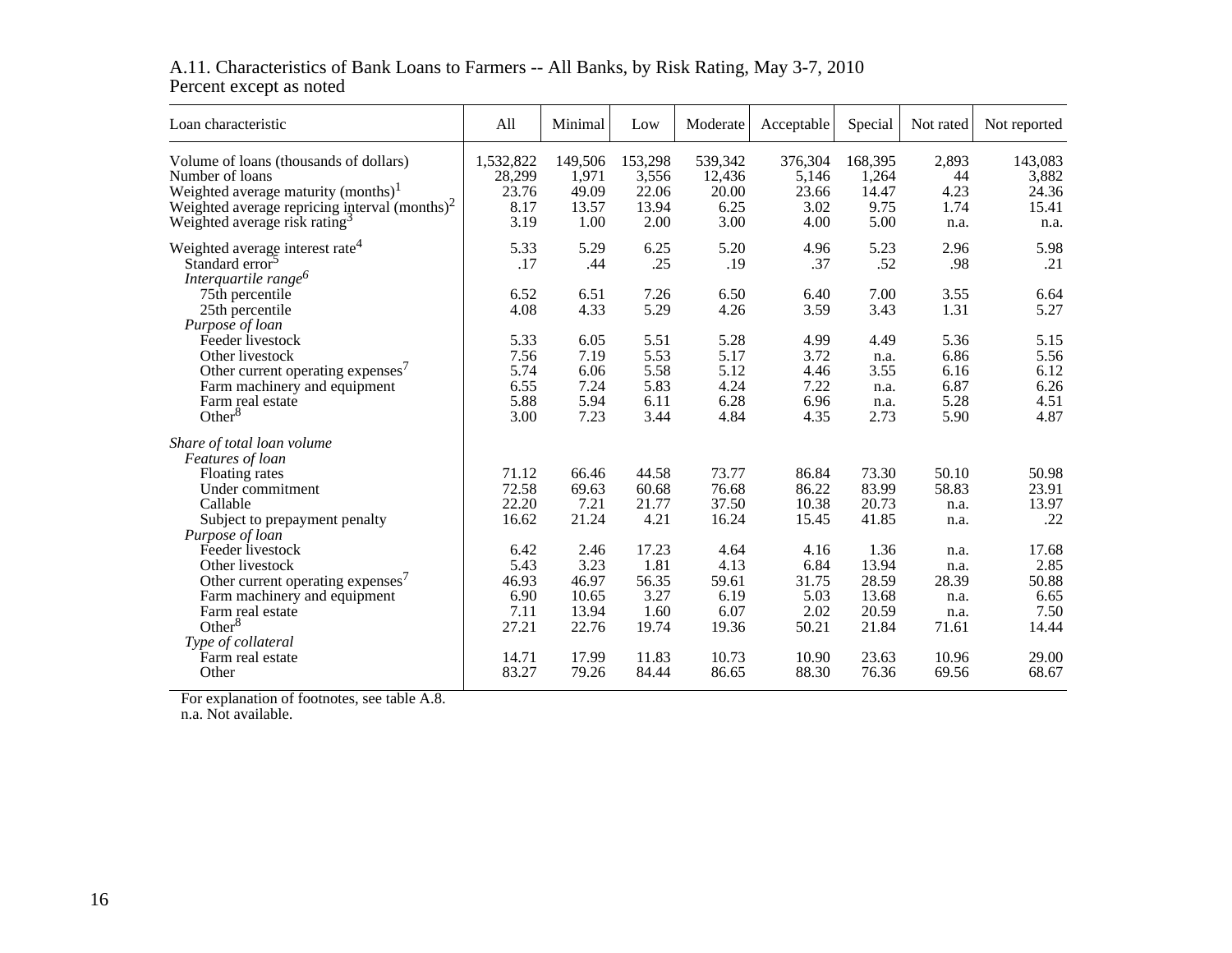## A.12. Characteristics of Bank Loans to Farmers -- Large Farm Lenders, by Risk Rating, May 3-7, 2010Percent except as noted

| Loan characteristic                                                                                                                                                                                           | All                                            | Minimal                                        | Low                                          | Moderate                                       | Acceptable                                     | Special                                           | Not rated                                      | Not reported                                   |
|---------------------------------------------------------------------------------------------------------------------------------------------------------------------------------------------------------------|------------------------------------------------|------------------------------------------------|----------------------------------------------|------------------------------------------------|------------------------------------------------|---------------------------------------------------|------------------------------------------------|------------------------------------------------|
| Volume of loans (thousands of dollars)<br>Number of loans<br>Weighted average maturity (months) <sup>1</sup><br>Weighted average repricing interval $(months)^2$<br>Weighted average risk rating <sup>3</sup> | 1,106,110<br>17,824<br>20.10<br>5.71<br>3.50   | 56,530<br>674<br>15.12<br>5.93<br>1.00         | 58,449<br>1,656<br>21.62<br>6.60<br>2.00     | 376,828<br>7,896<br>18.25<br>4.19<br>3.00      | 357,909<br>4,195<br>23.73<br>2.54<br>4.00      | 161,941<br>1,201<br>14.70<br>10.05<br>5.00        | 2,893<br>44<br>4.23<br>1.74<br>n.a.            | 91,560<br>2,158<br>25.46<br>16.13<br>n.a.      |
| Weighted average interest rate <sup>4</sup><br>Standard error <sup>5</sup><br>Interquartile range <sup>6</sup>                                                                                                | 4.89<br>.25                                    | 4.04<br>.44                                    | 5.48<br>.13                                  | 4.65<br>.23                                    | 4.88<br>.40                                    | 5.18<br>.53                                       | 2.96<br>.98                                    | 5.61<br>.22                                    |
| 75th percentile<br>25th percentile<br>Purpose of loan                                                                                                                                                         | 6.25<br>3.43                                   | 5.26<br>2.78                                   | 6.18<br>5.06                                 | 5.75<br>3.42                                   | 6.40<br>3.43                                   | 7.00<br>3.43                                      | 3.55<br>1.31                                   | 6.43<br>5.03                                   |
| Feeder livestock<br>Other livestock<br>Other current operating expenses <sup>7</sup><br>Farm machinery and equipment<br>Farm real estate                                                                      | 6.23<br>n.a.<br>5.24<br>6.89<br>5.00           | 4.45<br>7.37<br>5.47<br>6.11<br>5.52           | 4.70<br>5.07<br>5.03<br>5.62<br>6.09         | 4.93<br>4.99<br>4.98<br>4.11<br>6.18           | 4.49<br>3.72<br>4.43<br>7.22<br>6.96           | n.a.<br>n.a.<br>3.55<br>n.a.<br>n.a.              | 4.97<br>7.00<br>5.95<br>6.73<br>5.10           | 4.50<br>5.09<br>5.85<br>6.35<br>4.23           |
| Other $8$<br>Share of total loan volume<br>Features of loan                                                                                                                                                   | 2.85                                           | 5.98                                           | 3.32                                         | 4.84                                           | 3.96                                           | 2.73                                              | 5.76                                           | 6.04                                           |
| Floating rates<br>Under commitment<br>Callable                                                                                                                                                                | 82.25<br>79.43<br>19.96                        | 80.12<br>92.72<br>13.85                        | 65.02<br>78.37<br>34.15                      | 85.88<br>81.57<br>27.74                        | 89.97<br>87.94<br>10.49                        | 72.46<br>83.57<br>21.56                           | 50.10<br>58.83<br>n.a.                         | 67.81<br>23.10<br>17.56                        |
| Purpose of loan<br>Feeder livestock<br>Other livestock<br>Other current operating expenses <sup>7</sup><br>Farm machinery and equipment<br>Farm real estate<br>Other $8$                                      | 5.46<br>5.28<br>42.01<br>6.84<br>6.52<br>33.89 | 3.21<br>n.a.<br>28.52<br>9.10<br>1.28<br>57.88 | 5.95<br>.18<br>79.66<br>1.89<br>3.09<br>9.23 | 4.49<br>3.06<br>53.72<br>7.25<br>4.80<br>26.69 | 4.21<br>6.50<br>29.93<br>5.07<br>1.85<br>52.44 | 1.42<br>14.49<br>29.49<br>14.22<br>21.41<br>18.97 | n.a.<br>n.a.<br>28.39<br>n.a.<br>n.a.<br>71.61 | 22.73<br>.12<br>47.91<br>.98<br>11.18<br>17.09 |
| Type of collateral<br>Farm real estate<br>Other                                                                                                                                                               | 12.98<br>84.90                                 | 1.89<br>93.21                                  | 15.09<br>77.59                               | 8.86<br>87.92                                  | 10.41<br>88.89                                 | 20.75<br>79.24                                    | 10.96<br>69.56                                 | 31.80<br>66.90                                 |

Note. Most large farm lenders that reported loans to farmers had more than \$25 million in farm loans. For explanation of footnotes, see table A.8. n.a. Not available.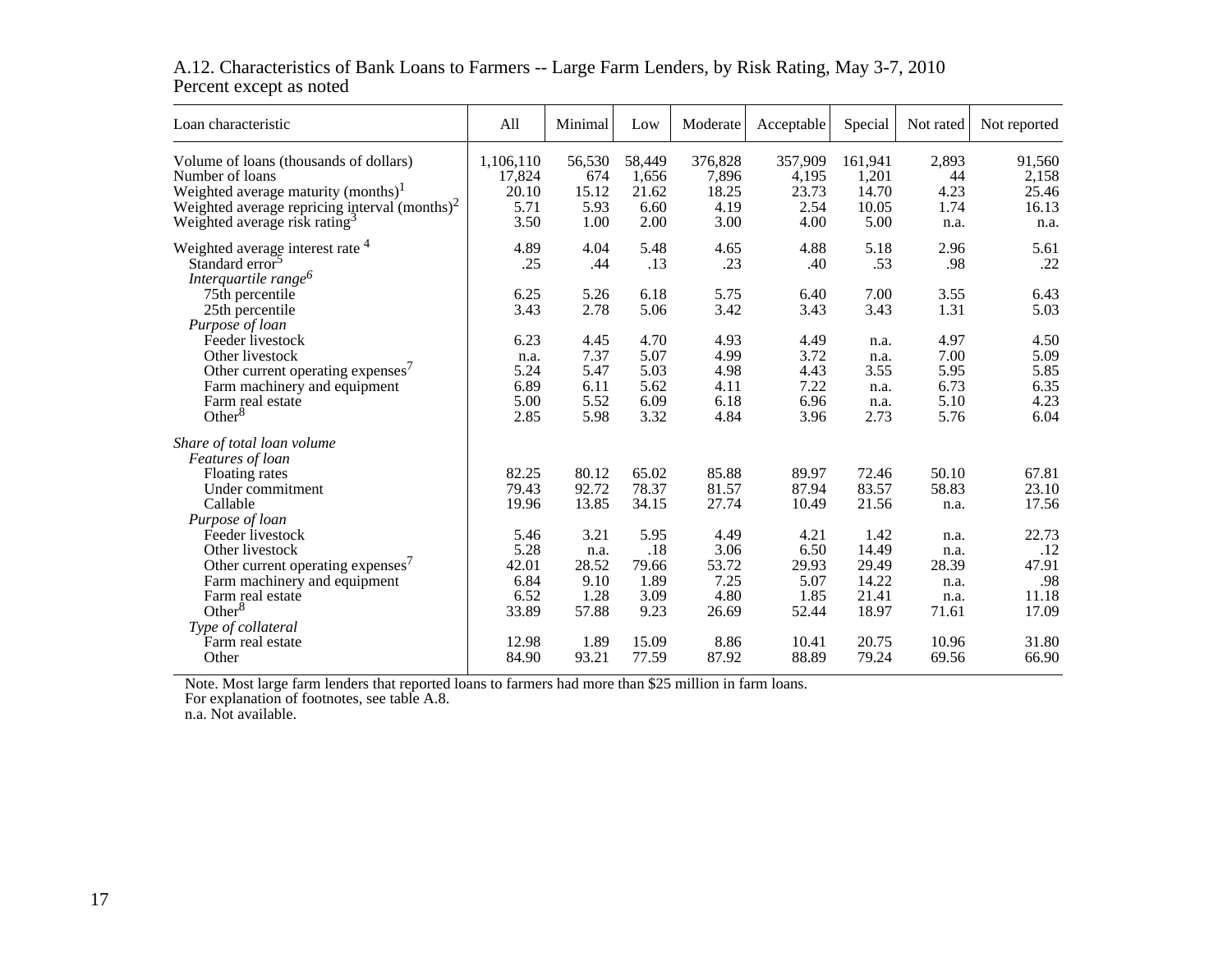| Loan characteristic                                       | All     | Minimal | Low    | Moderate | Acceptable | Special | Not rated | Not reported |
|-----------------------------------------------------------|---------|---------|--------|----------|------------|---------|-----------|--------------|
| Volume of loans (thousands of dollars)                    | 426,712 | 92,977  | 94,849 | 162,514  | 18,395     | 6,454   | n.a.      | 51,523       |
| Number of loans                                           | 10,474  | 1,297   | 1,899  | 4,540    | 951        | 63      | n.a.      | 1,725        |
| Weighted average maturity (months) <sup>1</sup>           | 33.11   | 69.68   | 22.32  | 24.03    | 22.31      | 8.83    | n.a.      | 22.42        |
| Weighted average repricing interval (months) <sup>2</sup> | 12.42   | 2.23    | n.a.   | 14.15    | 2.34       | 1.00    | 2.00      | 3.00         |
| Weighted average risk rating <sup>3</sup>                 | 4.00    | 5.00    | n.a.   | n.a.     | 28.01      | 3.18    | 14.14     | 60.14        |
| Weighted average interest rate <sup>4</sup>               | 6.45    | 6.04    | 6.73   | 6.46     | 6.39       | 6.46    | n.a.      | 6.64         |
| Standard error <sup>3</sup>                               | .06     | .49     | .23    | .11      | .18        | .71     | .31       | 5.90         |
| Interquartile range <sup>6</sup>                          |         |         |        |          |            |         |           |              |
| 75th percentile                                           | 7.50    | 6.98    | 6.96   | 6.33     | 7.31       | 5.86    | 5.68      | 6.48         |
| 25th percentile                                           | 5.13    | 5.83    | 6.00   | 6.17     | 6.33       | 6.09    | 6.98      | 6.76         |
| Purpose of loan                                           |         |         |        |          |            |         |           |              |
| Feeder livestock                                          | 6.43    | n.a.    | n.a.   | 7.16     | 6.67       | 7.56    | 7.18      | 6.04         |
| Other livestock                                           | 6.84    | n.a.    | n.a.   | 6.86     | 6.41       | 5.88    | 6.75      | 6.52         |
| Other current operating expenses <sup>7</sup>             | 6.29    | 8.45    | n.a.   | 6.47     | 6.78       | 6.39    | 7.56      | 6.75         |
| Farm machinery and equipment                              | 7.28    | n.a.    | n.a.   | 6.89     | 6.09       | 5.91    | 7.12      | 6.13         |
| Farm real estate                                          | 6.96    | n.a.    | n.a.   | 9.01     | 7.02       | 6.56    | 7.50      | 6.51         |
| Other $8$                                                 | 5.58    | 6.33    | n.a.   | 6.36     | 42.27      | 58.16   | 31.99     | 45.69        |
| Share of total loan volume                                |         |         |        |          |            |         |           |              |
| Features of loan                                          |         |         |        |          |            |         |           |              |
| Floating rates                                            | 25.84   | 94.45   | n.a.   | 21.08    | 54.82      | 55.59   | 49.78     | 65.33        |
| Under commitment                                          | 52.80   | 94.45   | n.a.   | 25.36    | 8.91       | 2.00    | 24.18     | 5.01         |
| Callable                                                  | 8.20    | n.a.    | n.a.   | 7.59     | 3.99       | n.a.    | 2.78      | 7.90         |
| Purpose of loan                                           |         |         |        |          |            |         |           |              |
| Feeder livestock                                          | 3.28    | n.a.    | n.a.   | 8.71     | 5.79       | 5.19    | 2.82      | 6.62         |
| Other livestock                                           | 13.51   | n.a.    | n.a.   | 7.70     | 59.68      | 58.18   | 41.99     | 73.28        |
| Other current operating expenses <sup>7</sup>             | 67.03   | 6.23    | n.a.   | 56.17    | 7.06       | 11.58   | 4.11      | 3.73         |
| Farm machinery and equipment                              | 4.15    | n.a.    | n.a.   | 16.74    | 8.63       | 21.63   | .68       | 9.00         |
| Farm real estate                                          | 5.22    | n.a.    | n.a.   | .96      | 9.92       | 1.41    | 26.22     | 2.36         |
| Other $8$                                                 | 6.82    | 93.77   | n.a.   | 9.73     | 14.53      | 18.21   | 18.37     | 11.03        |
| Type of collateral                                        |         |         |        |          |            |         |           |              |
| Farm real estate                                          | 20.44   | 95.87   | n.a.   | 24.02    | 79.05      | 70.78   | 88.66     | 83.69        |
| Other                                                     | 76.81   | 4.13    | n.a.   | 71.82    | n.a.       | n.a.    | n.a.      | n.a.         |
|                                                           |         |         |        |          |            |         |           |              |

## A.13. Characteristics of Bank Loans to Farmers -- Small and Mid-sized Farm Lenders, by Risk Rating, May 3-7, 2010Percent except as noted

Note. Most small and mid-sized farm lenders that reported loans to farmers had less than \$25 million in farm loans. For explanation of footnotes, see table A.8. n.a. Not available.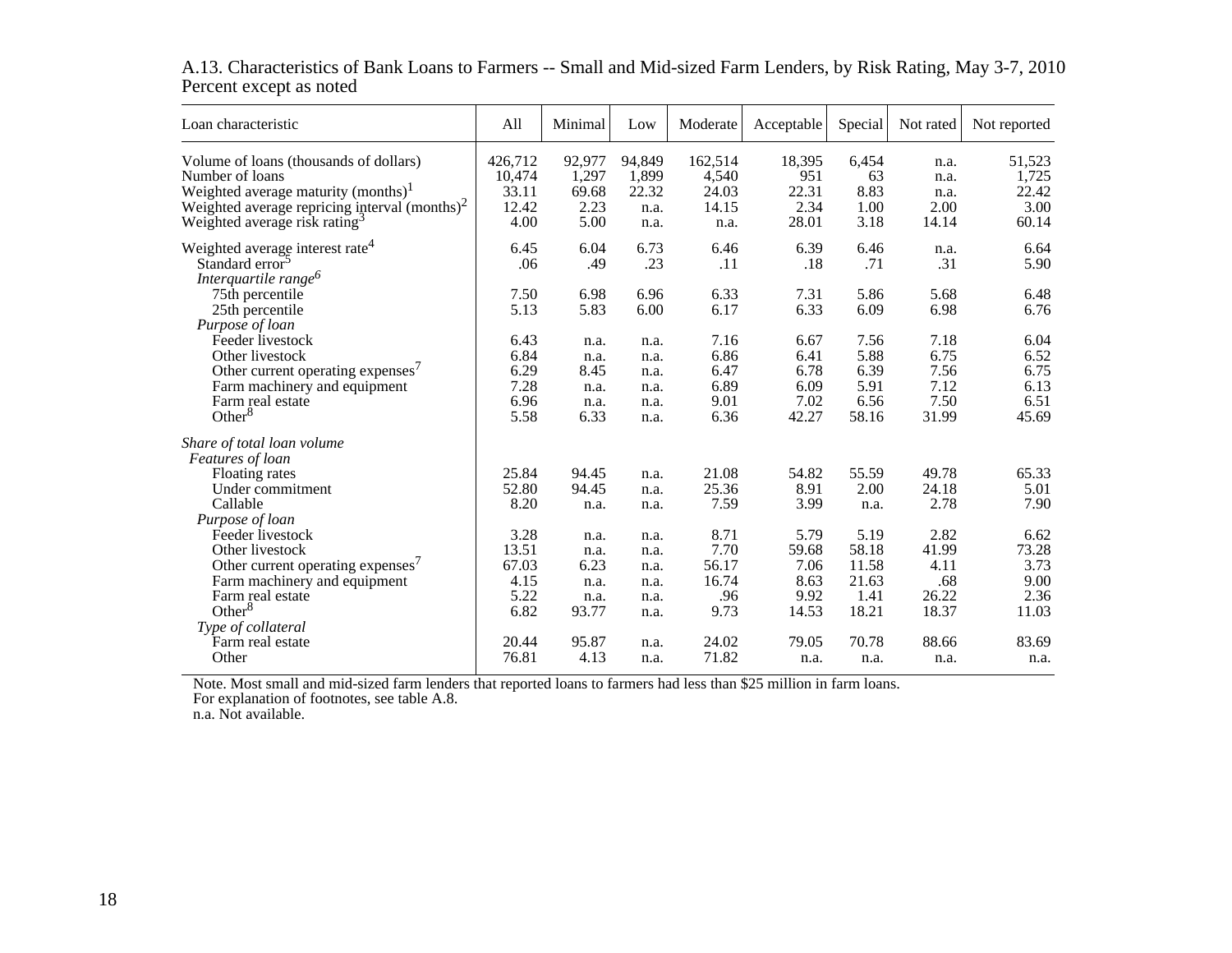### A.14. Survey of Terms of Bank Lending to Farmers, Selected Quarters Percent except as noted

Τ

|                |                                                                                      |                    |                   |                   |                   | <b>USDA Farm Production Region</b>                |                   |                       |                   |                   |                   |
|----------------|--------------------------------------------------------------------------------------|--------------------|-------------------|-------------------|-------------------|---------------------------------------------------|-------------------|-----------------------|-------------------|-------------------|-------------------|
|                |                                                                                      | NE                 | LS                | CB                | NP                | AP                                                | SE                | DL                    | <b>SP</b>         | MN                | PA                |
| total          | Proportion of farm loans<br>outstanding, 2010 Q2 survey,<br>region share of national | 3.0                | 8.6               | 25.9              | 23.5              | 7.1                                               | 5.3               | 4.7                   | 8.5               | 5.0               | 8.5               |
| regional loans | Sample coverage, 2010 Q2<br>survey, sample share of total                            | 19.5               | 5.2               | 13.0              | 38.4              | 12.0                                              | 7.7               | 8.7                   | 6.7               | 8.4               | 31.3              |
|                | Avg. loan size, 2010 Q2 survey<br>(thousands of dollars)                             | 23.2               | 40.4              | 50.0              | 75.7              | 45.1                                              | 32.9              | 92.5                  | 40.9              | 31.3              | 88.7              |
| Survey date    |                                                                                      |                    |                   |                   |                   | Weighted average interest rate during sample week |                   |                       |                   |                   |                   |
| 2005:          | Q <sub>2</sub><br>Q <sub>3</sub>                                                     | 6.7<br>7.1         | 7.4<br>7.7        | 5.8<br>6.9        | 6.6<br>6.3        | 6.0<br>6.1                                        | 6.4<br>7.2        | 7.5<br>7.6            | 7.3<br>7.2        | 7.7<br>8.2        | 6.7<br>6.8        |
| 2006:          | Q4<br>Q1<br>Q <sub>2</sub>                                                           | 6.8<br>7.9<br>8.4  | 7.7<br>8.0<br>8.3 | 6.8<br>7.4<br>7.7 | 7.3<br>7.8<br>7.9 | 6.6<br>7.3<br>7.6                                 | 7.4<br>7.8<br>8.3 | 8.0<br>$8.0\,$<br>8.6 | 8.1<br>8.7<br>8.8 | 8.2<br>8.5<br>9.1 | 7.5<br>7.8<br>7.8 |
|                | Q <sub>3</sub><br>Q4                                                                 | 8.2<br>9.2         | 8.7<br>8.6        | 8.3<br>7.4        | 8.2<br>8.1        | 7.6<br>8.1                                        | 8.8<br>8.2        | 8.8<br>8.8            | 9.2<br>8.9        | 9.5<br>9.1<br>9.3 | 9.0<br>8.9        |
| 2007:          | Q1<br>Q <sub>2</sub><br>Q <sub>3</sub>                                               | 8.4<br>8.1<br>10.4 | 8.6<br>8.6<br>8.6 | 8.4<br>8.1<br>8.1 | 8.3<br>8.4<br>8.1 | 7.8<br>7.7<br>8.3                                 | 8.4<br>8.6<br>8.5 | 8.5<br>8.6<br>8.9     | 8.9<br>9.1<br>8.9 | 9.4<br>9.5        | 8.9<br>8.6<br>8.6 |
| 2008:          | Q4<br>Q1<br>Q <sub>2</sub>                                                           | 7.4<br>7.3<br>7.4  | 8.6<br>7.8<br>6.6 | 7.5<br>6.4<br>5.6 | 7.3<br>6.3<br>5.4 | 6.8<br>6.2<br>5.5                                 | 8.1<br>6.4<br>5.7 | 8.6<br>7.8<br>6.9     | 8.6<br>7.2<br>6.4 | 8.9<br>7.8<br>6.3 | 7.6<br>6.3<br>5.1 |
|                | Q <sub>3</sub>                                                                       | 5.7<br>(0.93)      | 7.2<br>(0.19)     | 5.7<br>(0.31)     | 5.4<br>(1.25)     | 5.5<br>(0.37)                                     | 5.0<br>(0.72)     | 7.2<br>(0.20)         | 6.1<br>(0.24)     | 6.5<br>(0.36)     | 5.0<br>(0.36)     |
|                | Q4                                                                                   | $7.5$<br>(0.07)    | 6.6<br>(0.10)     | 5.4<br>(0.52)     | 4.6<br>(1.05)     | 5.1<br>(0.67)                                     | 4.5<br>(0.04)     | 7.6<br>(0.72)         | 6.1<br>(0.38)     | 5.6<br>(0.61)     | 4.4<br>(0.09)     |
| 2009:          | Q1                                                                                   | 4.2<br>(0.34)      | 6.4<br>(0.35)     | 5.3<br>(0.35)     | 4.6<br>(1.22)     | 4.0<br>(0.95)                                     | 5.1<br>(0.93)     | 5.6<br>(0.64)         | 6.2<br>(0.67)     | 5.7<br>(0.32)     | 3.9<br>(0.65)     |
|                | Q2                                                                                   | 4.2<br>(0.35)      | 6.4<br>(0.16)     | 4.9<br>(0.38)     | 4.6<br>(1.20)     | 3.7<br>(1.07)                                     | 4.8<br>(0.19)     | 6.5<br>(0.40)         | 5.7<br>(0.36)     | 5.8<br>(0.55)     | 4.2<br>(0.25)     |
|                | Q <sub>3</sub>                                                                       | 3.0<br>(0.24)      | 6.2<br>(0.12)     | 4.9<br>(0.44)     | 4.4<br>(1.08)     | 4.7<br>(0.85)                                     | 5.0<br>(1.29)     | 5.9<br>(0.19)         | 5.9<br>(0.31)     | 6.1<br>(0.46)     | 4.3<br>(0.37)     |
|                | Q4                                                                                   | 5.3<br>(0.05)      | 6.2<br>(0.13)     | 5.2<br>(0.50)     | 4.5<br>(1.27)     | 4.0<br>(1.14)                                     | 4.2<br>(1.09)     | 6.5<br>(0.21)         | 5.6<br>(0.47)     | 6.0<br>(0.30)     | 4.5<br>(0.71)     |
| 2010:          | Q1                                                                                   | 5.8<br>(1.05)      | 6.2<br>(0.15)     | 5.3<br>(0.29)     | $4.8\,$<br>(0.72) | 4.3<br>(0.77)                                     | 6.1<br>(0.43)     | $8.0\,$<br>(0.63)     | $6.0\,$<br>(0.50) | 6.0<br>(0.27)     | 4.1<br>(0.54)     |
|                | Q2                                                                                   | 5.3<br>(0.19)      | $6.5\,$<br>(0.13) | 5.4<br>(0.29)     | 5.3<br>(0.91)     | 5.4<br>(0.76)                                     | 5.1<br>(0.86)     | 6.7<br>(0.12)         | $6.2\,$<br>(0.47) | $6.0\,$<br>(0.32) | 4.3<br>(0.70)     |

Notes. NE is Northeast, LS is Lake States, CB is Cornbelt, NP is Northern Plains, AP is Appalachia, SE is Southeast, DL is Delta States, SP is Southern Plains, MN is Mountain States, and PA is Pacific. The numbers in parentheses are standard errors. They are calculated from 100 replications of a bootstrap procedure (resampling of banks) in each region.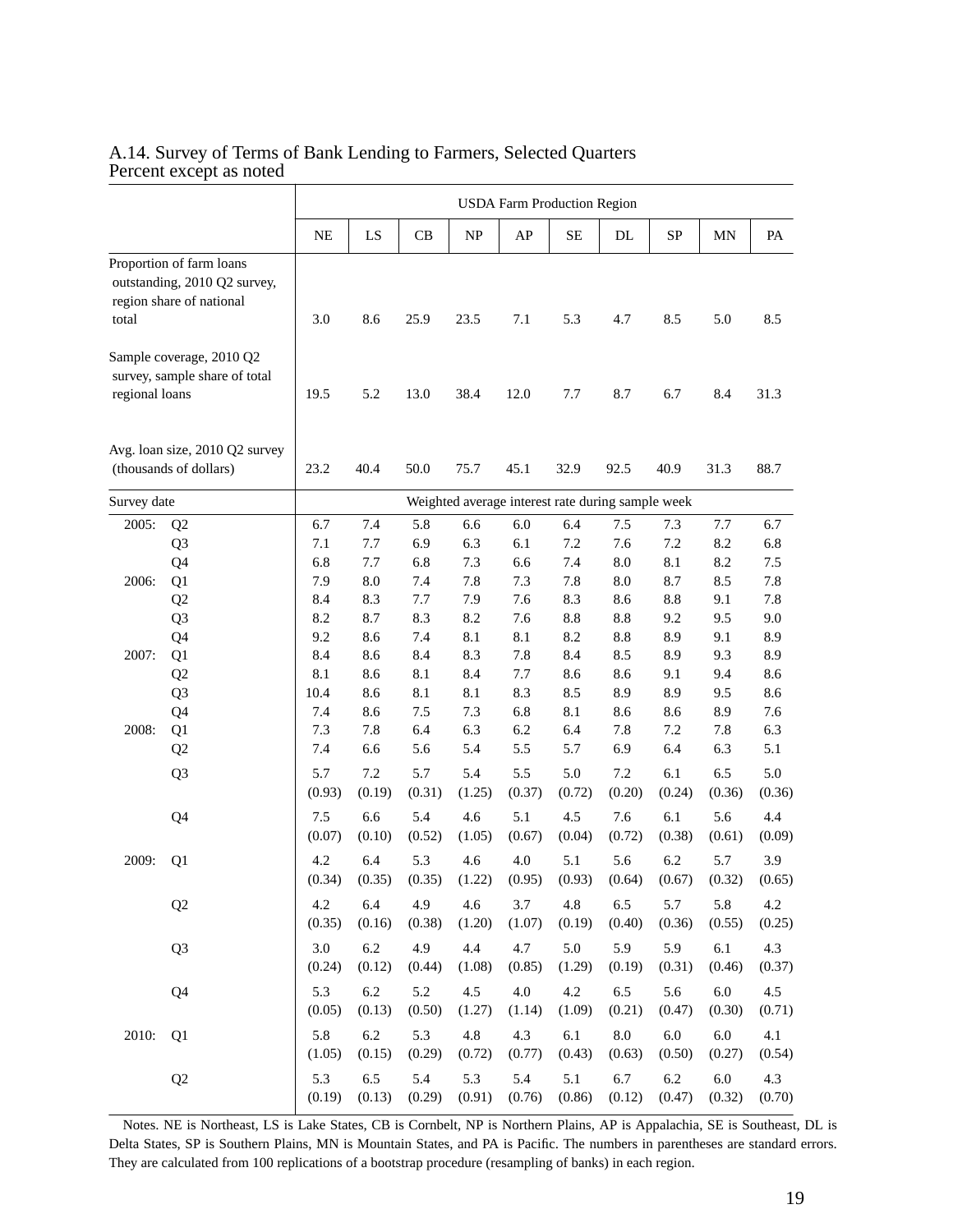## **Federal Reserve Statistical Release E.15 – Agricultural Finance Databook**

## **Section B: Selected Statistics from the Quarterly Reports of Condition of Commercial Banks**

The data in tables B.1 through B.8 are prepared using data from the quarterly reports of condition and income for commercial banks. These reports changed substantially beginning in March 2001, and the information on the delinquencies and charge-offs of non-real-estate farm loans after that date is not directly comparable to that shown in earlier editions of the databook. Under the new system, banks with more than \$300 million in assets or banks with foreign offices report the same information as before. However, smaller banks at which farm production loans account for more than 5 percent of total loans now report the same information on delinquencies and charge-offs of farm production loans that larger bank do. In the new reporting system, small banks at which farm production loans account for less than 5 percent of total loans are excused from reporting delinquencies or charge-offs of farm production loans. Before March 2001, these small banks had reported delinquencies and charge-offs of "agricultural loans" according to each bank's own definition, and we used these responses to help estimate total delinquencies of farm production loans. Under the new reporting system, the totals for the nation as a whole include estimates of delinquencies and charge-offs of non-real-estate farm loans for small banks that hold about 35 percent of the volume of such loans that is outstanding. All banks continue to report delinquencies and charge-offs of loans that are secured by farm real estate, which are shown in tables B.4 and B.5.

Examination of total lending at banks that have a high exposure to agricultural loans provides an alternative perspective on the agricultural lending situation. Agricultural banks in table B.4 through table B.9 are those that have a proportion of farm loans (real-estate plus non-real-estate) to total loans that is greater than the unweighted average at all banks. The current estimate of this average can be found in the far right column of table B.8.

Information about failed banks (table B.9) is obtained from news releases of the Federal Deposit Insurance Corporation, with agricultural banks in our tabulation defined as in the previous paragraph.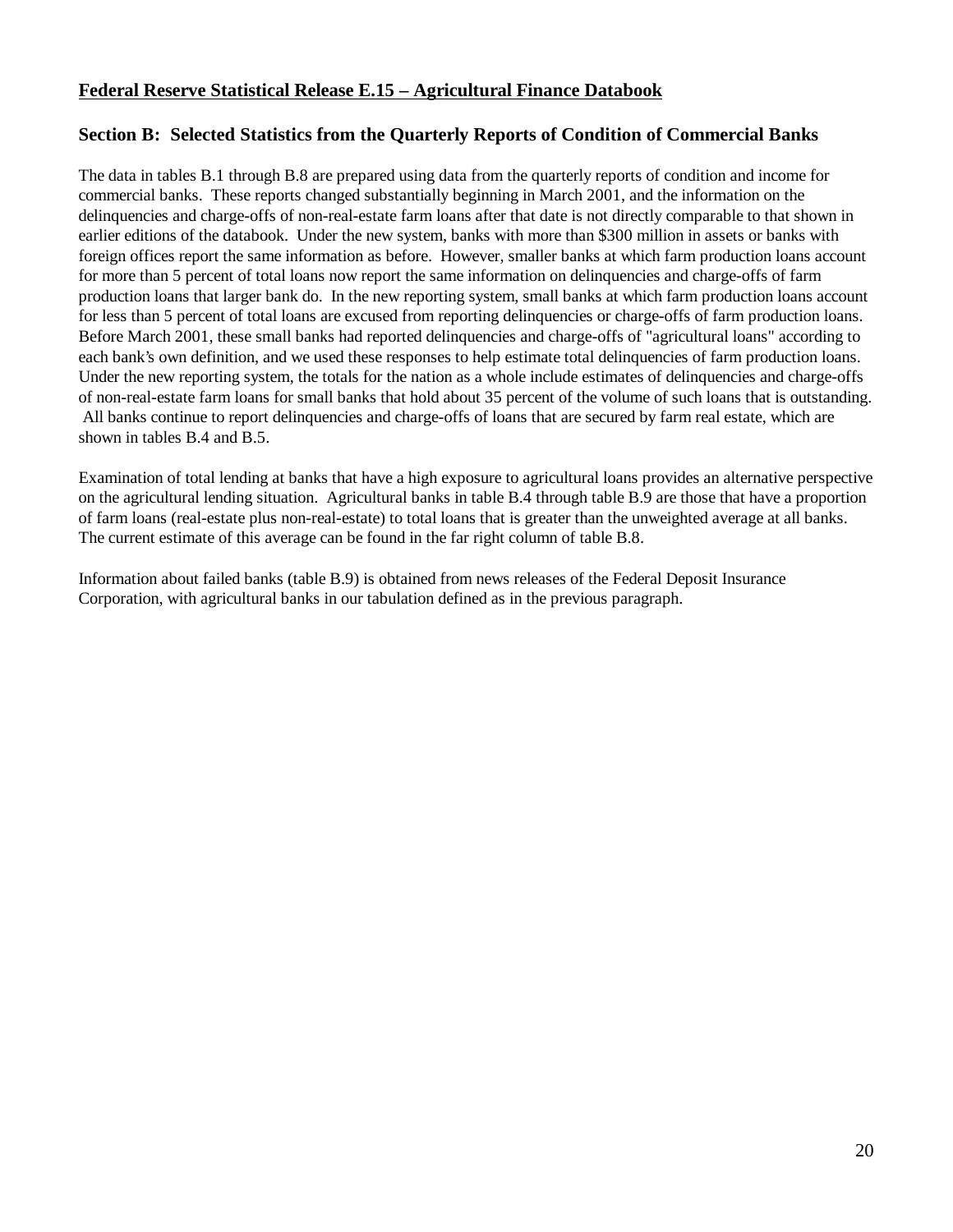#### Loan volume Percent change from Percent change from Percent change from Percent change from Percent change from Percent change from Percent change from Percent change from Percent change from Percent change from Percent ch (billions of dollars) Real Non-real- Real Non-real- Real Non-real-Total estate estate Total estate estate Total estate estate estate Quarter | Ioans | Ioans | Ioans | Ioans | Ioans | Ioans | Ioans | Ioans | Ioans 1997: Q4... 7 71.3 27.1 44.2 .3 .7 .0 8.9 8.5 9.1 1998: Q1... 70.1 27.6 42.4 -1.7 1.8 -3.9 9.8 9.0 10.4  $Q2...$  75.0 28.5 46.5 7.1 3.2 9.6 8.6 8.8 8.5 Q3... 76.3 28.9 47.4 1.7 1.3 1.9 7.2 7.2 7.3 Q4... 74.7 29.3 45.5 -2.0 1.3 -4.0 4.8 7.8 3.0 1999: Q1... 72.7 29.7 42.9 -2.8 1.7 -5.6 3.7 7.6 1.1  $Q2...$  75.8 30.8 45.1 4.4 3.5 5.0 1.1 8.0 -3.1  $Q3...$  76.8 31.4 45.5 1.3 1.9 .9 .7 8.6 -4.1 Q4... 76.0 31.8 44.2 -1.0 1.5 -2.8 1.7 8.8 -2.8 2000: Q1... 71.5 31.4 40.1 -5.9 -1.4 -9.2 -1.6 5.5 -6.5 Q2... 79.7 33.7 45.9 11.4 7.5 14.4 5.0 9.6 1.9  $Q3...$  80.1 33.9 46.2 .6 .5 .6 4.3 8.1 1.6  $Q4...$  80.9 34.0 46.9 1.0 .3 1.5 6.4 6.8 6.1 2001: Q1... 79.4 34.3 45.1 -1.9 .8 -3.9 11.0 9.2 12.4  $Q2...$  82.9 35.1 47.7 4.4 2.5 5.8 4.0 4.2 3.9 Q3... 82.5 35.4 47.1 -.4 .8 -1.3 3.0 4.5 2.0  $Q4...$  82.2 35.6 46.7 -.3 .4 -.9 1.6 4.6 -.5 2002: Q1... 80.1 36.0 44.1 -2.6 1.2 -5.5 .9 4.9 -2.2  $Q2...$  83.7 37.0 46.7 4.4 2.7 5.9 1.0 5.1 -2.1  $Q3...$  84.4 37.7 46.7 9 2.1 -1 2.3 6.5 -.9  $Q4...$  83.9 38.0 45.9 -.6 .6 -1.6 2.0 6.8 -1.7 2003: Q1... 82.0 38.7 43.3 -2.3 1.9 -5.7 2.4 7.5 -1.9  $Q2...$  84.5 39.6 44.9 3.1 2.5 3.7 1.1 7.3 -3.9  $Q3...$  85.5 40.2 45.4 1.2 1.4 1.0 1.4 6.5 -2.8  $Q4...$  86.1 40.6 45.5 .6 1.1 .2 2.7 7.0 -.9 2004: Q1... 84.3 41.4 42.9 -2.1 1.9 -5.7 2.8 7.0 -.9  $Q2...$  88.9 42.9 46.0 5.4 3.6 7.2 5.2 8.3 2.4  $Q3...$  91.5 43.9 47.6 2.9 2.3 3.5 6.9 9.2 4.9  $Q4...$  92.3 44.5 47.7 .8 1.5 .2 7.1 9.6 4.9 2005: Q1... 89.3 45.0 44.3 -3.2 1.1 -7.2 5.9 8.7 3.3  $Q2...$  93.5 46.2 47.3 4.7 2.7 6.6 5.1 7.7 2.7  $Q3...$  96.7 47.1 49.5 3.4 2.0 4.8 5.7 7.4 4.0  $Q4...$  97.5 47.6 49.9 .9 1.0 .8 5.7 6.9 4.6 2006: Q1... 96.2 48.4 47.7 -1.4 1.8 -4.4 7.7 7.6 7.7  $Q2...$  101.0 49.8 51.2 5.1 2.9 7.2 8.1 7.8 8.3  $Q3...$  104.2 51.1 53.0 3.1 2.5 3.6 7.8 8.4 7.1  $Q4...$  105.4 52.2 53.2 1.2 2.1 .3 8.1 9.7 6.5 2007: Q1... 105.0 53.4 51.6 -.4 2.3 -3.0 9.2 10.2 8.1  $Q2...$  109.3 54.8 54.5 4.1 2.7 5.6 8.2 9.9 6.5 Q3... 110.8 56.0 54.9 1.4 2.2 .6 6.4 9.5 3.4  $Q4...$  112.3 56.8 55.5 1.3 1.5 1.2 6.6 8.9 4.3 2008: Q1... 110.4 57.9 52.5 -1.7 1.9 -5.3 5.2 8.5 1.8 Q2... 117.4 60.4 57.0 6.3 4.4 8.5 7.4 10.3 4.5  $Q3...$  119.9 61.6 58.3 2.1 1.9 2.4 8.2 10.0 6.3 Q4... 121.6 63.0 58.6 1.4 2.3 .4 8.3 10.9 5.6 2009: Q1... 118.8 63.9 54.9 -2.3 1.3 -6.2 7.6 10.3 4.6  $Q2...$  122.0 64.9 57.2 2.7 1.6 4.0 3.9 7.3 .3  $Q3...$  124.7 65.8 58.9 2.2 1.5 3.0 4.0 6.9 .9  $Q4...$  124.5 66.0 58.5 -.2 .3 -.7 2.4 4.8 -.2 2010: Q1... 120.5 66.0 54.5 -3.2 -.1 -6.7 1.4 3.3 -.7

### B.1. Farm Debt Outstanding at Commercial Banks

Note. Data are as of end of quarter.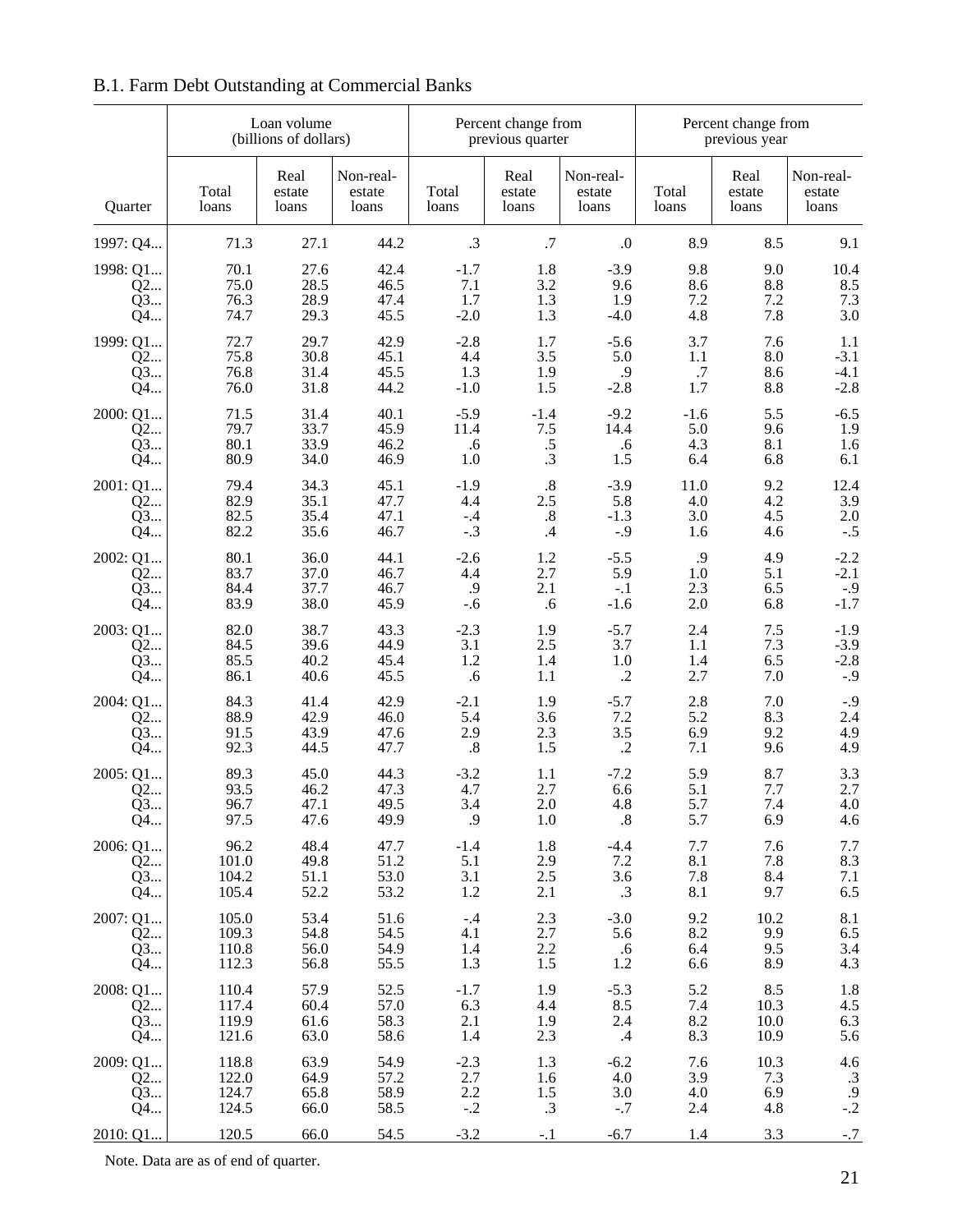|                                                                                      |                                                                                | Estimated volume (billions of dollars)                                                                                     |                                                                                   |                                                                                                                                 |                                                                                                       |                                                                           |                                                                                      | loans (percent)                                                       | Share of outstanding farm production                                                                                   |                                                                                    |  |  |  |  |
|--------------------------------------------------------------------------------------|--------------------------------------------------------------------------------|----------------------------------------------------------------------------------------------------------------------------|-----------------------------------------------------------------------------------|---------------------------------------------------------------------------------------------------------------------------------|-------------------------------------------------------------------------------------------------------|---------------------------------------------------------------------------|--------------------------------------------------------------------------------------|-----------------------------------------------------------------------|------------------------------------------------------------------------------------------------------------------------|------------------------------------------------------------------------------------|--|--|--|--|
|                                                                                      |                                                                                |                                                                                                                            |                                                                                   | Nonperforming                                                                                                                   |                                                                                                       |                                                                           |                                                                                      |                                                                       | Nonperforming                                                                                                          |                                                                                    |  |  |  |  |
| Period                                                                               | Total                                                                          | Past due<br>30 to 89<br>days,<br>accruing                                                                                  | Total                                                                             | Past due<br>90 days,<br>accruing                                                                                                | Non-<br>accruing                                                                                      | Total                                                                     | Past due<br>30 to 89<br>days,<br>accuring                                            | Total                                                                 | Past due<br>90 days,<br>accruing                                                                                       | Non-<br>accruing                                                                   |  |  |  |  |
| 1999<br>2000<br>2001<br>2002<br>2003<br>2004<br>2005<br>2006<br>2007<br>2008<br>2009 | .9<br>1.0<br>1.3<br>1.2<br>1.0<br>$.8\,$<br>.6<br>.7<br>$\cdot$ 7<br>.9<br>1.8 | $\cdot$ 3<br>$\mathcal{A}$<br>.5<br>.5<br>$\frac{.4}{.3}$<br>$\cdot$ 3<br>$\cdot$<br>$\mathcal{A}$<br>.5<br>$\overline{8}$ | .6<br>.6<br>.7<br>$.7\,$<br>$\cdot 7$<br>.5<br>$\cdot$ 3<br>.3<br>.4<br>.4<br>1.1 | $\cdot$<br>$\cdot$<br>$\cdot$<br>$\cdot$<br>$\cdot^1$<br>$\cdot$<br>$\cdot^1$<br>$\cdot$<br>$\cdot$ 1<br>$\cdot^1$<br>$\cdot$ 1 | $.5\,$<br>$.5\,$<br>.6<br>.6<br>$\cdot$ 5<br>$\mathcal{A}$<br>$\cdot$ 3<br>$\frac{3}{3}$<br>.3<br>1.0 | 2.1<br>2.1<br>2.7<br>2.6<br>2.3<br>1.6<br>1.3<br>1.3<br>1.3<br>1.5<br>3.1 | .8<br>.9<br>1.2<br>$1.0\,$<br>$\frac{.8}{.5}$<br>.6<br>$.7\,$<br>.7<br>$.8\,$<br>1.3 | 1.3<br>1.2<br>1.5<br>1.6<br>1.5<br>1.0<br>.7<br>.6<br>.6<br>.6<br>1.8 | $\cdot$<br>$\cdot$<br>$\frac{.2}{.3}$<br>$\cdot$ 3<br>$\cdot$<br>$\cdot$<br>$\cdot$<br>$\cdot$ 1<br>$\cdot$<br>$\cdot$ | 1.1<br>1.0<br>1.3<br>1.3<br>1.2<br>.9<br>$\overline{.5}$<br>$\frac{.5}{.5}$<br>1.6 |  |  |  |  |
| 2002: Q4                                                                             | 1.2                                                                            | $\cdot$ 5                                                                                                                  | .7                                                                                | $\cdot$                                                                                                                         | .6                                                                                                    | 2.6                                                                       | 1.0                                                                                  | 1.6                                                                   | $\cdot$ 3                                                                                                              | 1.3                                                                                |  |  |  |  |
| 2003: Q1<br>Q2<br>Q3<br>Q4                                                           | 1.7<br>1.4<br>1.2<br>1.0                                                       | .9<br>.5<br>$\mathcal{A}$<br>$\cdot$                                                                                       | .8<br>$\cdot$ .9<br>$.8\,$<br>.7                                                  | $\cdot$<br>$\frac{.2}{.2}$<br>$\cdot$ 1                                                                                         | .6<br>.7<br>.6<br>.5                                                                                  | 4.0<br>3.1<br>2.7<br>2.3                                                  | 2.1<br>1.1<br>.9<br>.8                                                               | 1.9<br>2.0<br>1.8<br>1.5                                              | $\mathcal{A}$<br>$\cdot$ 5<br>$\mathcal{A}$<br>.3                                                                      | $1.5\,$<br>1.5<br>1.4<br>1.2                                                       |  |  |  |  |
| 2004: Q1<br>Q2<br>Q3<br>Q4                                                           | 1.3<br>.9<br>$.8\,$<br>.8                                                      | .6<br>$\frac{3}{3}$<br>$\cdot$ 3                                                                                           | $.7\,$<br>.6<br>$.5\,$<br>$\overline{.5}$                                         | $\cdot$<br>$\cdot^1$<br>$\cdot$<br>$\cdot$                                                                                      | $.5\,$<br>$\cdot$ 5<br>.4<br>.4                                                                       | 3.0<br>2.1<br>1.7<br>1.6                                                  | 1.3<br>$.7$<br>.6<br>.5                                                              | 1.6<br>1.3<br>1.1<br>1.0                                              | $\mathcal{A}$<br>$\cdot$ 3<br>$\cdot$<br>$\cdot$                                                                       | 1.2<br>$1.0\,$<br>.9<br>.9                                                         |  |  |  |  |
| 2005: Q1<br>Q2<br>Q3<br>Q4                                                           | 1.0<br>$.8\,$<br>$.7\,$<br>.6                                                  | .5<br>$\frac{3}{3}$                                                                                                        | $\cdot$ 5<br>.5<br>$\mathcal{A}$<br>$\cdot$ 3                                     | $\cdot$<br>$\cdot$<br>$\cdot$<br>$\cdot$                                                                                        | $.4\phantom{0}$<br>$\mathcal{A}$<br>$\cdot$ 3<br>.3                                                   | 2.3<br>1.6<br>1.3<br>1.3                                                  | 1.2<br>.6<br>$.5\,$<br>.6                                                            | 1.1<br>1.0<br>$.8\,$<br>.7                                            | $\cdot$ 3<br>$\frac{.3}{.2}$                                                                                           | .9<br>$\cdot$ 8<br>.6<br>$\cdot$ 5                                                 |  |  |  |  |
| 2006: Q1<br>Q2<br>Q3<br>Q4                                                           | $\frac{.9}{.7}$<br>.6<br>$\cdot$ 7                                             | $\frac{0.5}{0.3}$<br>$\cdot$ 3<br>.4                                                                                       | .4<br>.4<br>$\mathcal{A}$<br>.3                                                   | $\cdot$<br>$\cdot$ 1<br>$\cdot^1$<br>$\cdot$ 1                                                                                  | $\frac{.3}{.2}$<br>$\cdot$ 3<br>.3                                                                    | 1.8<br>1.3<br>1.2<br>1.3                                                  | 1.1<br>.6<br>$\cdot$ 5<br>.7                                                         | $.8\,$<br>$.7\,$<br>$.7\,$<br>.6                                      | $\frac{.2}{.2}$<br>$\cdot$<br>$\cdot$ 1                                                                                | $\frac{.5}{.5}$<br>$\frac{.5}{.5}$                                                 |  |  |  |  |
| 2007: Q1<br>$Q^2$<br>Q3<br>Q4                                                        | 1.0<br>$\frac{.9}{.7}$                                                         | .6<br>$\frac{.4}{.3}$                                                                                                      | .4<br>$\cdot$ 5<br>.4.4                                                           | $\cdot$<br>$\begin{array}{c} .1 \\ .1 \\ .1 \end{array}$                                                                        | .3<br>.4.3.3.3                                                                                        | 1.9<br>1.6<br>$\frac{1.2}{1.3}$                                           | 1.1<br>$\frac{.7}{.5}$                                                               | .8<br>$\frac{.9}{.7}$<br>.6                                           | .3<br>$\frac{.2}{.2}$                                                                                                  | .5<br>$\frac{7}{6}$<br>.5                                                          |  |  |  |  |
| 2008: Q1<br>Q2<br>Q3<br>Q4                                                           | .88889                                                                         | $.5$<br>$.4$<br>$.5$                                                                                                       | $\mathcal{A}$<br>$\mathcal{A}$<br>$\mathcal{A}$<br>$\mathcal{A}$                  | $\cdot$<br>$\cdot$<br>$\cdot$<br>$\cdot^1$                                                                                      | $3/3$<br>$3/3$                                                                                        | 1.7<br>$1.4\,$<br>1.3<br>$1.5$                                            | $1.0$<br>.7<br>.6<br>$\overline{.8}$                                                 | $\frac{.7}{.7}$<br>$.7\,$<br>.6                                       | $\begin{array}{c} .2 \\ .2 \\ .1 \end{array}$                                                                          | $\frac{.5}{.5}$<br>$\frac{.5}{.5}$                                                 |  |  |  |  |
| 2009: Q1<br>Q2<br>Q3<br>Q4                                                           | 1.4<br>1.4<br>$\frac{1.4}{1.8}$                                                | $\frac{.7}{.5}$<br>$\cdot 6$<br>$\boldsymbol{.8}$                                                                          | $\begin{array}{c} .6 \\ .8 \\ .8 \end{array}$<br>1.1                              | $\frac{.2}{.2}$<br>$\cdot^1$                                                                                                    | $\frac{.5}{.7}$<br>1.0                                                                                | $^{2.5}_{2.4}$<br>2.4<br>3.1                                              | $1.4$<br>$.9$<br>$1.0$<br>1.3                                                        | 1.2<br>1.5<br>1.4<br>1.8                                              | $\begin{array}{c} .3 \\ .3 \\ .2 \end{array}$                                                                          | $\begin{array}{c} .9 \\ 1.2 \\ 1.1 \\ 1.6 \end{array}$                             |  |  |  |  |
| 2010: Q1.                                                                            | 2.1                                                                            | $\overline{8}$                                                                                                             | 1.3                                                                               | $\overline{2}$                                                                                                                  | 1.1                                                                                                   | 3.8                                                                       | 1.5                                                                                  | 2.4                                                                   | .4                                                                                                                     | 1.9                                                                                |  |  |  |  |

## B.2. Delinquent Non-real-estate Farm Loans Held by Insured Commercial Banks

 Note. Data are estimates of the national totals for non-real-estate farm loans. Reported amounts are adjusted to exclude foreign results for large banks that report farm delinquencies on a consolidated basis and for small banks that are allowed to report delinquencies according to their internal definition of agricultural loans. Yearly data are as of December 31. Quarterly data are as of end of quarter.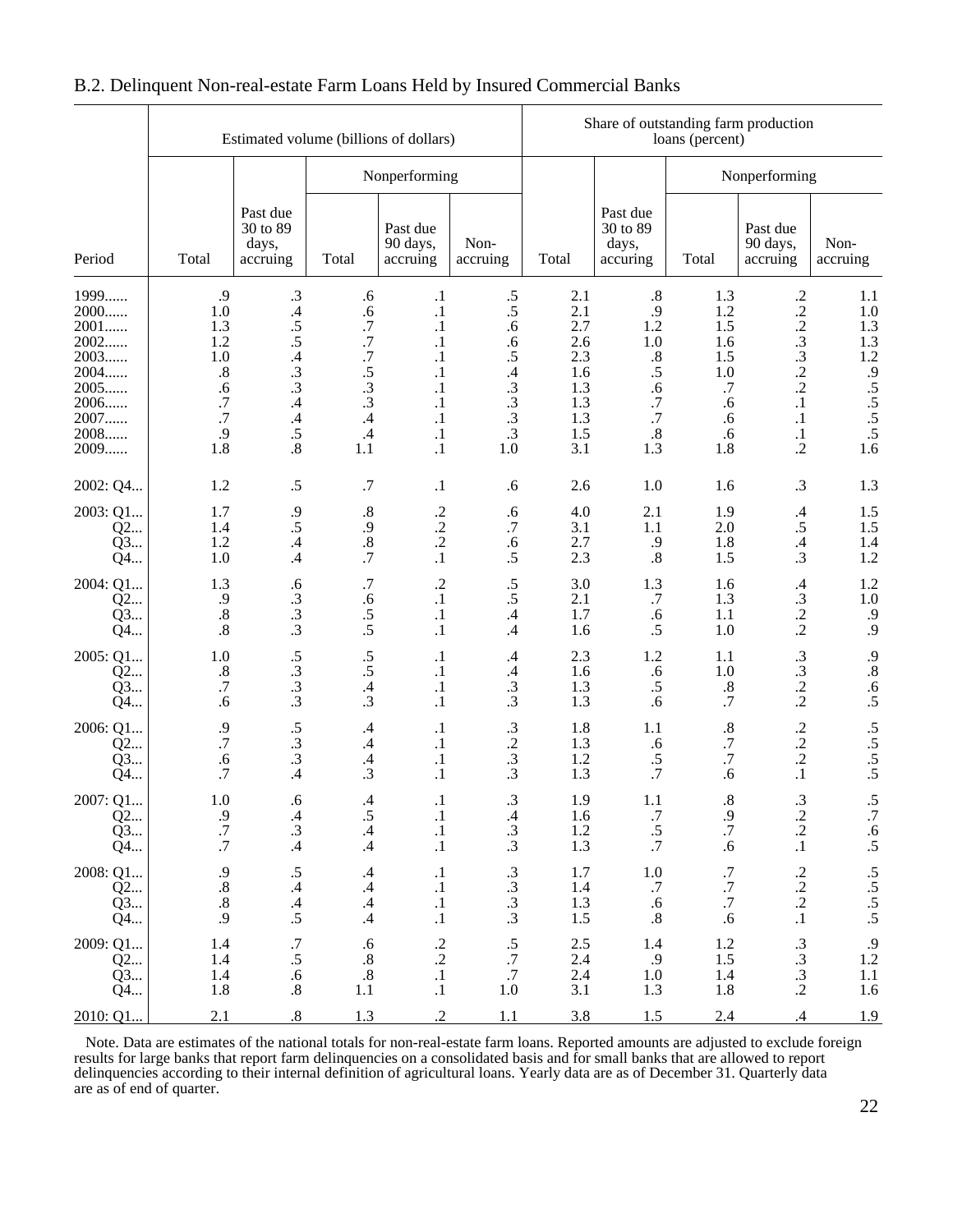|        |       |     | Estimated volume<br>(millions of dollars) |                |      |       |                | (percent)      | Share of total non-real-estate farm loans |      |
|--------|-------|-----|-------------------------------------------|----------------|------|-------|----------------|----------------|-------------------------------------------|------|
| Year   | Total | Q1  | Q <sub>2</sub>                            | Q <sub>3</sub> | Q4   | Total | Q <sub>1</sub> | Q <sub>2</sub> | Q <sub>3</sub>                            | Q4   |
| 1999   | 126   | 18  | 37                                        | 35             | 36   | .280  | .040           | .086           | .078                                      | .080 |
| 2000   | 108   | 11  | 17                                        | 34             | 45   | .259  | .027           | .041           | .075                                      | .098 |
| 2001   | 308   | 67  | 53                                        | 140            | 48   | .656  | .142           | .118           | .294                                      | .101 |
| 2002   | 221   | 40  | 50                                        | 58             | 73   | .471  | .085           | .114           | .124                                      | .157 |
| 2003   | 175   | 34  | 35                                        | 48             | 58   | .382  | .074           | .080           | .108                                      | .128 |
| 2004   | 129   | 28  | 17                                        | 46             | 38   | .284  | .062           | .039           | .099                                      | .081 |
| 2005   | 59    | 8   | 16                                        | 12             | 24   | .124  | .017           | .035           | .026                                      | .048 |
| 2006   | 73    | 9   | $\mathcal{I}$                             | 23             | 34   | .146  | .018           | .015           | .045                                      | .064 |
| 2007   | 90    | 8   | 13                                        | 23             | 47   | .170  | .014           | .025           | .042                                      | .085 |
| 2008   | 150   | 12  | 20                                        | 42             | 75   | .269  | .022           | .037           | .074                                      | .129 |
| 2009   | 435   | 65  | 59                                        | 151            | 159  | .743  | .111           | .108           | .265                                      | .271 |
| $2010$ | n.a.  | 153 | n.a.                                      | n.a.           | n.a. | n.a.  | .262           | n.a.           | n.a.                                      | n.a. |

B.3. Net Charge-offs of Non-real-estate Farm Loans Held by Insured Commercial Banks

 Note. Components might not sum to totals because of rounding. Reported amounts are adjusted to exclude foreign results for large banks that report farm net charge-offs on a consolidated basis and for small banks that are allowed to report net charge-offs according to their internal definition of agricultural loans. Quarterly data are as of end of quarter.

n.a. Not available.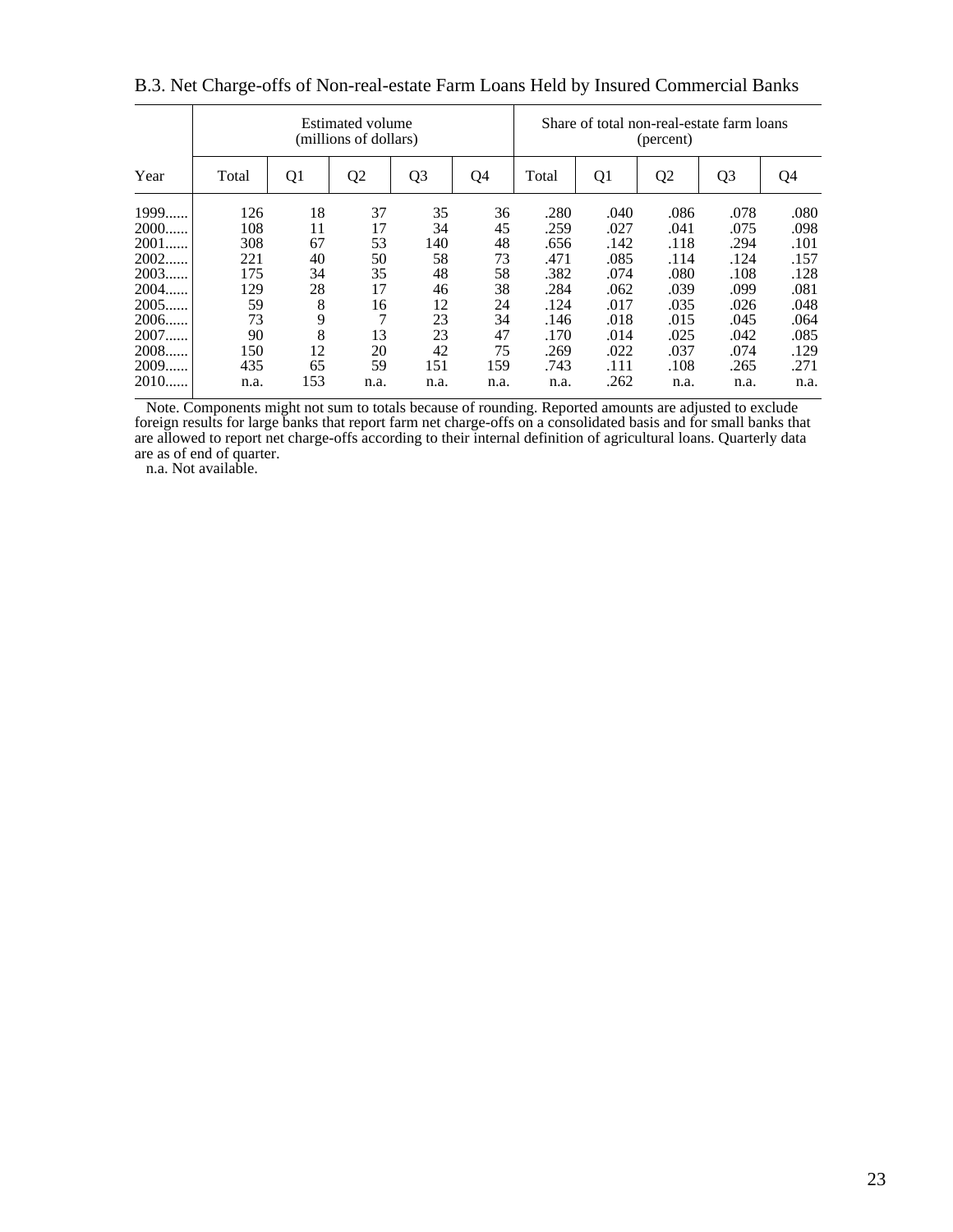|                                                                                      |                                                                                                    |                                                                                     | Volume (billions of dollars)                                                                                  |                                                                                                                               |                                                                                                     |                                                                               | Share of outstanding farm real estate                                         | loans (percent)                                                                |                                                                                                            |                                                                                                               |
|--------------------------------------------------------------------------------------|----------------------------------------------------------------------------------------------------|-------------------------------------------------------------------------------------|---------------------------------------------------------------------------------------------------------------|-------------------------------------------------------------------------------------------------------------------------------|-----------------------------------------------------------------------------------------------------|-------------------------------------------------------------------------------|-------------------------------------------------------------------------------|--------------------------------------------------------------------------------|------------------------------------------------------------------------------------------------------------|---------------------------------------------------------------------------------------------------------------|
|                                                                                      |                                                                                                    |                                                                                     |                                                                                                               | Nonperforming                                                                                                                 |                                                                                                     |                                                                               |                                                                               |                                                                                | Nonperforming                                                                                              |                                                                                                               |
| Period                                                                               | Total                                                                                              | Past due<br>30 to 89<br>days,<br>accruing                                           | Total                                                                                                         | Past due<br>90 days,<br>accruing                                                                                              | Non-<br>accruing                                                                                    | Total                                                                         | Past due<br>30 to 89<br>days,<br>accuring                                     | Total                                                                          | Past due<br>90 days,<br>accruing                                                                           | Non-<br>accruing                                                                                              |
| 1999<br>2000<br>2001<br>2002<br>2003<br>2004<br>2005<br>2006<br>2007<br>2008<br>2009 | .6<br>$\cdot$ <sup>8</sup> .<br>.9<br>.9<br>$\frac{.8}{.7}$<br>.6<br>.7<br>$\cdot$ 8<br>1.3<br>2.1 | $\frac{.2}{.3}$<br>$\mathcal{A}$<br>$.43.3$<br>$.33.3$<br>$\mathcal{A}$<br>.6<br>.6 | .4<br>.5<br>$\overline{.5}$<br>.6<br>.5<br>$\mathcal{A}$<br>$\mathcal{A}$<br>.3<br>$\mathcal{A}$<br>.7<br>1.5 | $\frac{.2}{.2}$<br>$\cdot^1$<br>$\cdot$<br>$\cdot^1$<br>$\cdot$<br>$\cdot^1$<br>$\cdot$<br>$\cdot$<br>$\cdot^1$<br>$\cdot$ .2 | $\frac{.2}{.3}$<br>$\cdot$<br>.5<br>$\cdot$<br>$\cdot$<br>$\cdot$ 3<br>$\frac{.3}{.3}$<br>.6<br>1.4 | $2.0\,$<br>2.3<br>2.6<br>2.5<br>2.1<br>1.6<br>1.3<br>1.3<br>1.4<br>2.1<br>3.2 | $.8\,$<br>.9<br>1.1<br>1.0<br>$.7\,$<br>.6<br>.6<br>.6<br>.7<br>$1.0\,$<br>.9 | 1.3<br>1.4<br>1.5<br>1.5<br>1.3<br>1.0<br>$.7\,$<br>$.7\,$<br>.7<br>1.2<br>2.3 | $\cdot$ 5<br>.6<br>$\frac{3}{3}$<br>$\cdot$<br>$\cdot$<br>$\cdot$<br>$\cdot$<br>$\cdot$<br>$\frac{.2}{.3}$ | $.7\,$<br>$.8\,$<br>1.2<br>1.2<br>$1.1\,$<br>$\boldsymbol{.8}$<br>.6<br>$\frac{.5}{.5}$<br>$1.0\,$<br>$2.0\,$ |
| 2001: Q1<br>Q2<br>Q3<br>Q4                                                           | 1.1<br>.9<br>.9<br>.9                                                                              | .6<br>$\mathcal{A}$<br>.3<br>.4                                                     | .5<br>.6<br>.6<br>.5                                                                                          | $\cdot$<br>$\cdot$<br>$\cdot^1$<br>$\cdot$ 1                                                                                  | $\cdot$ 4<br>$.4\,$<br>$.4\,$<br>$\cdot$ 4                                                          | 3.2<br>2.7<br>2.5<br>2.6                                                      | 1.7<br>1.0<br>.9<br>1.1                                                       | 1.4<br>1.7<br>1.7<br>1.5                                                       | $\cdot$ 4<br>$.4\phantom{0}$<br>$\mathcal{A}$<br>.3                                                        | 1.1<br>1.2<br>1.3<br>1.2                                                                                      |
| 2002: Q1<br>Q2<br>Q3<br>Q4                                                           | 1.2<br>1.0<br>.9<br>.9                                                                             | .6<br>$\mathcal{A}$<br>$\cdot$ 3<br>$\mathcal{A}$                                   | .6<br>.6<br>.6<br>.6                                                                                          | $\frac{.2}{.2}$<br>$\cdot^1$<br>$\cdot$ 1                                                                                     | .4<br>$\cdot$<br>$\cdot$ 5<br>$\overline{.5}$                                                       | 3.3<br>2.6<br>2.4<br>2.5                                                      | 1.6<br>1.0<br>.9<br>1.0                                                       | 1.7<br>1.6<br>1.6<br>1.5                                                       | $\cdot$ 5<br>$\mathcal{A}$<br>$\mathcal{A}$<br>.3                                                          | 1.2<br>1.1<br>1.2<br>1.2                                                                                      |
| 2003: Q1<br>Q2<br>Q3<br>Q4                                                           | 1.2<br>1.0<br>.9<br>.8                                                                             | .6<br>$\mathcal{A}$<br>.3<br>$\cdot$ 3                                              | .6<br>.7<br>.6<br>.5                                                                                          | $\cdot$<br>$\cdot$ .2<br>$\cdot$ 1<br>$\cdot$                                                                                 | $\cdot$ 5<br>$.5\,$<br>.5<br>$\mathcal{A}$                                                          | 3.2<br>2.6<br>2.3<br>2.1                                                      | 1.6<br>.9<br>$.7\,$<br>.7                                                     | 1.6<br>1.6<br>1.5<br>1.3                                                       | $\cdot$ 4<br>$\mathcal{A}$<br>$\cdot$ 3<br>$\cdot$                                                         | 1.2<br>1.2<br>1.2<br>1.1                                                                                      |
| 2004: Q1<br>Q2<br>Q3<br>Q4                                                           | 1.0<br>$.8\,$<br>$\cdot^7$<br>.7                                                                   | $\mathcal{A}$<br>$\frac{3}{2}$                                                      | .6<br>$\cdot$ 5<br>.5<br>$\mathcal{A}$                                                                        | $\cdot$<br>$\cdot$<br>$\cdot$<br>$\cdot$ 1                                                                                    | .4<br>$.4\phantom{0}$<br>$\cdot$<br>$\cdot$                                                         | 2.5<br>1.9<br>1.7<br>1.6                                                      | 1.1<br>$.7$<br>.6<br>.6                                                       | 1.4<br>1.2<br>1.1<br>1.0                                                       | $\cdot$ 3<br>$\cdot$ 3<br>$\frac{.2}{.2}$                                                                  | 1.1<br>.9<br>.9<br>$.8\,$                                                                                     |
| 2005: Q1<br>Q2<br>Q3<br>Q4                                                           | $\frac{.9}{.7}$<br>$.7\,$<br>.6                                                                    | $\mathcal{A}$<br>.3<br>$\cdot$ 3<br>$\cdot$ 3                                       | $\cdot$ 5<br>.5<br>$\mathcal{A}$<br>$\mathcal{A}$                                                             | $\cdot$<br>$\cdot$<br>$\cdot$                                                                                                 | .4<br>.4<br>$\cdot$ 3<br>$\cdot$ 3                                                                  | 2.0<br>1.6<br>1.4<br>1.3                                                      | 1.0<br>.6<br>.5<br>.6                                                         | 1.0<br>1.0<br>9.<br>$\cdot$ 7                                                  | $\frac{.2}{.2}$<br>$\cdot$<br>$\cdot$                                                                      | $\overset{8}{\text{.8}}$<br>$.7\,$<br>.6                                                                      |
| 2006: Q1<br>Q2<br>Q3<br>Q4                                                           | $.9.77$<br>$.7.7$                                                                                  | $\frac{0.5}{0.3}$                                                                   | $\mathcal{A}$<br>.4<br>$\mathcal{A}$<br>$\cdot$ 3                                                             | $\cdot$<br>$\cdot$<br>$\cdot$<br>$\cdot$                                                                                      | $\frac{3}{3}$<br>$\frac{3}{3}$                                                                      | 1.8<br>1.4<br>1.3<br>1.3                                                      | $.6.6$<br>$.6.6$                                                              | .9<br>$\boldsymbol{.8}$<br>$\frac{.8}{.7}$                                     | $\frac{.2}{.2}$<br>$\frac{.2}{.1}$                                                                         | .6<br>6.6<br>5.5                                                                                              |
| 2007: Q1<br>Q2<br>Q3<br>Q4                                                           | $.8 \n  .8 \n  .7 \n  .8$                                                                          | $\frac{0.5}{0.4}$<br>$\mathcal{A}$                                                  | $\mathcal{A}$<br>$\mathcal{A}$<br>$\mathcal{A}$<br>$\mathcal{A}$                                              | $\cdot$<br>$\frac{.1}{.1}$<br>$\cdot^1$                                                                                       | $3/3$<br>$3/3$                                                                                      | 1.6<br>1.5<br>1.3<br>1.4                                                      | $.9.7$<br>$.6.7$                                                              | $\frac{0.7}{0.8}$<br>.7                                                        | $\frac{.2}{.2}$<br>$\cdot$                                                                                 | $.5.6$<br>$.5.5$                                                                                              |
| 2008: Q1<br>$Q^2$<br>$Q^3$<br>Q4                                                     | $1.0\,$<br>$1.0\,$<br>$\begin{array}{c} 1.0 \\ 1.3 \end{array}$                                    | $\frac{.5}{.5}$<br>.4.6                                                             | $\frac{.5}{.5}$<br>.6,7                                                                                       | $\cdot$<br>$\cdot$<br>$\frac{.1}{.1}$                                                                                         | $\frac{.3}{.4}$<br>$\cdot$ 5<br>.6                                                                  | 1.7<br>1.6<br>1.6<br>2.1                                                      | $\frac{9}{8}$<br>$\cdot$<br>$1.0\,$                                           | $.8\,$<br>.9<br>$1.0\,$<br>1.2                                                 | $\frac{.2}{.2}$<br>$\frac{.1}{.2}$                                                                         | $\begin{array}{c} .6 \\ .7 \\ .8 \\ 1.0 \end{array}$                                                          |
| 2009: Q1<br>$Q^2$<br>Q3<br>Q4                                                        | $\frac{1.8}{1.7}$<br>$\frac{1.9}{2.1}$                                                             | $.8\phantom{0}5.5$<br>$.5\phantom{0}5.6$                                            | $1.0\,$<br>1.2<br>$1.3\,$<br>1.5                                                                              | $\frac{1}{2}$<br>$\frac{2}{2}$                                                                                                | $\cdot$ 8<br>1.0<br>1.1<br>1.4                                                                      | 2.8<br>2.7<br>2.8<br>3.2                                                      | $1.3\,$<br>$\frac{8}{3}$<br>$.8\,$<br>.9                                      | 1.5<br>1.8<br>$2.0\,$<br>2.3                                                   | $\begin{array}{c} .2 \\ .3 \\ .3 \end{array}$                                                              | $\begin{array}{c} 1.3 \\ 1.5 \\ 1.7 \\ 2.0 \end{array}$                                                       |
| 2010: Q1                                                                             | $2.5\,$                                                                                            | $.8\,$                                                                              | 1.7                                                                                                           | $\cdot$                                                                                                                       | 1.5                                                                                                 | 3.7                                                                           | 1.1                                                                           | 2.6                                                                            | $\cdot$ 3                                                                                                  | 2.3                                                                                                           |

## B.4. Delinquent Real Estate Farm Loans Held by Insured Commercial Banks

Note. Yearly data are as of December 31. Quarterly data are as of end of quarter.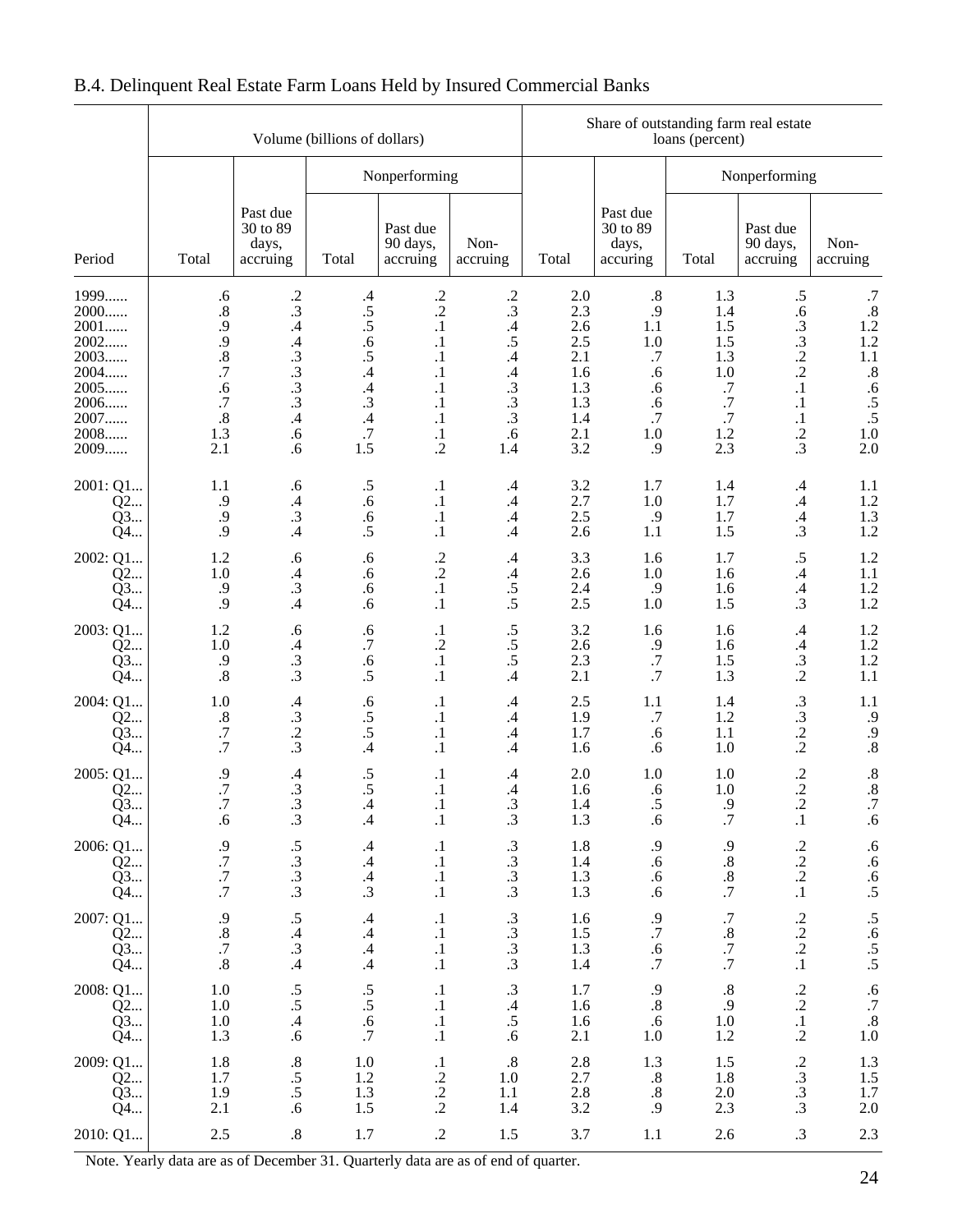|        |       |                | <b>Estimated volume</b><br>(millions of dollars) |                |          |       |                | (percent)      | Share of outstanding real estate farm loans |      |
|--------|-------|----------------|--------------------------------------------------|----------------|----------|-------|----------------|----------------|---------------------------------------------|------|
| Year   | Total | Q1             | Q <sub>2</sub>                                   | Q <sub>3</sub> | Q4       | Total | Q <sub>1</sub> | Q <sub>2</sub> | Q <sub>3</sub>                              | Q4   |
| 1999   | 15    | $\theta$       | 3                                                | 5              | 7        | .051  | $-.001$        | .011           | .015                                        | .022 |
| 2000   | 12    | $-12$          | 3                                                | 8              | 14       | .037  | $-.037$        | .009           | .022                                        | .040 |
| 2001   | 42    | 10             | 9                                                |                | 17       | .123  | .030           | .027           | .014                                        | .049 |
| 2002   | 35    | 8              | 6                                                | 5              | 16       | .097  | .022           | .017           | .014                                        | .041 |
| 2003   | 32    | 4              | 6                                                | 8              | 14       | .082  | .010           | .015           | .021                                        | .034 |
| 2004   | 18    | ı              | 5                                                | $\overline{c}$ | 10       | .044  | .003           | .012           | .005                                        | .021 |
| 2005   | 17    | $\overline{c}$ | 11                                               | 4              | $\theta$ | .039  | .005           | .024           | .009                                        | .000 |
| 2006   | 20    | $\overline{2}$ | 6                                                |                | 12       | .042  | .003           | .012           | .002                                        | .023 |
| 2007   | 8     | $-3$           | $\theta$                                         | 5              | 6        | .015  | $-.006$        | .000           | .009                                        | .011 |
| 2008   | 54    | 5              | 8                                                | 12             | 29       | .093  | .008           | .013           | .020                                        | .046 |
| 2009   | 184   | 33             | 41                                               | 34             | 77       | .289  | .051           | .064           | .051                                        | .116 |
| $2010$ | n.a.  | 67             | n.a.                                             | n.a.           | n.a.     | n.a.  | .102           | n.a.           | n.a.                                        | n.a. |

## B.5. Net Charge-offs of Real Estate Farm Loans Held by Insured Commercial Banks

 Note. Components might not sum to totals because of rounding. Quarterly data are as of end of quarter. n.a. Not available.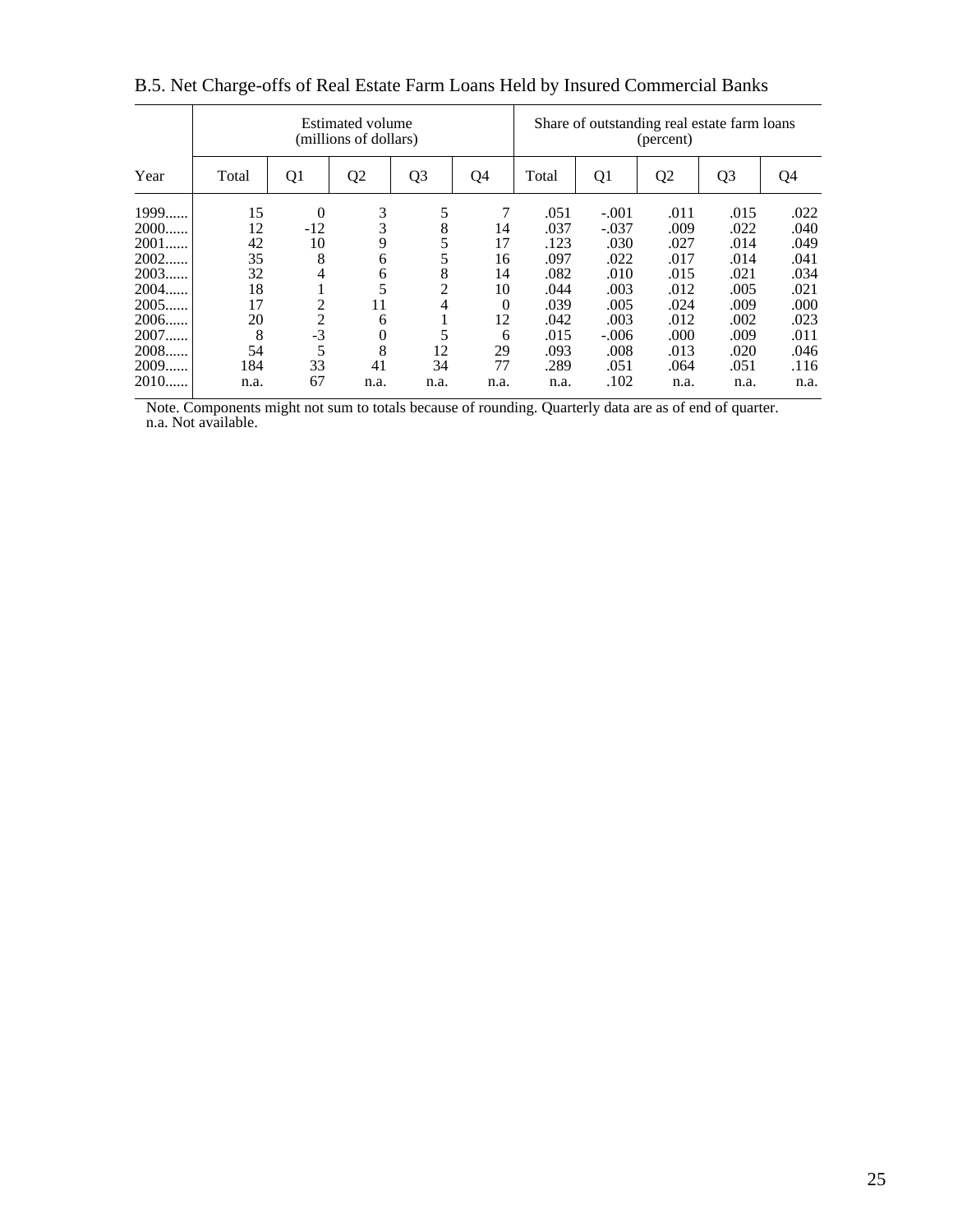| Period                                  | Total                                | Less than<br>2.0<br>percent  | $2.0 - 4.9$<br>percent       | 5.0-9.9<br>percent       | 10.0-14.9<br>percent                                  | 15.0-19.9<br>percent                                         | 20.0 percent<br>and<br>over                                    |
|-----------------------------------------|--------------------------------------|------------------------------|------------------------------|--------------------------|-------------------------------------------------------|--------------------------------------------------------------|----------------------------------------------------------------|
| 1999<br>2000<br>2001                    | 100.0<br>100.0<br>100.0              | 84.8<br>85.0<br>80.0         | 12.6<br>12.8<br>17.3         | 2.4<br>1.8<br>2.5        | $\frac{.3}{.3}$<br>$\cdot$                            | $\cdot$<br><br>$.0\,$                                        |                                                                |
| 2002<br>2003<br>2004                    | 100.0<br>100.0<br>100.0              | 79.7<br>81.2<br>85.3         | 17.1<br>15.0<br>12.7         | 2.8<br>3.3<br>1.7        | $\cdot$<br>.4<br>$\frac{.2}{.2}$                      | $\cdot$<br>$\cdot$<br>$\cdot$                                | $\cdots$<br>$\boldsymbol{0}$<br>                               |
| 2005<br>2006<br>2007<br>2008            | 100.0<br>100.0<br>100.0<br>100.0     | 87.2<br>86.8<br>84.0<br>76.1 | 10.7<br>11.5<br>13.3<br>18.3 | 1.9<br>1.6<br>2.4<br>4.7 | $\boldsymbol{0}$<br>$\frac{.2}{.8}$                   | <br>$\boldsymbol{0}$<br>$\boldsymbol{0}$<br>$\boldsymbol{0}$ | <br>$\cdots$<br><br>$\boldsymbol{0}$                           |
| 2009<br>2010                            | 100.0<br>$\cdots$                    | 68.4<br>                     | 24.8<br>                     | 5.8<br>$\ldots$          | $.8\,$<br>                                            | $\cdot$ .2<br>$\cdots$                                       | $\boldsymbol{0}$<br>                                           |
| 2001: Q1<br>Q2<br>Q3<br>Q4              | 100.0<br>100.0<br>100.0<br>100.0     | 80.3<br>80.2<br>78.7<br>80.0 | 16.9<br>16.6<br>17.8<br>17.3 | 2.6<br>3.0<br>3.2<br>2.5 | $\cdot$<br>$\frac{.2}{.3}$<br>$\cdot$                 | $\cdot$<br>$\cdot$<br>$\ldots$<br>0.                         |                                                                |
| 2002: Q1<br>Q2<br>Q3<br>Q4              | 100.0<br>100.0<br>100.0<br>100.0     | 76.8<br>76.8<br>77.8<br>79.7 | 19.3<br>19.6<br>18.8<br>17.1 | 3.7<br>3.1<br>3.2<br>2.8 | $\frac{.2}{.4}$<br>$\frac{.2}{.2}$                    | $\boldsymbol{0}$<br>$\boldsymbol{0}$<br>$.0\,$<br>$\cdot$    | <br>                                                           |
| 2003: Q1<br>Q2<br>Q3<br>Q4              | 100.0<br>100.0<br>100.0<br>100.0     | 75.4<br>76.2<br>77.7<br>81.2 | 19.9<br>19.2<br>18.3<br>15.0 | 4.1<br>4.0<br>3.6<br>3.3 | .3<br>$\mathcal{A}$<br>$\cdot$ 3<br>$\mathcal{A}$     | $\cdot$ .2<br>$\cdot$<br>$\cdot$<br>$\cdot$                  | $\cdot$<br>$\cdot$<br>$.0\,$<br>$.0\,$                         |
| 2004: Q1<br>Q2<br>Q3<br>Q4              | 100.0<br>100.0<br>100.0<br>100.0     | 79.2<br>81.3<br>82.1<br>85.3 | 17.2<br>15.1<br>15.1<br>12.7 | 3.2<br>3.2<br>2.4<br>1.7 | $\frac{.2}{.3}$<br>$\frac{.2}{.2}$                    | $\cdot$<br>$\boldsymbol{0}$<br>$\cdot$<br>$\cdot$ 1          | $\boldsymbol{0}$<br>$\cdot$<br>$.0\,$<br>$\cdots$              |
| 2005: Q1<br>Q2<br>Q3<br>Q4              | 100.0<br>100.0<br>100.0<br>100.0     | 84.4<br>85.7<br>85.7<br>87.2 | 13.3<br>12.0<br>12.4<br>10.7 | 2.0<br>2.0<br>1.8<br>1.9 | $\frac{.2}{.3}$<br>$\cdot$<br>$\cdot$                 | $\cdot$<br>$\boldsymbol{0}$<br><br>                          |                                                                |
| 2006: Q1<br>Q2<br>Q3<br>Q4              | 100.0<br>100.0<br>$100.0\,$<br>100.0 | 85.6<br>85.8<br>85.9<br>86.8 | 12.6<br>12.5<br>12.5<br>11.5 | 1.7<br>1.5<br>1.5<br>1.6 | $\cdot$<br>$\cdot$ 1<br>$.0\,$<br>$.0\,$              | $\cdots$<br>$_{0}$<br>$\cdots$<br>0.                         | $\cdots$<br>                                                   |
| 2007: Q1<br>Q2<br>Q3<br>Q4              | 100.0<br>100.0<br>100.0<br>100.0     | 84.9<br>85.2<br>83.6<br>84.0 | 12.9<br>12.2<br>14.1<br>13.3 | 2.0<br>2.5<br>2.1<br>2.4 | $\cdot$<br>$\cdot^1$<br>$\boldsymbol{0}$<br>$\cdot$   | <br>$\ldots$<br>$.0\,$<br>$.0\,$                             | $\stackrel{}{.0}$<br>$\cdots$                                  |
| 2008: Q1<br>Q <sub>2.</sub><br>Q3<br>Q4 | 100.0<br>100.0<br>100.0<br>100.0     | 81.0<br>79.2<br>78.2<br>76.1 | 15.5<br>17.1<br>17.5<br>18.3 | 2.9<br>3.1<br>3.5<br>4.7 | $\cdot$ 5<br>$\mathcal{A}$<br>.6<br>$\boldsymbol{.8}$ | $.0\,$<br>$\cdot^1$<br>$\stackrel{.}{.}0$                    | $\boldsymbol{0}$<br>$\cdot^1$<br>$\stackrel{.}{.}0$            |
| 2009: Q1<br>Q2<br>Q3<br>Q4              | 100.0<br>100.0<br>100.0<br>100.0     | 69.9<br>67.9<br>67.1<br>68.4 | 23.6<br>25.0<br>25.5<br>24.8 | 5.6<br>5.9<br>6.3<br>5.8 | $.7\,$<br>1.0<br>1.1<br>.8                            | $\cdot$<br>$\begin{array}{c} .1 \\ .0 \\ .2 \end{array}$     | $\cdot$<br>$\boldsymbol{0}$<br>$\stackrel{0}{\scriptstyle .}0$ |
| 2010: Q1                                | 100.0                                | 65.8                         | 26.4                         | 6.8                      | .9                                                    | $\cdot$                                                      | $0.$                                                           |

B.6. Distribution of Agricultural Banks by the Share of Their Total Loans that are Nonperforming Percent

 Note. Nonperforming loans are loans in nonaccruing status or past due 90 days or more. Renegotiated or restructured loans in compliance with the modified terms are not included. Agricultural banks are defined in the introduction to section B. Yearly data are as of December 31. Quarterly data are as of end of quarter.

... Not applicable.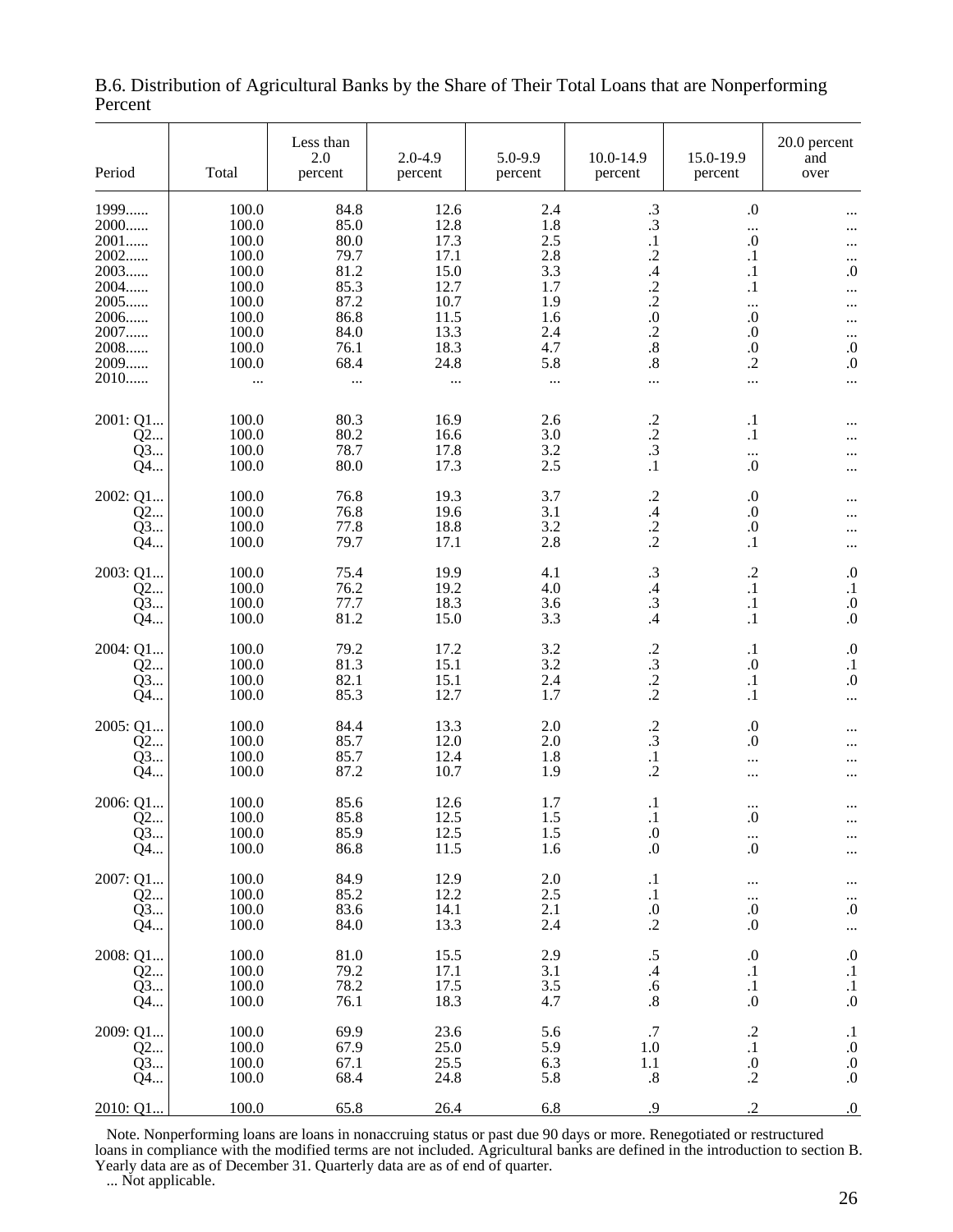|                                                                                  |                                                                               |                                                             |                                                                    | agricultural banks                                                   | Distribution of net income as a<br>share of average equity at        |                                                                      |                                                             |                                                             | Average rate<br>of return<br>on equity                               |                                                                     | Rate<br>of return<br>to assets                              |                                                            | Net charge-offs<br>as share<br>of total loans                                                              |                                                                                               | Average<br>capital ratio                                             |                                                                      |
|----------------------------------------------------------------------------------|-------------------------------------------------------------------------------|-------------------------------------------------------------|--------------------------------------------------------------------|----------------------------------------------------------------------|----------------------------------------------------------------------|----------------------------------------------------------------------|-------------------------------------------------------------|-------------------------------------------------------------|----------------------------------------------------------------------|---------------------------------------------------------------------|-------------------------------------------------------------|------------------------------------------------------------|------------------------------------------------------------------------------------------------------------|-----------------------------------------------------------------------------------------------|----------------------------------------------------------------------|----------------------------------------------------------------------|
| Period                                                                           | All banks                                                                     | Negative<br>income                                          | $0 - 4$<br>percent                                                 | $5-9$<br>percent                                                     | $10 - 14$<br>percent                                                 | $15-19$<br>percent                                                   | $20 - 24$<br>percent                                        | 25 percent<br>and<br>over                                   | Agri-<br>cultural<br>banks                                           | Other<br>Small<br><b>Banks</b>                                      | Agri-<br>cultural<br>banks                                  | Other<br>small<br>banks                                    | Agri-<br>cultural<br>banks                                                                                 | Other<br>small<br>banks                                                                       | Agri-<br>cultural<br>banks                                           | Other<br>small<br>banks                                              |
| 1999<br>2000<br>$2001$<br>2002.<br>2003.<br>.<br>$2004$<br>2005<br>2006<br>2007. | 100.0<br>100.0<br>100.0<br>100.0<br>100.0<br>100.0<br>100.0<br>100.0<br>100.0 | 2.9<br>2.4<br>3.1<br>3.0<br>2.7<br>2.1<br>1.7<br>2.7<br>3.2 | 7.9<br>8.9<br>12.6<br>10.7<br>12.2<br>10.0<br>10.1<br>10.9<br>12.3 | 34.8<br>35.3<br>37.6<br>35.1<br>36.6<br>34.9<br>34.5<br>35.7<br>36.6 | 33.3<br>33.5<br>28.6<br>31.4<br>29.3<br>31.4<br>29.9<br>30.1<br>29.4 | 14.2<br>13.8<br>13.1<br>13.5<br>12.9<br>13.8<br>14.6<br>13.1<br>11.8 | 4.9<br>4.2<br>3.7<br>4.6<br>4.4<br>5.8<br>6.4<br>4.6<br>4.5 | 1.9<br>1.8<br>1.3<br>1.7<br>1.8<br>2.0<br>2.8<br>2.8<br>2.2 | 11.8<br>11.7<br>10.8<br>11.5<br>11.2<br>11.5<br>11.8<br>11.4<br>10.6 | 11.9<br>11.4<br>10.4<br>10.6<br>10.7<br>10.5<br>10.7<br>10.1<br>7.7 | 1.2<br>1.2<br>1.1<br>1.2<br>1.2<br>1.2<br>1.2<br>1.2<br>1.1 | 1.1<br>1.1<br>1.0<br>1.1<br>1.1<br>1.1<br>1.1<br>1.1<br>.9 | $\cdot$ 3<br>.3<br>$\cdot$ 3<br>$\mathcal{A}$<br>.4<br>$\cdot$ 3<br>$\cdot$<br>$\overline{c}$<br>$\cdot$ 3 | $\cdot$ 3<br>.3<br>$\cdot$ 3<br>$\frac{.3}{.3}$<br>$\cdot$<br>$\cdot$<br>$\overline{c}$<br>.3 | 10.5<br>10.7<br>10.7<br>11.0<br>10.8<br>10.9<br>10.7<br>10.7<br>10.7 | 10.3<br>10.4<br>10.4<br>10.6<br>10.6<br>10.6<br>10.7<br>11.2<br>11.5 |
| 2008<br>2009<br>2005: Q2                                                         | 100.0<br>100.0<br>n.a.                                                        | 7.4<br>12.2<br>n.a.                                         | 15.2<br>19.7<br>n.a.                                               | 35.0<br>34.8<br>n.a.                                                 | 27.0<br>22.4<br>n.a.                                                 | 9.9<br>7.9<br>n.a.                                                   | 3.8<br>2.0<br>n.a.                                          | 1.6<br>1.1<br>n.a.                                          | 9.0<br>7.0<br>5.9                                                    | 1.5<br>$-2.0$<br>5.6                                                | 1.0<br>.7<br>.6                                             | $\cdot$<br>$-.2$<br>.6                                     | .4<br>$\boldsymbol{.8}$<br>$\cdot$                                                                         | .6<br>1.2<br>$\cdot$                                                                          | 10.6<br>10.8<br>11.1                                                 | 11.2<br>11.1<br>10.7                                                 |
| Q3<br>Q4<br>2006: Q1                                                             | n.a.<br>n.a.<br>n.a.                                                          | n.a.<br>n.a.<br>n.a.                                        | n.a.<br>n.a.<br>n.a.                                               | n.a.<br>n.a.<br>n.a.                                                 | n.a.<br>n.a.<br>n.a.                                                 | n.a.<br>n.a.<br>n.a.                                                 | n.a.<br>n.a.<br>n.a.                                        | n.a.<br>n.a.<br>n.a.                                        | 9.0<br>11.8<br>3.0                                                   | 8.3<br>10.7<br>2.7                                                  | .9<br>1.2<br>$\cdot$ 3                                      | $.8\,$<br>1.1<br>$\cdot$ 3                                 | $\cdot$<br>$\cdot$<br>.0                                                                                   | $\cdot$<br>$\cdot$ .2<br>0.                                                                   | 11.0<br>10.7<br>10.8                                                 | 10.7<br>10.7<br>10.7                                                 |
| Q2<br>Q3<br>Q4                                                                   | n.a.<br>n.a.<br>n.a.                                                          | n.a.<br>n.a.<br>n.a.                                        | n.a.<br>n.a.<br>n.a.                                               | n.a.<br>n.a.<br>n.a.                                                 | n.a.<br>n.a.<br>n.a.                                                 | n.a.<br>n.a.<br>n.a.                                                 | n.a.<br>n.a.<br>n.a.                                        | n.a.<br>n.a.<br>n.a.                                        | 6.1<br>9.0<br>11.4                                                   | 5.7<br>8.0<br>10.1                                                  | .6<br>.9<br>1.2                                             | .6<br>.9<br>1.1                                            | $\cdot$<br>$\cdot$<br>$\cdot$                                                                              | $\cdot$<br>$\cdot$<br>$\cdot$                                                                 | 10.7<br>10.9<br>10.7                                                 | 10.8<br>11.2<br>11.2                                                 |
| 2007: Q1<br>Q2<br>O3<br>Q4                                                       | n.a.<br>n.a.<br>n.a.<br>n.a.                                                  | n.a.<br>n.a.<br>n.a.<br>n.a.                                | n.a.<br>n.a.<br>n.a.<br>n.a.                                       | n.a.<br>n.a.<br>n.a.<br>n.a.                                         | n.a.<br>n.a.<br>n.a.<br>n.a.                                         | n.a.<br>n.a.<br>n.a.<br>n.a.                                         | n.a.<br>n.a.<br>n.a.<br>n.a.                                | n.a.<br>n.a.<br>n.a.<br>n.a.                                | 2.8<br>5.7<br>8.4<br>10.6                                            | 2.3<br>4.6<br>6.6<br>7.7                                            | $\cdot$ 3<br>.6<br>.9<br>1.1                                | $\cdot$ 3<br>.5<br>.7<br>.9                                | .0<br>$\cdot$<br>$\cdot$<br>.3                                                                             | 0.<br>$\cdot$<br>$\cdot$<br>$\cdot$ 3                                                         | 10.8<br>10.7<br>10.9<br>10.7                                         | 11.3<br>11.3<br>11.5<br>11.5                                         |
| 2008: Q1.<br>Q2<br>Q3<br>Q4                                                      | n.a.<br>n.a.<br>n.a.<br>n.a.                                                  | n.a.<br>n.a.<br>n.a.<br>n.a.                                | n.a.<br>n.a.<br>n.a.<br>n.a.                                       | n.a.<br>n.a.<br>n.a.<br>n.a.                                         | n.a.<br>n.a.<br>n.a.<br>n.a.                                         | n.a.<br>n.a.<br>n.a.<br>n.a.                                         | n.a.<br>n.a.<br>n.a.<br>n.a.                                | n.a.<br>n.a.<br>n.a.<br>n.a.                                | 3.0<br>5.6<br>7.6<br>9.0                                             | 1.5<br>2.5<br>2.4<br>1.5                                            | $\cdot$ 3<br>.6<br>$.8\,$<br>1.0                            | $\cdot$<br>$\cdot$ 3<br>.3<br>$\overline{c}$               | $\cdot$<br>$\cdot$<br>$\cdot$ 3<br>$\mathcal{A}$                                                           | $\cdot$<br>$\frac{.2}{.3}$<br>.6                                                              | 10.9<br>10.5<br>10.6<br>10.6                                         | 11.5<br>11.3<br>11.2<br>11.2                                         |
| 2009: Q1.<br>Q2<br>Q3<br>Q4                                                      | n.a.<br>n.a.<br>n.a.<br>n.a.                                                  | n.a.<br>n.a.<br>n.a.<br>n.a.                                | n.a.<br>n.a.<br>n.a.<br>n.a.                                       | n.a.<br>n.a.<br>n.a.<br>n.a.                                         | n.a.<br>n.a.<br>n.a.<br>n.a.                                         | n.a.<br>n.a.<br>n.a.<br>n.a.                                         | n.a.<br>n.a.<br>n.a.<br>n.a.                                | n.a.<br>n.a.<br>n.a.<br>n.a.                                | 1.8<br>3.7<br>5.5<br>7.0                                             | .5<br>$-.3$<br>$-.5$<br>$-2.0$                                      | $\cdot$<br>$\cdot$ 4<br>.6<br>.7                            | $\boldsymbol{0}$<br>$\Omega$<br>$-.1$<br>$-.2$             | $\cdot$<br>$\cdot$ 3<br>.5<br>.8                                                                           | $\frac{.2}{.5}$<br>$.8\,$<br>1.2                                                              | 10.7<br>10.7<br>11.1<br>10.8                                         | 11.2<br>11.1<br>11.2<br>11.1                                         |
| 2010: Q1.                                                                        | n.a.                                                                          | n.a.                                                        | n.a.                                                               | n.a.                                                                 | n.a.                                                                 | n.a.                                                                 | n.a.                                                        | n.a.                                                        | 2.1                                                                  | .6                                                                  | $\cdot$                                                     | $\cdot$                                                    |                                                                                                            | $\cdot$ .2                                                                                    | 11.0                                                                 | 11.2                                                                 |

## B.7. Selected Measures of Financial Performance of Agricultural and Other Small BanksPercent

Note. Agricultural and other banks are defined in the introduction to section B; small banks have less than \$500 million in assets. Total primary and secondary capital (items that are available at the end of the period spe n.a. Not available.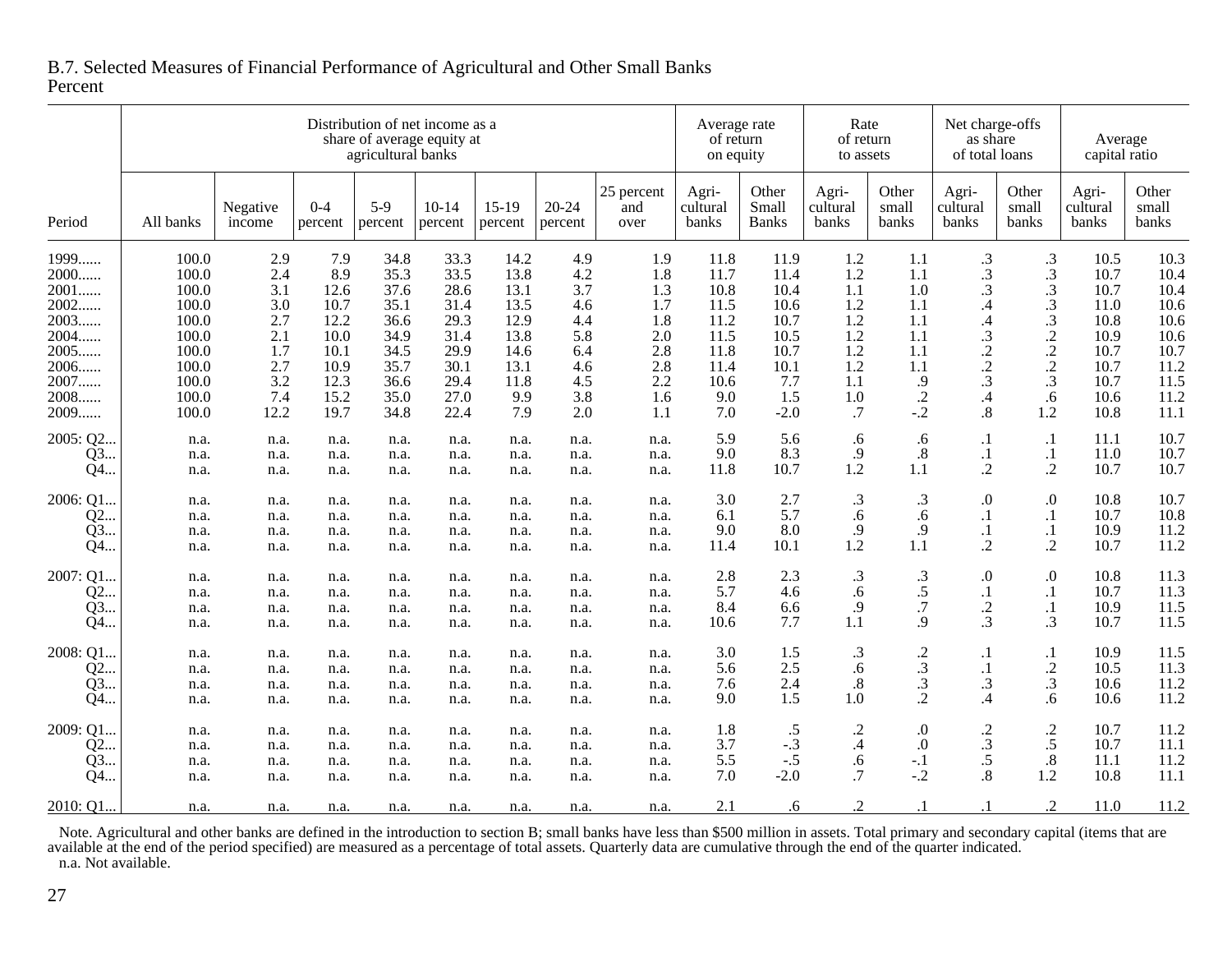|                            | Total<br>(entire U.S.)           |                              | Cleveland            |                                       | Atlanta              |                                      | Chicago                  |                                  | St. Louis                                  |                              | Minneapolis              |                                  | Kansas<br>City             |                          | Dallas                    |                          | San<br>Francisco     |                               |                                  |
|----------------------------|----------------------------------|------------------------------|----------------------|---------------------------------------|----------------------|--------------------------------------|--------------------------|----------------------------------|--------------------------------------------|------------------------------|--------------------------|----------------------------------|----------------------------|--------------------------|---------------------------|--------------------------|----------------------|-------------------------------|----------------------------------|
| Period                     | Number<br>of banks               | Loans to Number<br>deposits  | of banks             | Loans to Number<br>deposits           | of banks             | Loans to Number<br>deposits of banks |                          | Loans to Number                  | deposits $\vert$ of banks $\vert$ deposits | Loans to Number              |                          | Loans to Number                  | of banks deposits of banks | Loans to Number          | deposits $\vert$ of banks | Loans to<br>deposits     | of banks             | Number   Loans to<br>deposits | Minimum<br>farm loan<br>ratio    |
| 1999                       | 2,866                            | .72                          | 41                   | .85                                   | 93                   | .74                                  | 715                      | .75                              | 300                                        | .72                          | 538                      | .74                              | 838                        | .71                      | 277                       | .56                      | 48                   | .72                           | 15.67                            |
| $2000$                     | 2,767                            | .75                          | 39                   | .86                                   | 92                   | .77                                  | 693                      | $.78\,$                          | 293                                        | .75                          | 519                      | .76                              | 796                        | .76                      | 269                       | .62                      | 50                   | .74                           | 15.08                            |
| 2001                       | 2,683                            | .74                          | 40                   | .79                                   | 83                   | .75                                  | 675                      | .75                              | 283                                        | .73                          | 497                      | .76                              | 776                        | .76                      | 267                       | .61                      | 45                   | .75                           | 14.88                            |
| 2002                       | 2,591                            | .76                          | 43                   | .80                                   | 84                   | .77                                  | 646                      | .76                              | 281                                        | .75                          | 489                      | .78                              | 746                        | .79                      | 249                       | .61                      | 41                   | .76                           | 14.83                            |
| 2003                       | 2,549                            | .75                          | 38                   | .76                                   | 76                   | .75                                  | 640                      | .75                              | 286                                        | .73                          | 478                      | .77                              | 736                        | .76                      | 241                       | .61                      | $42\,$               | .81                           | 14.59                            |
| 2004                       | 2,470                            | .78                          | 39                   | .81                                   | 75                   | .77                                  | 611                      | $.78\,$                          | 278                                        | .73                          | 457                      | $.82\,$                          | 726                        | .79                      | 235                       | .64                      | 36                   | .91                           | 14.50                            |
| 2005                       | 2,429                            | .79                          | 40                   | .81                                   | 78                   | .76                                  | 612                      | .81                              | 271                                        | $.77$                        | 437                      | .84                              | 722                        | .80                      | 228                       | .62                      | 30                   | .92                           | 14.27                            |
| 2006                       | 2,366                            | .81                          | 48                   | .85                                   | 72                   | .77                                  | 603                      | .82                              | 254                                        | .78                          | 425                      | .84                              | 702                        | .80                      | 220                       | .65                      | 33                   | .98                           | 14.04                            |
| 2007                       | 2,312                            | .81                          | 45                   | .85                                   | 74                   | .78                                  | 582                      | .83                              | 255                                        | .80                          | 414                      | .84                              | 683                        | .81                      | 225                       | .66                      | 26                   | 1.05                          | 14.05                            |
| 2008                       | 2,258                            | .83                          | 45                   | .85                                   | 78                   | .81                                  | 568                      | .84                              | 258                                        | .81                          | 405                      | .87                              | 653                        | .82                      | 210                       | .66                      | 32                   | 1.07                          | 14.17                            |
| 2009                       | 2,228                            | .79                          | 43                   | .79                                   | 84                   | .79                                  | 561                      | .79                              | 250                                        | .78                          | 404                      | .83                              | 643                        | .76                      | 203                       | .65                      | 29                   | .97                           | 14.67                            |
| 2003: Q3                   | 2,579                            | .76                          | 44                   | .79                                   | 87                   | .79                                  | 644                      | $.77$                            | 287                                        | .75                          | 485                      | .81                              | 735                        | $.78\,$                  | 240                       | .63                      | 43                   | .76                           | 14.90                            |
| $Q_4$                      | 2,549                            | .75                          | 38                   | .76                                   | 76                   | .75                                  | 640                      | .75                              | 286                                        | .73                          | 478                      | .77                              | 736                        | .76                      | 241                       | .61                      | 42                   | .81                           | 14.59                            |
| 2004: Q1                   | 2,512                            | .75                          | 42                   | .77                                   | 76                   | .75                                  | 626                      | .76                              | 267                                        | .71                          | 469                      | .80                              | 732                        | .76                      | 246                       | .60                      | 43                   | .82                           | 14.30                            |
| Q2                         | 2,528                            | .78                          | 43                   | .80                                   | 77                   | .76                                  | 623                      | .78                              | 287                                        | .75                          | 468                      | .84                              | 730                        | .78                      | 245                       | .65                      | 43                   | .86                           | 14.63                            |
| Q3                         | 2,510                            | .79                          | 42                   | .83                                   | 79                   | $.78$                                | 618                      | .79                              | 291                                        | .76                          | 462                      | .86                              | 724                        | .80                      | 237                       | .67                      | $42\,$               | .86                           | 14.76                            |
| Q4                         | 2,470                            | .78                          | 39                   | .81                                   | 75                   | .77                                  | 611                      | .78                              | 278                                        | .73                          | 457                      | .82                              | 726                        | .79                      | 235                       | .64                      | 36                   | .91                           | 14.50                            |
| 2005: Q1                   | 2,457                            | $.78$                        | 42                   | .80                                   | 79                   | .76                                  | 603                      | .79                              | 269                                        | .73                          | 451                      | .83                              | 728                        | .78                      | 239                       | .62                      | 33                   | .97                           | 14.18                            |
| Q2                         | 2,466                            | $.80\,$                      | 42                   | .82                                   | 78                   | $.80\,$                              | 606                      | .81                              | 281                                        | .78                          | 446                      | $.87\,$                          | 724                        | .80                      | 244                       | .65                      | $32\,$               | .97                           | 14.48                            |
| O3                         | 2,450                            | .81                          | 42                   | .83                                   | 82                   | .79                                  | 610                      | .82                              | 284                                        | .79                          | 443                      | .88                              | 711                        | .81                      | 235                       | .67                      | 32                   | .96                           | 14.53                            |
| Q4                         | 2,429                            | .79                          | 40                   | .81                                   | 78                   | .76                                  | 612                      | .81                              | 271                                        | .77                          | 437                      | .84                              | 722                        | .80                      | 228                       | .62                      | 30                   | .92                           | 14.27                            |
| 2006: Q1                   | 2,412                            | .79                          | 43                   | .84                                   | 80                   | .76                                  | 606                      | .82                              | 268                                        | .75                          | 437                      | .86                              | 716                        | .79                      | 222                       | .61                      | 28                   | .97                           | 14.08                            |
| Q2                         | 2,409                            | $.82\,$                      | 42                   | .87                                   | 77                   | .79                                  | 608                      | .84                              | 269                                        | .79                          | 429                      | .89                              | 716                        | .81                      | 226                       | .64                      | $32\,$               | 1.03                          | 14.28                            |
| 03                         | 2,383                            | .83                          | 43                   | .86                                   | 80                   | .78                                  | 604                      | .85                              | 268                                        | .80                          | 423                      | .89                              | 701                        | .82                      | 226                       | .69                      | 30                   | 1.02                          | 14.32                            |
| Q4                         | 2,366                            | .81                          | 48                   | .85                                   | 72                   | .77                                  | 603                      | .82                              | 254                                        | .78                          | 425                      | .84                              | 702                        | .80                      | 220                       | .65                      | 33                   | .98                           | 14.04                            |
| 2007: Q1                   | 2,371                            | .81                          | 48                   | .85                                   | 75                   | .77                                  | 599                      | .83                              | 262                                        | .76                          | 427                      | .85                              | 695                        | .80                      | 226                       | .65                      | 30                   | .98                           | 14.01                            |
| Q2                         | 2,361                            | .83                          | 46                   | .86                                   | 82                   | $.78$                                | 587                      | .84                              | 265                                        | $.80\,$                      | 425                      | $.88\,$                          | 688                        | .82                      | 228                       | .68                      | 31                   | 1.00                          | 14.29                            |
| Q3                         | 2,348                            | .83                          | 47                   | .87                                   | 83                   | .80                                  | 590                      | .84                              | 265                                        | .81                          | 421                      | $.88\,$                          | 677                        | .82                      | 228                       | .69                      | 29                   | 1.01                          | 14.25                            |
| Q4                         | 2,312                            | .81                          | 45                   | .85                                   | 74                   | .78                                  | 582                      | .83                              | 255                                        | .80                          | 414                      | .84                              | 683                        | .81                      | 225                       | .66                      | 26                   | 1.05                          | 14.05                            |
| 2008: Q1                   | 2,311                            | .81                          | 46                   | .83                                   | 81                   | .81                                  | 576                      | .81                              | 256                                        | .77                          | 412                      | .85                              | 675                        | .80                      | 230                       | .64                      | 27                   | 1.11                          | 13.76                            |
| Q2                         | 2,312                            | .83                          | 47                   | .85                                   | 87                   | .82                                  | 569                      | .83                              | 261                                        | .81                          | 412                      | .89                              | 669                        | .82                      | 225                       | .67                      | 33                   | 1.15                          | 14.05                            |
| Q3                         | 2,288                            | .84                          | 44                   | .86                                   | 85                   | .84                                  | 575                      | .84                              | 261                                        | .85                          | 406                      | .90                              | 662                        | .82                      | 212                       | .69                      | 34                   | 1.13                          | 14.19                            |
| Q4                         | 2,258                            | .83                          | 45                   | .85                                   | 78                   | .81                                  | 568                      | .84                              | 258                                        | .81                          | 405                      | .87                              | 653                        | .82                      | 210                       | .66                      | 32                   | 1.07                          | 14.17                            |
| 2009: Q1<br>Q2<br>Q3<br>Q4 | 2,263<br>2,273<br>2,258<br>2,228 | .81<br>.81<br>$.82\,$<br>.79 | 46<br>45<br>43<br>43 | $\overset{.82}{_{.82}}$<br>.82<br>.79 | 87<br>91<br>92<br>84 | .80<br>.82<br>.83<br>.79             | 567<br>564<br>563<br>561 | .81<br>$.80\,$<br>$.80\,$<br>.79 | 253<br>256<br>261<br>250                   | .78<br>.81<br>.83<br>$.78\,$ | 405<br>407<br>404<br>404 | .86<br>$.87\,$<br>$.87\,$<br>.83 | 655<br>656<br>648<br>643   | .79<br>.79<br>.80<br>.76 | 210<br>213<br>204<br>203  | .64<br>.68<br>.69<br>.65 | 31<br>32<br>33<br>29 | 1.04<br>1.02<br>.99<br>.97    | 14.01<br>14.32<br>14.62<br>14.67 |
| 2010: O1                   | 2.212                            | .78                          | 41                   | .77                                   | 88                   | .78                                  | 560                      | .78                              | 247                                        | .76                          | 398                      | .82                              | 636                        | .76                      | 203                       | .64                      | 28                   | .96                           | 14.65                            |

B.8. Average Loan-Deposit Ratios at Agricultural Banks in Selected Federal Reserve Districts

Note. The loan-deposit ratio is defined as total loans divided by total deposits. Agricultural banks are defined as banks with a farm loan ratio at least as great as that shown in the last column, as described in the intro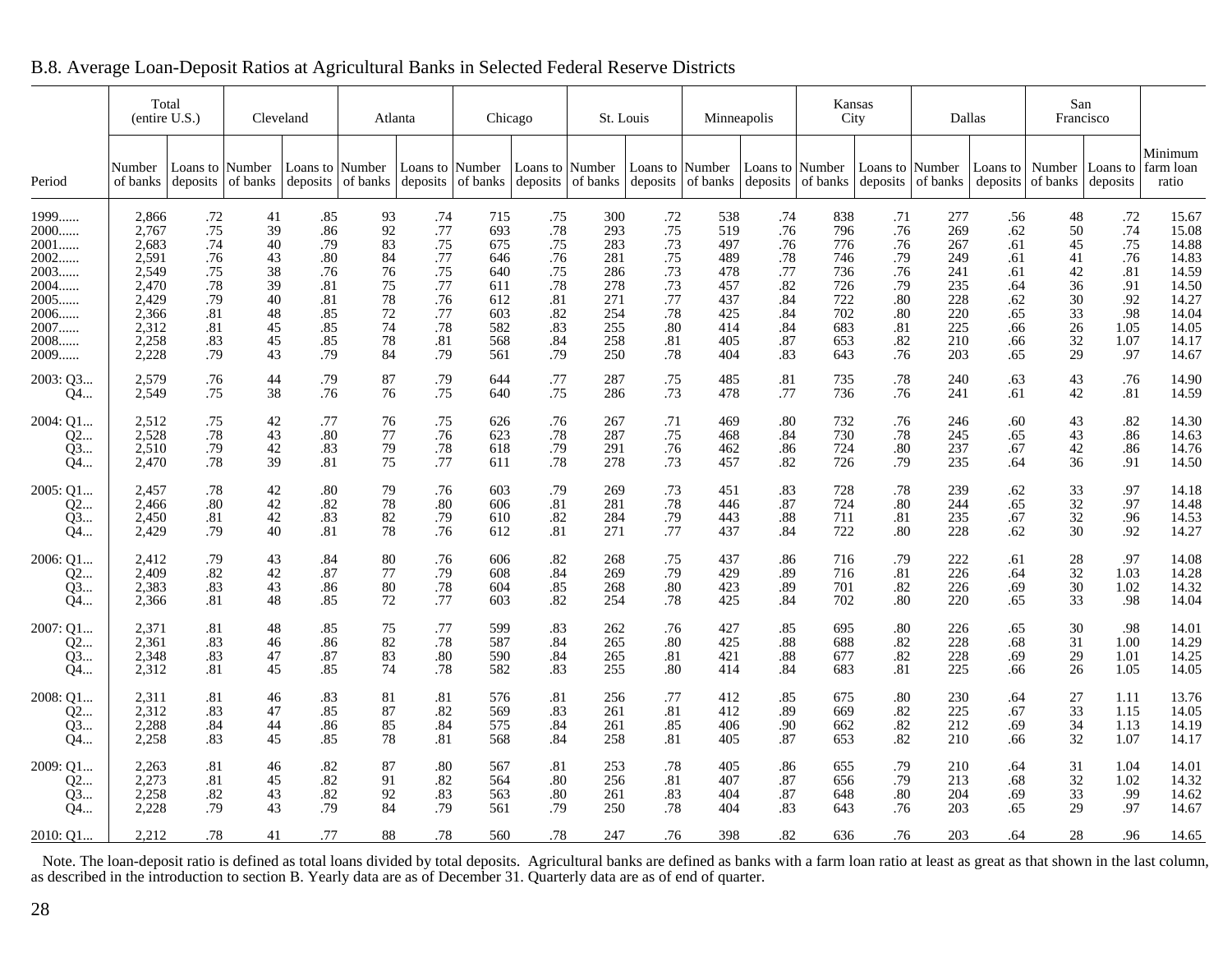B.9. Number of Agricultural Bank Failures

| Year  | Q1             | Q <sub>2</sub> | Q <sub>3</sub> | Q4             | Total |
|-------|----------------|----------------|----------------|----------------|-------|
| 1989. | 5              | 7              | 5              | 5              | 22    |
| 1990  | 3              | 5              | 6              | 3              | 17    |
| 1991  | $\overline{2}$ | 2              | 3              |                | 8     |
| 1992. |                |                |                | 4              | 7     |
| 1993  |                | 2              | 2              | 0              | 5     |
| 1994  | 0              | 0              | 0              | 0              | 0     |
| 1995  | 0              | 0              | 0              | 0              | 0     |
| 1996. | 0              | 2              | 0              |                | 2     |
| 1997. |                | 0              |                |                |       |
| 1998. | 0              |                |                | 0              |       |
| 1999. |                |                |                |                |       |
| 2000  | 0              |                | 0              |                | 0     |
| 2001. |                |                |                |                | 0     |
| 2002. |                |                |                |                | 2     |
| 2003. |                |                |                |                |       |
| 2004. |                |                |                |                |       |
| 2005. |                |                |                |                |       |
| 2006. | 0              |                | 0              | 0              | 0     |
| 2007  |                |                | 0              | 0              | 0     |
| 2008. |                |                | 0              | 2              | 3     |
| 2009. | $\frac{2}{3}$  |                | 2              | $\overline{2}$ | 9     |
| 2010. |                | n.a.           | n.a.           | n.a.           | n.a.  |

 Note. Data exclude banks assisted to prevent failure. Industrial banks and mutual savings banks also are excluded. Agricultural banks are defined in the introduction to section B.

n.a. Not available.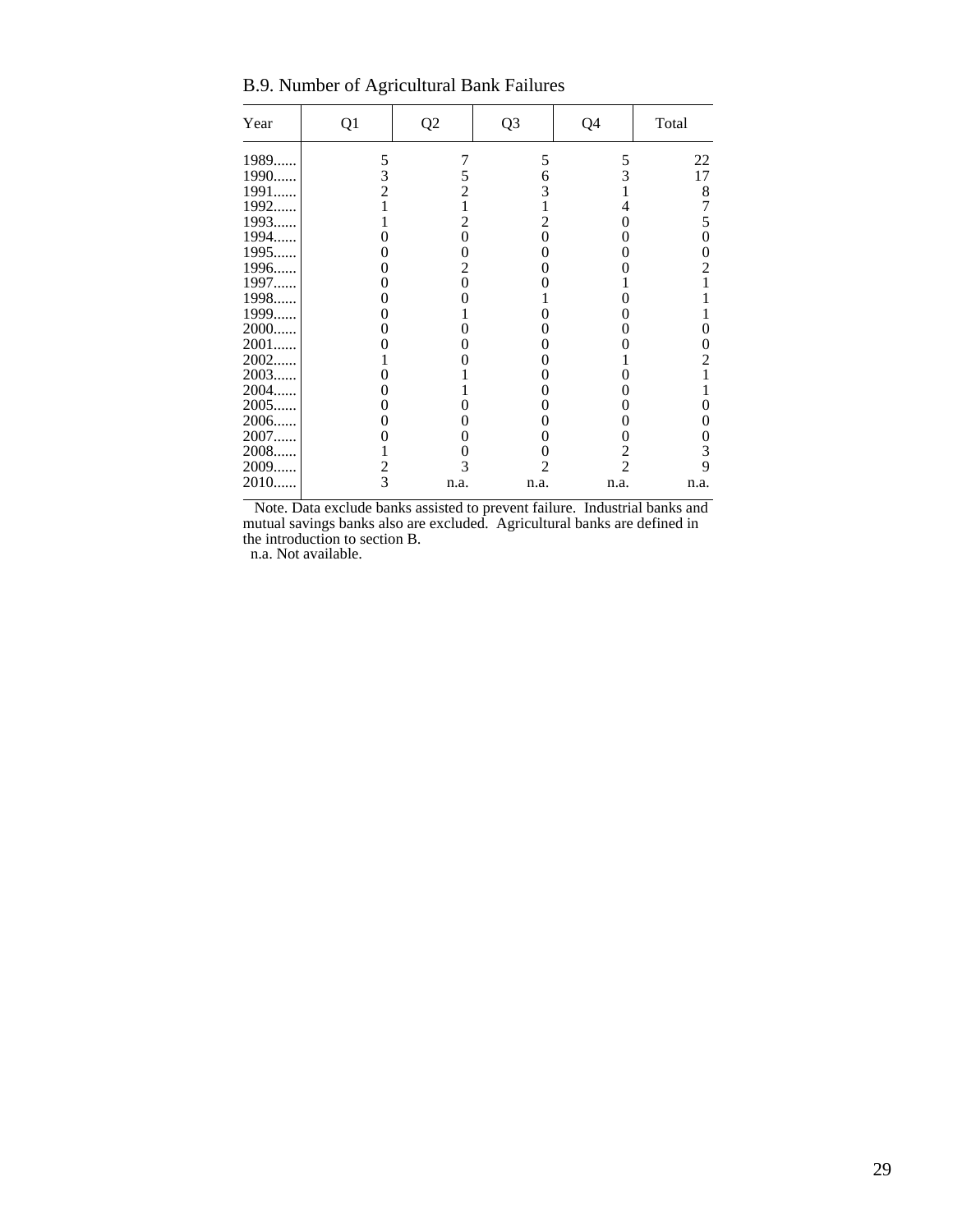## **Federal Reserve Statistical Release E.15 – Agricultural Finance Databook**

## **Section C: Reserve Bank Surveys of Farm Credit Conditions and Farm Land Values**

Data are from quarterly surveys of agricultural credit conditions at commercial banks. Currently, these surveys are conducted during each quarter in six Federal Reserve districts. The surveys differ considerably in size, as is noted in the information below. They also differ in subject matter covered (as is evident in the tables), wording of basically similar questions, and type of banks covered. Most of the differences in wording are reflected in the use of different column headings on the two pages of each table. The states included in each District are indicated in the table headings; states that fall only partly within a given District are marked with asterisks.

In the second quarter of 2002, the Kansas City and Minneapolis Federal Reserve Banks revised their surveys. Questions were changed, and it was not always possible to match the data to the categories that were shown in previous editions of the databook. Whenever possible, the data from the revised survey were fit into the older format. Series that were discontinued show no data for the second quarter, whereas new series show no data for the previous quarters. When a significant break in the data occurred, the new data were included and a footnote was added to highlight the changes.

Due the sample size and the nature of the San Francisco District land values, the sampling error is particularly large in that district. In coming quarters, surveys from the Cleveland and Philadelphia Federal Reserve Banks are expected to be included in the databook.

Research departments at five Reserve Banks issue more-detailed quarterly reports on their survey results; these reports are available at the addresses given below.

#### *Federal Reserve Bank of Chicago, Box 834, Chicago, Illinois 60690*

The sample includes member banks at which farm loans represented 25 percent or more of total loans as of June 1972 (a 10 percent standard is used for banks in the state of Michigan). The sample has undergone periodic review. The latest survey results were based on the responses of about 450 banks.

*Federal Reserve Bank of Kansas City, Federal Reserve P.O. Station, Kansas City, Missouri 64198* 

The original sample chosen in 1976 had 181 banks selected from banks at which farm loans constituted 50 percent or more of total loans, with appropriate representation of all farm areas. The sample was redrawn and significantly expanded in 1987; roughly 280 banks responded to the latest survey.

#### *Federal Reserve Bank of Minneapolis, Minneapolis, Minnesota 55480*

Before 1987, the sample provided a cross-section of banks of all sizes that were engaged in farm lending. Members of the Upper Midwest Agricultural Credit Council formed the core of the survey panel. In 1987, the sample was redrawn to include only banks at which farm loans represented 25 percent or more of total loans. As outlined above, the Minneapolis survey changed considerably beginning in the first quarter of 1994. In recent surveys, about 120 banks responded.

#### *Federal Reserve Bank of Dallas, P.O. Box 655906, Dallas, Texas 75265-5906*

The sample is stratified regionally and includes banks at which farm loans are relatively important or that hold a major portion of bank loans in their region. The sample was enlarged in the first quarter of 1985 and was redrawn in the second quarter of 1989. The results for the most-recent quarter were based on the responses from about 200 respondents.

#### *Federal Reserve Bank of Richmond, Richmond, Virginia 23261*

The number of agricultural banks in this District is much smaller than that in the other Districts. When the survey was initiated in 1975, the sample consisted of forty-three banks of all sizes; banks with larger amounts of farm loans were sampled more heavily. More recently, the sample has consisted of about thirty banks, roughly three-fourths of which typically respond to the quarterly surveys.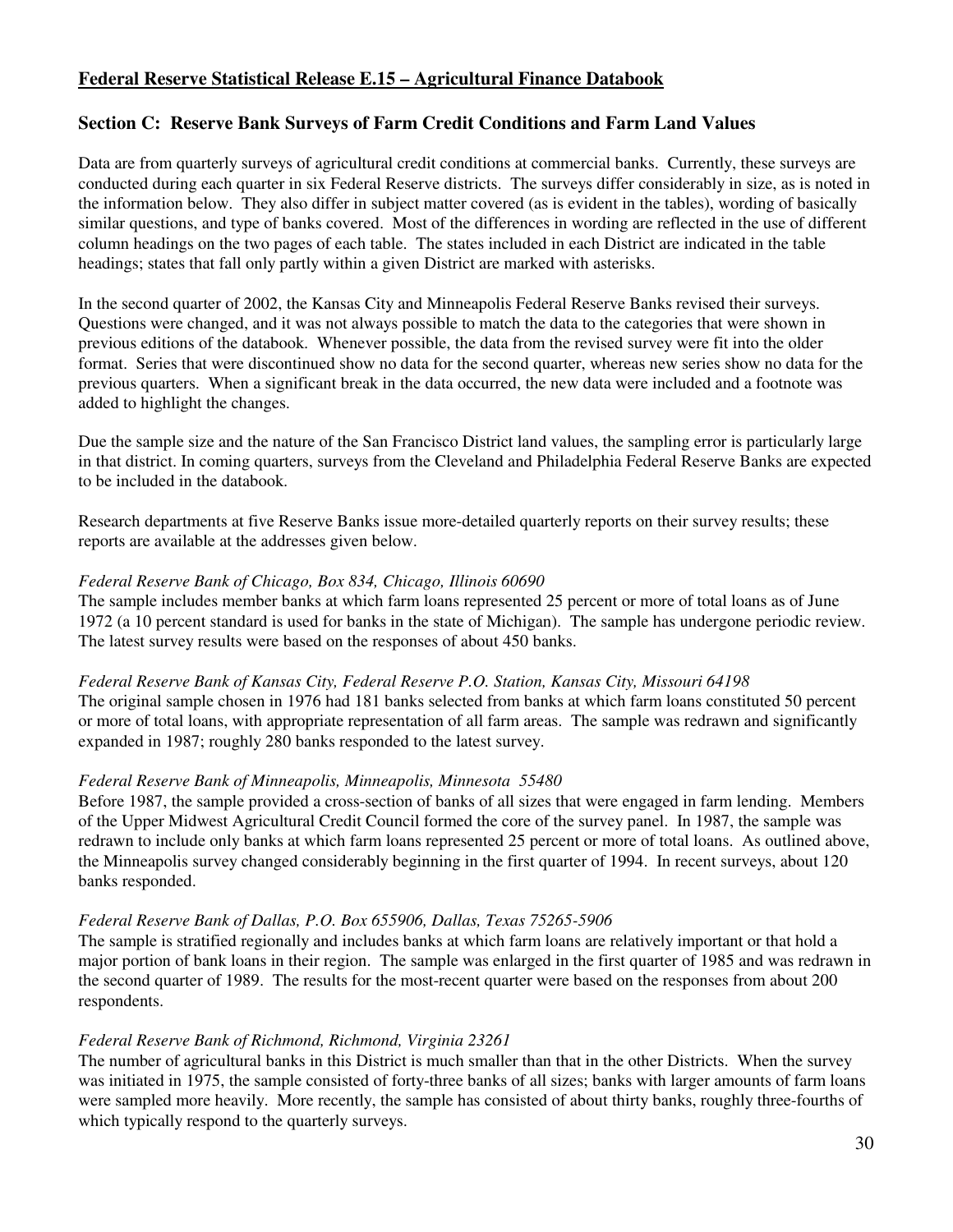|                            |                      | Demand for loans     |                      |                                 | Funds availability   |                                                                             |                                  | Loan repayment rate  |                                            |                         |                      | Renewals or extensions |                                                            | Collateral required  |                      |
|----------------------------|----------------------|----------------------|----------------------|---------------------------------|----------------------|-----------------------------------------------------------------------------|----------------------------------|----------------------|--------------------------------------------|-------------------------|----------------------|------------------------|------------------------------------------------------------|----------------------|----------------------|
| Quarter                    | Lower                | Same                 | Higher               | Lower                           | Same                 | Higher                                                                      | Lower                            | Same                 | Higher                                     | Lower                   | Same                 | Higher                 | Lower                                                      | Same                 | Higher               |
|                            |                      |                      |                      |                                 |                      | Seventh (Chicago) Federal Reserve District (IL*, IN*, IA, MI*, WI*)         |                                  |                      |                                            |                         |                      |                        |                                                            |                      |                      |
| 2008: Q1<br>Q2<br>Q3<br>Q4 | 26<br>30<br>19<br>18 | 38<br>40<br>44<br>49 | 36<br>30<br>36<br>33 | $\overline{4}$<br>8<br>13<br>14 | 63<br>59<br>71<br>62 | 33<br>32<br>16<br>24                                                        | 4<br>$\overline{4}$<br>9<br>12   | 45<br>54<br>67<br>63 | 51<br>41<br>24<br>25                       | 38<br>33<br>22<br>15    | 56<br>61<br>71<br>74 | 6<br>6<br>8<br>11      | $\overline{c}$<br>$\mathbf{1}$<br>$\theta$<br>$\mathbf{1}$ | 88<br>84<br>77<br>78 | 10<br>15<br>23<br>22 |
| 2009: Q1<br>Q2<br>Q3<br>Q4 | 21<br>33<br>30<br>26 | 42<br>45<br>44<br>46 | 37<br>21<br>25<br>28 | 9<br>6<br>6<br>5                | 70<br>70<br>68<br>65 | 21<br>24<br>27<br>30                                                        | 17<br>22<br>21<br>21             | 61<br>64<br>68<br>66 | 22<br>15<br>10<br>13                       | 17<br>10<br>8<br>9      | 65<br>69<br>68<br>69 | 18<br>21<br>24<br>22   | $\overline{0}$<br>$\theta$<br>$\Omega$<br>$\Omega$         | 77<br>76<br>76<br>75 | 22<br>24<br>24<br>25 |
| 2010: Q1                   | 20                   | 51                   | 29                   | 5                               | 63                   | 32                                                                          | 30                               | 61                   | 9                                          | 7                       | 64                   | 29                     | $\mathbf{1}$                                               | 75                   | 24                   |
|                            |                      |                      |                      |                                 |                      | Tenth (Kansas City) Federal Reserve District (CO, KS, MO*, NE, NM*, OK, WY) |                                  |                      |                                            |                         |                      |                        |                                                            |                      |                      |
| 2008: Q1<br>Q2<br>Q3<br>Q4 | 21<br>16<br>18<br>21 | 52<br>55<br>52<br>56 | 26<br>29<br>30<br>23 | 7<br>9<br>11<br>14              | 70<br>75<br>78<br>69 | 23<br>17<br>12<br>16                                                        | 5<br>9<br>8<br>18                | 58<br>70<br>71<br>65 | 37<br>21<br>22<br>17                       | 16<br>11<br>10<br>7     | 74<br>77<br>79<br>73 | 10<br>12<br>11<br>19   | $\boldsymbol{0}$<br>$\theta$<br>$\mathbf{0}$<br>$\Omega$   | 86<br>83<br>80<br>76 | 14<br>17<br>19<br>24 |
| 2009: Q1<br>Q2<br>Q3<br>Q4 | 29<br>23<br>20<br>24 | 53<br>57<br>59<br>59 | 18<br>20<br>21<br>17 | 6<br>8<br>8<br>6                | 72<br>73<br>77<br>70 | 22<br>19<br>15<br>24                                                        | 18<br>17<br>23<br>20             | 70<br>74<br>73<br>65 | 12<br>9<br>5<br>15                         | 5<br>4<br>3<br>8        | 75<br>79<br>72<br>68 | 21<br>16<br>25<br>24   | $\overline{0}$<br>$\theta$<br>$\theta$<br>$\Omega$         | 71<br>78<br>77<br>76 | 29<br>22<br>23<br>24 |
| 2010: Q1                   | 21                   | 54                   | 25                   | 5                               | 70                   | 25                                                                          | 20                               | 71                   | 9                                          | 5                       | 73                   | 22                     | $\overline{0}$                                             | 77                   | 23                   |
|                            |                      |                      |                      |                                 |                      | Eleventh (Dallas) Federal Reserve District (LA*, NM*, TX)                   |                                  |                      |                                            |                         |                      |                        |                                                            |                      |                      |
| 2008: Q1<br>Q2<br>Q3<br>Q4 | 28<br>20<br>21<br>39 | 51<br>54<br>61<br>44 | 21<br>26<br>19<br>17 | 3<br>3<br>6<br>5                | 67<br>72<br>75<br>74 | 31<br>25<br>19<br>20                                                        | 6<br>$7\phantom{.0}$<br>11<br>29 | 72<br>78<br>83<br>68 | 22<br>15<br>6<br>3                         | 24<br>14<br>9<br>$\tau$ | 71<br>78<br>77<br>70 | 5<br>8<br>14<br>24     | 1<br>$\mathbf{0}$<br>$\theta$<br>$\Omega$                  | 92<br>90<br>87<br>81 | 7<br>10<br>13<br>19  |
| 2009: Q1<br>Q2<br>Q3<br>Q4 | 33<br>33<br>38<br>34 | 52<br>52<br>48<br>57 | 15<br>15<br>14<br>9  | 5<br>3<br>5<br>3                | 74<br>81<br>71<br>72 | 21<br>16<br>24<br>25                                                        | 24<br>21<br>26<br>22             | 72<br>77<br>72<br>73 | 4<br>$\overline{c}$<br>$\overline{c}$<br>5 | 4<br>5<br>5<br>9        | 70<br>76<br>77<br>74 | 25<br>19<br>18<br>17   | $\theta$<br>$\mathbf{0}$<br>$\mathbf{0}$<br>$\Omega$       | 80<br>83<br>86<br>91 | 20<br>17<br>14<br>9  |
| 2010: Q1                   | n.a.                 | n.a.                 | n.a.                 | n.a.                            | n.a.                 | n.a.                                                                        | n.a.                             | n.a.                 | n.a.                                       | n.a.                    | n.a.                 | n.a.                   | n.a.                                                       | n.a.                 | n.a.                 |

## C.1. Non-real-estate Farm Lending Compared with a Year Earlier Percent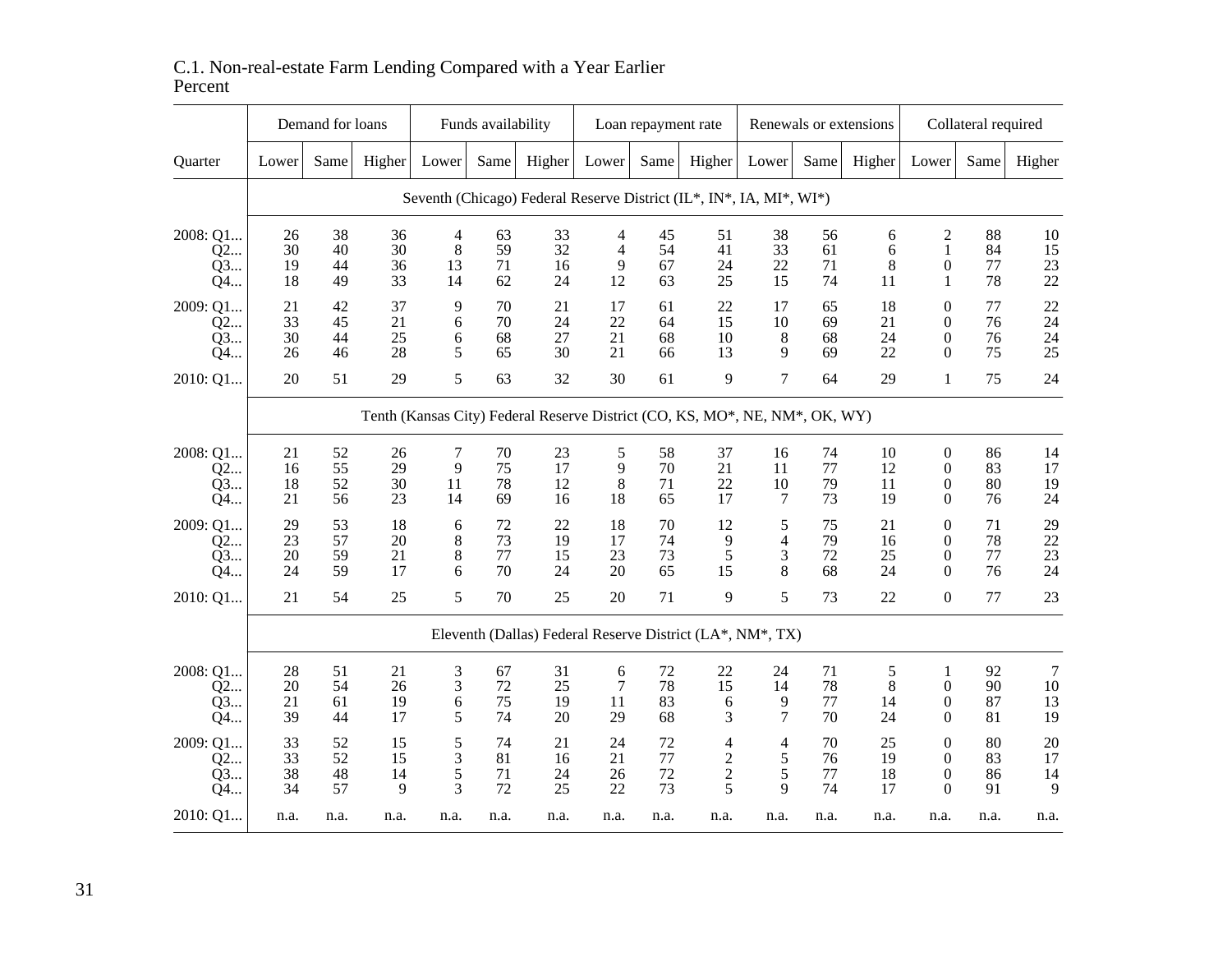|                            |                        | Demand for loans       |                      |                                  | Funds availability     |                                                                                       |                              | Loan repayment rate          |                                  |                                                          | Renewals or extensions |                        |                                                        | Collateral required    |                         |
|----------------------------|------------------------|------------------------|----------------------|----------------------------------|------------------------|---------------------------------------------------------------------------------------|------------------------------|------------------------------|----------------------------------|----------------------------------------------------------|------------------------|------------------------|--------------------------------------------------------|------------------------|-------------------------|
| Quarter                    | Lower                  | Same                   | Higher               | Lower                            | Same                   | Higher                                                                                | Lower                        | Same                         | Higher                           | Lower                                                    | Same                   | Higher                 | Lower                                                  | Same                   | Higher                  |
|                            |                        |                        |                      |                                  |                        | Ninth (Minneapolis) Federal Reserve District (MI*, MN, MT, ND, SD, WI*)               |                              |                              |                                  |                                                          |                        |                        |                                                        |                        |                         |
| 2008: Q1<br>Q2<br>Q3<br>Q4 | 24<br>23<br>16<br>26   | 45<br>40<br>45<br>55   | 31<br>38<br>39<br>18 | $\overline{c}$<br>11<br>7<br>10  | 63<br>71<br>81<br>72   | 35<br>19<br>11<br>17                                                                  | 2<br>3<br>5<br>21            | 37<br>60<br>65<br>56         | 60<br>36<br>30<br>23             | 29<br>17<br>18<br>10                                     | 65<br>78<br>76<br>77   | 6<br>5<br>6<br>13      | $\overline{0}$<br>$\overline{0}$<br>1<br>2             | 90<br>91<br>84<br>77   | 10<br>9<br>16<br>21     |
| 2009: Q1<br>Q2<br>Q3<br>Q4 | 26<br>24<br>26<br>24   | 49<br>52<br>52<br>54   | 25<br>24<br>23<br>23 | 8<br>4<br>$\tau$<br>5            | 74<br>76<br>76<br>73   | 19<br>20<br>17<br>22                                                                  | 24<br>21<br>26<br>24         | 58<br>71<br>68<br>63         | 19<br>8<br>6<br>13               | $\,8\,$<br>8<br>3<br>7                                   | 68<br>70<br>73<br>69   | 25<br>22<br>24<br>24   | $\mathbf{1}$<br>$\overline{0}$<br>$\theta$<br>$\Omega$ | 77<br>86<br>81<br>86   | 22<br>14<br>19<br>14    |
| 2010: Q1                   | 21                     | 58                     | 21                   | 3                                | 76                     | 21                                                                                    | 25                           | 66                           | 9                                | 6                                                        | 70                     | 23                     | $\boldsymbol{0}$                                       | 83                     | 17                      |
|                            |                        |                        |                      |                                  |                        | Fifth (Richmond) Federal Reserve District (MD, NC, SC, VA, WV*)                       |                              |                              |                                  |                                                          |                        |                        |                                                        |                        |                         |
| 2008: Q1<br>Q2<br>Q3<br>Q4 | n.a.<br>29<br>53<br>56 | n.a.<br>53<br>47<br>38 | n.a.<br>18<br>0<br>6 | n.a.<br>n.a.<br>n.a.<br>n.a.     | n.a.<br>82<br>80<br>81 | n.a.<br>6<br>13<br>6                                                                  | n.a.<br>n.a.<br>n.a.<br>n.a. | n.a.<br>n.a.<br>n.a.<br>n.a. | n.a.<br>n.a.<br>n.a.<br>n.a.     | n.a.<br>12<br>$\theta$<br>13                             | n.a.<br>82<br>93<br>63 | n.a.<br>6<br>7<br>25   | n.a.<br>$\overline{0}$<br>$\boldsymbol{0}$<br>$\theta$ | n.a.<br>59<br>53<br>56 | n.a.<br>41<br>47<br>44  |
| 2009: Q1<br>Q2<br>Q3<br>Q4 | 48<br>53<br>63<br>n.a. | 48<br>35<br>31<br>n.a. | 5<br>12<br>6<br>n.a. | n.a.<br>n.a.<br>n.a.<br>n.a.     | 76<br>67<br>75<br>n.a. | 10<br>11<br>13<br>n.a.                                                                | n.a.<br>n.a.<br>n.a.<br>n.a. | n.a.<br>n.a.<br>n.a.<br>n.a. | n.a.<br>n.a.<br>n.a.<br>n.a.     | $\mathbf{0}$<br>$\mathbf{0}$<br>13<br>n.a.               | 62<br>72<br>44<br>n.a. | 38<br>28<br>44<br>n.a. | $\overline{0}$<br>$\overline{0}$<br>$\Omega$<br>n.a.   | 62<br>65<br>44<br>n.a. | 38<br>35<br>56<br>n.a.  |
| 2010: Q1                   | 44                     | 50                     | 6                    | n.a.                             | 61                     | 11                                                                                    | n.a.                         | n.a.                         | n.a.                             | $\boldsymbol{0}$                                         | 72                     | $28\,$                 | 6                                                      | 65                     | 29                      |
|                            |                        |                        |                      |                                  |                        | Twelfth (San Francisco) Federal Reserve District (AL, AZ, CA, HI, ID, NV, OR, UT, WA) |                              |                              |                                  |                                                          |                        |                        |                                                        |                        |                         |
| 2008: Q1<br>Q2<br>Q3<br>Q4 | 23<br>19<br>15<br>33   | 50<br>48<br>65<br>56   | 27<br>33<br>20<br>11 | $\boldsymbol{0}$<br>5<br>10<br>6 | 86<br>90<br>85<br>89   | 14<br>5<br>$\mathfrak s$<br>6                                                         | 5<br>19<br>30<br>33          | 52<br>62<br>55<br>44         | 43<br>19<br>15<br>22             | 5<br>$\overline{0}$<br>10<br>11                          | 86<br>86<br>85<br>72   | 9<br>14<br>5<br>17     | 5<br>$\boldsymbol{0}$<br>5<br>6                        | 86<br>90<br>80<br>72   | 9<br>$10\,$<br>15<br>22 |
| 2009: Q1<br>Q2<br>Q3<br>Q4 | 12<br>15<br>26<br>26   | 41<br>50<br>42<br>53   | 47<br>35<br>32<br>21 | 6<br>40<br>37<br>25              | 94<br>60<br>63<br>60   | $\theta$<br>$\overline{0}$<br>$\overline{0}$<br>15                                    | 47<br>40<br>37<br>50         | 41<br>60<br>58<br>45         | 12<br>$\boldsymbol{0}$<br>5<br>5 | $\theta$<br>$\overline{0}$<br>$\overline{0}$<br>$\Omega$ | 76<br>70<br>63<br>60   | 24<br>30<br>37<br>40   | $\theta$<br>$\overline{0}$<br>$\theta$<br>$\Omega$     | 82<br>55<br>37<br>50   | 18<br>45<br>63<br>50    |
| 2010: Q1                   | 32                     | 47                     | 21                   | 11                               | 68                     | 21                                                                                    | 37                           | 58                           | 5                                | $\Omega$                                                 | 63                     | 37                     | $\boldsymbol{0}$                                       | 63                     | 37                      |

## C.1. Non-real-estate Farm Lending Compared with a Year Earlier (continued)Percent

\* State falls only partly within the indicated Reserve District. n.a. Not available. Source. Federal Reserve Bank quarterly surveys of agricultural credit conditions at commercial banks.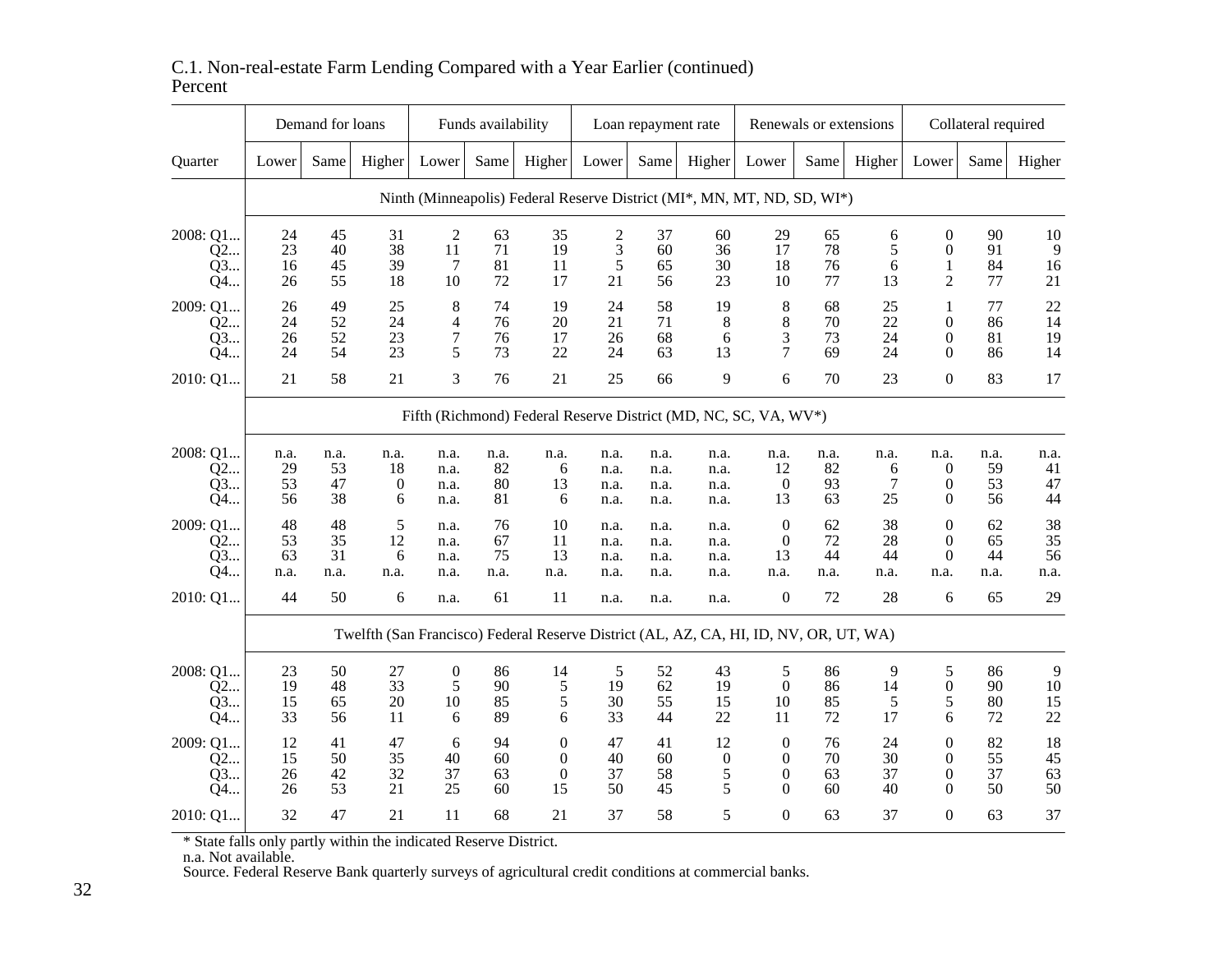|                            |                        | Purpose of loan                                           |                                   |                        |                        |                                                              |                        |                        |                                                 |                        |                        |                                                                     |                                       |                        |                          |                        |                        |                                                    |
|----------------------------|------------------------|-----------------------------------------------------------|-----------------------------------|------------------------|------------------------|--------------------------------------------------------------|------------------------|------------------------|-------------------------------------------------|------------------------|------------------------|---------------------------------------------------------------------|---------------------------------------|------------------------|--------------------------|------------------------|------------------------|----------------------------------------------------|
|                            | Total                  |                                                           |                                   | Feeder cattle          |                        | Dairy                                                        |                        |                        | Crop storage                                    |                        |                        | Operating                                                           |                                       |                        | Farm machinery           |                        |                        |                                                    |
| Quarter                    | Lower                  | Same                                                      | Higher                            | Lower                  | Same                   | Higher                                                       | Lower                  | Same                   | Higher                                          | Lower                  | Same                   | Higher                                                              | Lower                                 | Same                   | Higher                   | Lower                  | Same                   | Higher                                             |
|                            |                        |                                                           |                                   |                        |                        |                                                              |                        |                        |                                                 |                        |                        | Seventh (Chicago) Federal Reserve District (IL*, IN*, IA, MI*, WI*) |                                       |                        |                          |                        |                        |                                                    |
| 2008: Q1<br>Q2<br>O3<br>Q4 | 20<br>26<br>18<br>16   | 46<br>49<br>37<br>41                                      | 34<br>25<br>45<br>43              | 41<br>45<br>31<br>28   | 55<br>52<br>64<br>72   | $\overline{4}$<br>3<br>$\overline{4}$<br>$\mathbf{1}$        | 17<br>22<br>19<br>13   | 77<br>72<br>76<br>77   | 6<br>6<br>5<br>10                               | 8<br>10<br>13<br>19    | 59<br>56<br>67<br>67   | 33<br>34<br>20<br>14                                                | 19<br>26<br>$\,8\,$<br>$\overline{7}$ | 35<br>36<br>35<br>30   | 46<br>38<br>57<br>63     | 11<br>11<br>18<br>22   | 37<br>46<br>49<br>50   | 52<br>44<br>33<br>27                               |
| 2009: Q1<br>Q2<br>Q3<br>Q4 | 15<br>30<br>24<br>20   | 54<br>49<br>54<br>58                                      | 32<br>21<br>22<br>21              | 34<br>42<br>38<br>30   | 63<br>56<br>58<br>65   | $\mathfrak{Z}$<br>$\frac{2}{5}$<br>$\overline{4}$            | 21<br>32<br>33<br>26   | 69<br>57<br>61<br>67   | 10<br>11<br>6<br>7                              | 21<br>26<br>21<br>20   | 68<br>62<br>59<br>63   | 11<br>12<br>19<br>17                                                | 9<br>21<br>17<br>20                   | 41<br>47<br>43<br>47   | 50<br>32<br>41<br>33     | 31<br>42<br>39<br>30   | 55<br>49<br>50<br>54   | 14<br>9<br>11<br>16                                |
| 2010: Q1                   | 13                     | 61                                                        | 25                                | 22                     | 68                     | 9                                                            | 25                     | 70                     | 5                                               | 17                     | 62                     | 21                                                                  | 14                                    | 48                     | 38                       | 26                     | 59                     | 15                                                 |
|                            |                        | Eleventh (Dallas) Federal Reserve District (LA*, NM*, TX) |                                   |                        |                        |                                                              |                        |                        |                                                 |                        |                        |                                                                     |                                       |                        |                          |                        |                        |                                                    |
| 2008: Q1<br>Q2<br>Q3<br>Q4 | 22<br>21<br>15<br>38   | 57<br>56<br>71<br>52                                      | 21<br>23<br>15<br>10              | 29<br>40<br>31<br>47   | 65<br>53<br>65<br>48   | $6\over 8$<br>$\overline{4}$<br>5                            | 11<br>13<br>11<br>19   | 86<br>85<br>89<br>69   | $\frac{4}{2}$<br>$\boldsymbol{0}$<br>6          | 17<br>8<br>13<br>23    | 76<br>78<br>74<br>71   | 7<br>14<br>13<br>6                                                  | 19<br>15<br>11<br>22                  | 55<br>51<br>58<br>52   | $26\,$<br>34<br>30<br>26 | 18<br>17<br>24<br>40   | 59<br>60<br>66<br>50   | $\begin{array}{c} 23 \\ 23 \end{array}$<br>9<br>10 |
| 2009: Q1<br>Q2<br>Q3<br>Q4 | 30<br>33<br>36<br>33   | 59<br>58<br>56<br>58                                      | 11<br>9<br>8<br>10                | 41<br>33<br>38<br>27   | 56<br>64<br>60<br>67   | 3<br>$\mathfrak{Z}$<br>$\sqrt{2}$<br>5                       | 17<br>22<br>26<br>25   | 74<br>67<br>67<br>68   | 4<br>6<br>$\sqrt{2}$<br>$\overline{2}$          | 15<br>10<br>21<br>16   | 77<br>87<br>70<br>77   | 8<br>3<br>$\overline{4}$<br>$\overline{2}$                          | 16<br>22<br>27<br>24                  | 65<br>61<br>61<br>63   | 20<br>17<br>13<br>13     | 36<br>33<br>39<br>30   | 58<br>63<br>58<br>67   | 6<br>$\overline{4}$<br>3<br>3                      |
| 2010: Q1                   | n.a.                   | n.a.                                                      | n.a.                              | n.a.                   | n.a.                   | n.a.                                                         | n.a.                   | n.a.                   | n.a.                                            | n.a.                   | n.a.                   | n.a.                                                                | n.a.                                  | n.a.                   | n.a.                     | n.a.                   | n.a.                   | n.a.                                               |
|                            |                        |                                                           |                                   |                        |                        |                                                              |                        |                        |                                                 |                        |                        | Fifth (Richmond) Federal Reserve District (MD, NC, SC, VA, WV*)     |                                       |                        |                          |                        |                        |                                                    |
| 2008: Q1<br>Q2<br>Q3<br>Q4 | n.a.<br>25<br>60<br>56 | n.a.<br>56<br>33<br>38                                    | n.a.<br>19<br>$\overline{7}$<br>6 | n.a.<br>20<br>36<br>43 | n.a.<br>73<br>64<br>57 | n.a.<br>$\overline{7}$<br>$\boldsymbol{0}$<br>$\overline{0}$ | n.a.<br>21<br>46<br>50 | n.a.<br>71<br>54<br>50 | n.a.<br>7<br>$\boldsymbol{0}$<br>$\overline{0}$ | n.a.<br>19<br>29<br>36 | n.a.<br>56<br>64<br>50 | n.a.<br>25<br>$\overline{7}$<br>14                                  | n.a.<br>13<br>40<br>50                | n.a.<br>75<br>47<br>38 | n.a.<br>13<br>13<br>13   | n.a.<br>25<br>47<br>50 | n.a.<br>63<br>53<br>38 | n.a.<br>13<br>$\boldsymbol{0}$<br>13               |
| 2009: Q1<br>Q2<br>Q3<br>O4 | 41<br>67<br>75<br>n.a. | 53<br>33<br>13<br>n.a.                                    | 6<br>$\theta$<br>13<br>n.a.       | 33<br>53<br>57<br>n.a. | 67<br>40<br>36<br>n.a. | $\boldsymbol{0}$<br>7<br>$\tau$<br>n.a.                      | 47<br>53<br>50<br>n.a. | 53<br>40<br>36<br>n.a. | $\boldsymbol{0}$<br>$\tau$<br>14<br>n.a.        | 35<br>35<br>38<br>n.a. | 59<br>59<br>44<br>n.a. | 6<br>6<br>19<br>n.a.                                                | 35<br>44<br>31<br>n.a.                | 55<br>44<br>44<br>n.a. | 10<br>11<br>25<br>n.a.   | 47<br>67<br>50<br>n.a. | 53<br>28<br>38<br>n.a. | $\boldsymbol{0}$<br>6<br>13<br>n.a.                |
| 2010: Q1                   | 25                     | 69                                                        | 6                                 | 31                     | 63                     | 6                                                            | 31                     | 63                     | 6                                               | 25                     | 69                     | 6                                                                   | 11                                    | 50                     | 39                       | 22                     | 72                     | 6                                                  |

# C.2. Expected Farm Loan Volume for the Next Quarter, Compared with a Year Earlier Percent

\* State falls only partly within the indicated Reserve District. Source. Federal Reserve Bank quarterly surveys of agricultural credit conditions at commercial banks.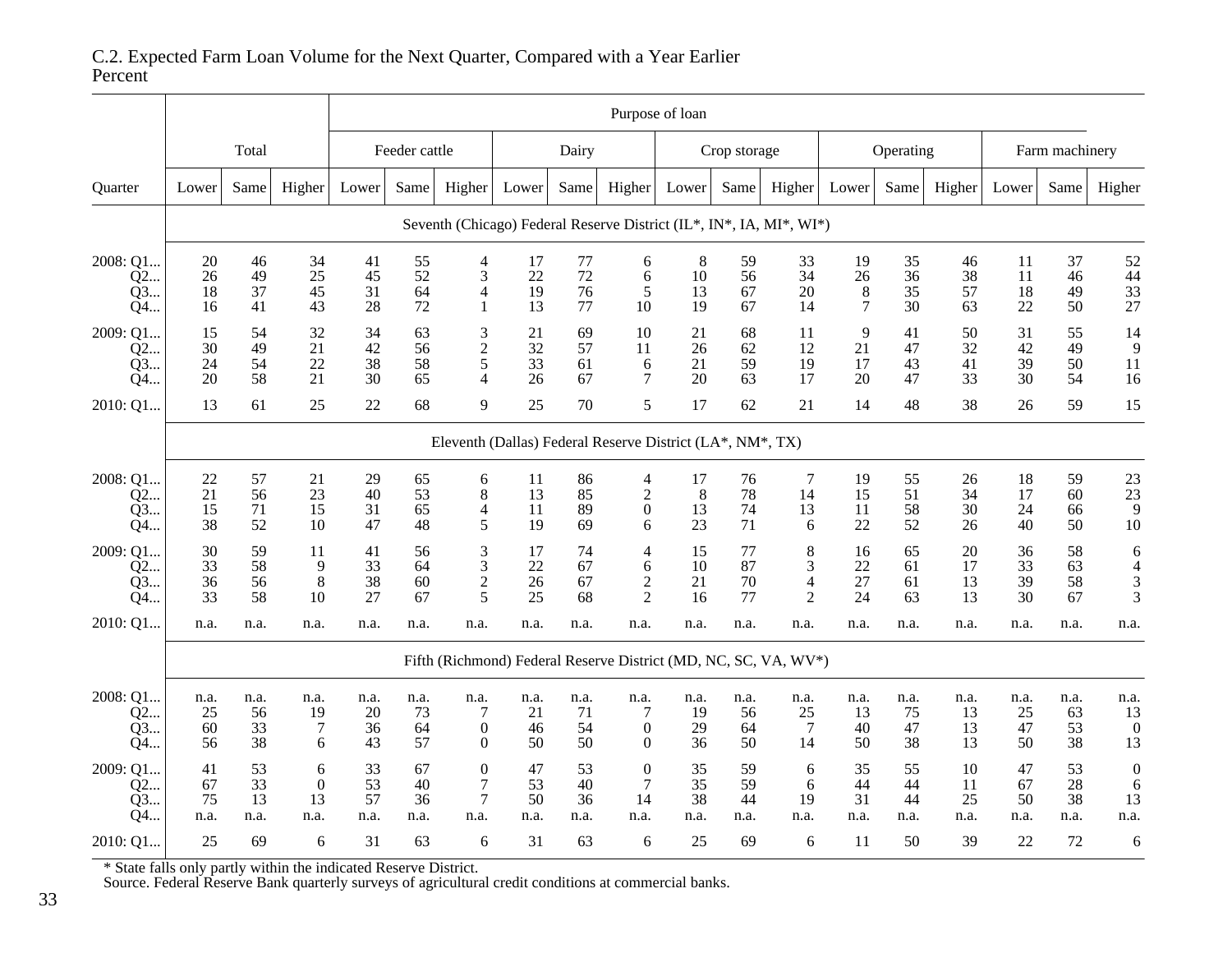## C.3. Indicators of Relative Credit Availability Percent

|                |                                                    |                 |                       |                 | Number of farm loan referrals to:     |                        |      |                                                                             |      |                  |              |                               |              |                         |  |
|----------------|----------------------------------------------------|-----------------|-----------------------|-----------------|---------------------------------------|------------------------|------|-----------------------------------------------------------------------------|------|------------------|--------------|-------------------------------|--------------|-------------------------|--|
|                | Average                                            |                 | Loan-to-deposit ratio |                 | Refused or<br>reduced a               | Actively               |      | Correspondent banks                                                         |      |                  |              | Nonbank agencies              |              |                         |  |
|                | loan-to-<br>deposit<br>ratio,<br>end of<br>quarter | Lower           | At                    | Higher          | farm loan<br>because of<br>a shortage | seeking<br>new<br>farm |      | Compared with<br>year earlier                                               |      |                  |              | Compared with<br>year earlier |              |                         |  |
| Quarter        |                                                    | than<br>desired | desired<br>level      | than<br>desired | of loanable<br>funds                  | loan<br>accounts       | None | Lower                                                                       | Same | Higher           | None         | Lower                         | Same         | Higher                  |  |
|                |                                                    |                 |                       |                 |                                       |                        |      | Seventh (Chicago) Federal Reserve District (IL*, IN*, IA, MI*, WI*)         |      |                  |              |                               |              |                         |  |
| 2008: Q1       | 76                                                 | 65              | 24                    | 11              | n.a.                                  | n.a.                   | n.a. | n.a.                                                                        | n.a. | n.a.             | n.a.         | n.a.                          | n.a.         | n.a.                    |  |
| Q2             | $75\,$                                             | 60              | 23                    | 17              | n.a.                                  | n.a.                   | n.a. | n.a.                                                                        | n.a. | n.a.             | n.a.         | n.a.                          | n.a.         | n.a.                    |  |
| Q3             | 79                                                 | 43              | 35                    | $22\,$          | n.a.                                  | n.a.                   | n.a. | n.a.                                                                        | n.a. | n.a.             | n.a.         | n.a.                          | n.a.         | n.a.                    |  |
| Q4             | 76                                                 | 49              | 29                    | 22              | n.a.                                  | n.a.                   | n.a. | n.a.                                                                        | n.a. | n.a.             | n.a.         | n.a.                          | n.a.         | n.a.                    |  |
| 2009: Q1       |                                                    | 53              | 30                    | 17              |                                       |                        |      |                                                                             |      |                  |              |                               |              |                         |  |
|                | 76<br>77                                           | 54              | 30                    | 16              | n.a.                                  | n.a.                   | n.a. | n.a.                                                                        | n.a. | n.a.             | n.a.         | n.a.                          | n.a.         | n.a.                    |  |
| Q2<br>Q3       | $75\,$                                             | 54              | 29                    | 17              | n.a.                                  | n.a.                   | n.a. | n.a.                                                                        | n.a. | n.a.             | n.a.         | n.a.                          | n.a.         | n.a.                    |  |
| Q4             | 75                                                 | 52              | 33                    | 16              | n.a.<br>n.a.                          | n.a.                   | n.a. | n.a.                                                                        | n.a. | n.a.             | n.a.<br>n.a. | n.a.<br>n.a.                  | n.a.<br>n.a. | n.a.<br>n.a.            |  |
|                |                                                    |                 |                       |                 |                                       | n.a.                   | n.a. | n.a.                                                                        | n.a. | n.a.             |              |                               |              |                         |  |
| 2010: Q1       | 74                                                 | 58              | $28\,$                | 14              | n.a.                                  | n.a.                   | n.a. | n.a.                                                                        | n.a. | n.a.             | n.a.         | n.a.                          | n.a.         | n.a.                    |  |
|                |                                                    |                 |                       |                 |                                       |                        |      | Tenth (Kansas City) Federal Reserve District (CO, KS, MO*, NE, NM*, OK, WY) |      |                  |              |                               |              |                         |  |
| 2008: Q1       | n.a.                                               | n.a.            | n.a.                  | n.a.            | $\sqrt{2}$                            | n.a.                   | n.a. | $\boldsymbol{2}$                                                            | 94   | $\overline{4}$   | n.a.         | $\overline{\mathbf{c}}$       | 96           | $\overline{\mathbf{c}}$ |  |
| Q2             | n.a.                                               | n.a.            | n.a.                  | n.a.            | $\sqrt{2}$                            | n.a.                   | n.a. | $\mathfrak{Z}$                                                              | 92   | 5                | n.a.         | 3                             | 95           |                         |  |
| Q3             | n.a.                                               | n.a.            | n.a.                  | n.a.            | $\mathbf{2}$                          | n.a.                   | n.a. | 3                                                                           | 93   | $\overline{4}$   | n.a.         | 3                             | 93           | $\frac{2}{3}$           |  |
| Q4…            | n.a.                                               | n.a.            | n.a.                  | n.a.            | 4                                     | n.a.                   | n.a. | 5                                                                           | 93   | $\overline{2}$   | n.a.         | 3                             | 93           | $\overline{4}$          |  |
| 2009: O1       | n.a.                                               | n.a.            | n.a.                  | n.a.            | 4                                     | n.a.                   | n.a. | $\overline{4}$                                                              | 93   | 3                | n.a.         | 3                             | 89           | $\,$ 8 $\,$             |  |
| Q2             | n.a.                                               | n.a.            | n.a.                  | n.a.            | 1                                     | n.a.                   | n.a. | $\overline{4}$                                                              | 93   | 3                | n.a.         | $\overline{4}$                | 89           | $\,$ 8 $\,$             |  |
| Q3             | n.a.                                               | n.a.            | n.a.                  | n.a.            | $\mathbf{1}$                          | n.a.                   | n.a. | 3                                                                           | 94   | 3                | n.a.         | 3                             | 92           | $\epsilon$              |  |
| Q4             | n.a.                                               | n.a.            | n.a.                  | n.a.            | 2                                     | n.a.                   | n.a. | 5                                                                           | 90   | $\overline{4}$   | n.a.         | 4                             | 88           | $\tau$                  |  |
| 2010: Q1       | n.a.                                               | n.a.            | n.a.                  | n.a.            | $\overline{2}$                        | n.a.                   | n.a. | $\overline{4}$                                                              | 93   | 3                | n.a.         | 4                             | 90           | 6                       |  |
|                |                                                    |                 |                       |                 |                                       |                        |      | Eleventh (Dallas) Federal Reserve District (LA*, NM*, TX)                   |      |                  |              |                               |              |                         |  |
| 2008: Q1       | 59                                                 | n.a.            | n.a.                  | n.a.            | $\boldsymbol{0}$                      | n.a.                   | n.a. | 19                                                                          | 80   | 1                | n.a.         | 13                            | 84           | 3                       |  |
| O <sub>2</sub> | 59                                                 | n.a.            | n.a.                  | n.a.            | $\mathbf{0}$                          | n.a.                   | n.a. | 15                                                                          | 80   | 5                | n.a.         | 15                            | 79           | 5                       |  |
| Q3             | 62                                                 | n.a.            | n.a.                  | n.a.            | $\mathbf{0}$                          | n.a.                   | n.a. | 12                                                                          | 86   | $\sqrt{2}$       | n.a.         | 9                             | 90           | $\mathbf{1}$            |  |
| Q4             | 59                                                 | n.a.            | n.a.                  | n.a.            | $\Omega$                              | n.a.                   | n.a. | 8                                                                           | 80   | $\boldsymbol{7}$ | n.a.         | 6                             | 83           | 5                       |  |
|                |                                                    |                 |                       |                 |                                       |                        |      |                                                                             |      |                  |              |                               |              |                         |  |
| 2009: Q1       | 57                                                 | n.a.            | n.a.                  | n.a.            | $\overline{0}$                        | n.a.                   | n.a. | 15                                                                          | 79   | 6                | n.a.         | 14                            | 80           | 6                       |  |
| Q2             | 61                                                 | n.a.            | n.a.                  | n.a.            | $\Omega$                              | n.a.                   | n.a. | 9                                                                           | 84   | $\overline{2}$   | n.a.         | 9                             | 81           | $\sqrt{5}$              |  |
| Q3             | 60                                                 | n.a.            | n.a.                  | n.a.            | $\mathbf{0}$                          | n.a.                   | n.a. | 10                                                                          | 82   | 3                | n.a.         | 13                            | 80           | $\boldsymbol{7}$        |  |
| Q4             | 58                                                 | n.a.            | n.a.                  | n.a.            | 2                                     | n.a.                   | n.a. | 9                                                                           | 84   | $\overline{2}$   | n.a.         | 7                             | 88           | 5                       |  |
| 2010: Q1       | n.a.                                               | n.a.            | n.a.                  | n.a.            | n.a.                                  | n.a.                   | n.a. | n.a.                                                                        | n.a. | n.a.             | n.a.         | n.a.                          | n.a.         | n.a.                    |  |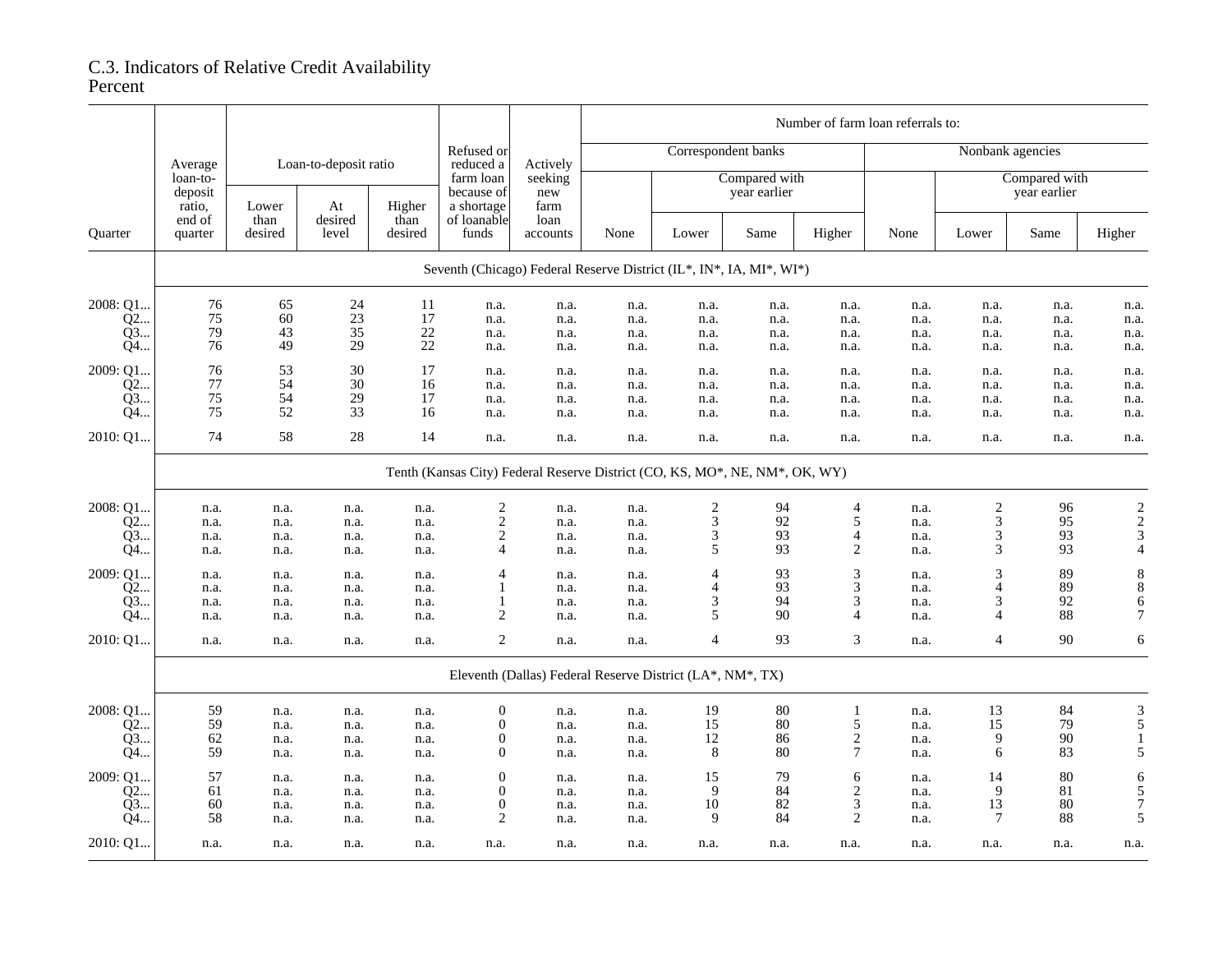## C.3. Indicators of Relative Credit Availability (continued)Percent

|                |                               |                                                                         |                  |                 |                                                                                       |                        |              |                     |                               |                  | Number of farm loan referrals to: |                               |                  |                  |  |
|----------------|-------------------------------|-------------------------------------------------------------------------|------------------|-----------------|---------------------------------------------------------------------------------------|------------------------|--------------|---------------------|-------------------------------|------------------|-----------------------------------|-------------------------------|------------------|------------------|--|
|                |                               | Loan-to-deposit ratio<br>Average                                        |                  |                 | Refused or<br>reduced a                                                               | Actively               |              | Correspondent banks |                               |                  |                                   | Nonbank agencies              |                  |                  |  |
|                | loan-to-<br>deposit<br>ratio, | Lower                                                                   | At               | Higher          | farm loan<br>because of<br>a shortage                                                 | seeking<br>new<br>farm |              |                     | Compared with<br>year earlier |                  |                                   | Compared with<br>year earlier |                  |                  |  |
| <b>Ouarter</b> | end of<br>quarter             | than<br>desired                                                         | desired<br>level | than<br>desired | of loanable<br>funds                                                                  | loan<br>accounts       | None         | Lower               | Same                          | Higher           | None                              | Lower                         | Same             | Higher           |  |
|                |                               | Ninth (Minneapolis) Federal Reserve District (MI*, MN, MT, ND, SD, WI*) |                  |                 |                                                                                       |                        |              |                     |                               |                  |                                   |                               |                  |                  |  |
| 2008: Q1       | n.a.                          | n.a.                                                                    | n.a.             | n.a.            | 1                                                                                     | n.a.                   | n.a.         | 11                  | 87                            | 3                | n.a.                              | $\,8$                         | 89               | 3                |  |
| Q2             | n.a.                          | n.a.                                                                    | n.a.             | n.a.            | 1                                                                                     | n.a.                   | n.a.         | 6                   | 93                            | $\overline{c}$   | n.a.                              | 6                             | 91               |                  |  |
| Q3…            | n.a.                          | n.a.                                                                    | n.a.             | n.a.            | 4                                                                                     | n.a.                   | n.a.         | 5                   | 91                            | $\overline{4}$   | n.a.                              | 4                             | 94               | $\frac{3}{2}$    |  |
| Q4…            | n.a.                          | n.a.                                                                    | n.a.             | n.a.            | 5                                                                                     | n.a.                   | n.a.         | 5                   | 92                            | 3                | n.a.                              | $\overline{4}$                | 92               |                  |  |
| 2009: Q1       | n.a.                          |                                                                         |                  |                 | 4                                                                                     | n.a.                   | n.a.         | 4                   | 91                            | $\overline{4}$   | n.a.                              | $\overline{2}$                | 93               | 5                |  |
| Q2             | n.a.                          | n.a.<br>n.a.                                                            | n.a.<br>n.a.     | n.a.<br>n.a.    | 2                                                                                     | n.a.                   | n.a.         | 5                   | 92                            | 3                | n.a.                              | 5                             | 94               | $\overline{c}$   |  |
| Q3             |                               |                                                                         |                  |                 | 1                                                                                     |                        |              | 3                   | 88                            | $\,$ 8 $\,$      |                                   | 3                             | 91               | $\overline{7}$   |  |
| Q4…            | n.a.<br>n.a.                  | n.a.<br>n.a.                                                            | n.a.<br>n.a.     | n.a.<br>n.a.    | $\overline{0}$                                                                        | n.a.<br>n.a.           | n.a.<br>n.a. | 3                   | 87                            | 10               | n.a.<br>n.a.                      | $\overline{4}$                | 87               | 10               |  |
|                |                               |                                                                         |                  |                 |                                                                                       |                        |              |                     |                               |                  |                                   |                               |                  |                  |  |
| 2010: Q1       | n.a.                          | n.a.                                                                    | n.a.             | n.a.            | $\boldsymbol{0}$                                                                      | n.a.                   | n.a.         | 5                   | 90                            | 5                | n.a.                              | 5                             | 86               | 8                |  |
|                |                               | Fifth (Richmond) Federal Reserve District (MD, NC, SC, VA, WV*)         |                  |                 |                                                                                       |                        |              |                     |                               |                  |                                   |                               |                  |                  |  |
| 2008: Q1       | n.a.                          | n.a.                                                                    | n.a.             | n.a.            | n.a.                                                                                  | n.a.                   | n.a.         | n.a.                | n.a.                          | n.a.             | n.a.                              | n.a.                          | n.a.             | n.a.             |  |
| 02             | 89                            | 31                                                                      | 56               | 13              | 0                                                                                     | 71                     | 86           | 0                   | 14                            | $\mathbf{0}$     | 86                                | $\mathbf{0}$                  | 14               | $\boldsymbol{0}$ |  |
| Q3…            | 75                            | 36                                                                      | 50               | 14              | 0                                                                                     | 73                     | 100          | 0                   | $\boldsymbol{0}$              | 0                | 100                               | $\boldsymbol{0}$              | $\boldsymbol{0}$ | $\boldsymbol{0}$ |  |
| Q4…            | 86                            | 36                                                                      | 50               | 14              | $\mathbf{0}$                                                                          | 75                     | 86           | 0                   | 14                            | $\overline{0}$   | 86                                | $\mathbf{0}$                  | 14               | $\boldsymbol{0}$ |  |
|                | 88                            |                                                                         |                  |                 | $\overline{0}$                                                                        |                        | 84           | $\overline{0}$      |                               | $\mathbf{0}$     |                                   |                               |                  |                  |  |
| 2009: O1       |                               | 16                                                                      | 68               | 16              |                                                                                       | 67                     |              |                     | 16                            |                  | 83                                | 6                             | 11               | $\boldsymbol{0}$ |  |
| Q2             | 84                            | 47                                                                      | 47               | 7               | 6                                                                                     | 76                     | 100          | $\mathbf{0}$        | $\overline{0}$                | $\overline{0}$   | 94                                | $\mathbf{0}$                  | 6                | $\boldsymbol{0}$ |  |
| Q3             | 79                            | 36                                                                      | 43               | 21              | 6                                                                                     | 75                     | 93           | $\boldsymbol{0}$    | $\tau$                        | $\boldsymbol{0}$ | 93                                | $\boldsymbol{0}$              | 7                | $\mathbf{0}$     |  |
| Q4…            | n.a.                          | n.a.                                                                    | n.a.             | n.a.            | n.a.                                                                                  | n.a.                   | n.a.         | n.a.                | n.a.                          | n.a.             | n.a.                              | n.a.                          | n.a.             | n.a.             |  |
| 2010: Q1       | 84                            | 31                                                                      | 63               | 6               | 11                                                                                    | 59                     | 93           | $\overline{0}$      | $\overline{7}$                | $\overline{0}$   | 88                                | $\overline{0}$                | 13               | $\mathbf{0}$     |  |
|                |                               |                                                                         |                  |                 | Twelfth (San Francisco) Federal Reserve District (AL, AZ, CA, HI, ID, NV, OR, UT, WA) |                        |              |                     |                               |                  |                                   |                               |                  |                  |  |
| 2008: Q1       | n.a.                          | n.a.                                                                    | n.a.             | n.a.            | $\boldsymbol{0}$                                                                      | n.a.                   | n.a.         | 0                   | 90                            | 10               | n.a.                              | $\boldsymbol{0}$              | 95               | 5                |  |
| 02             | n.a.                          | n.a.                                                                    | n.a.             | n.a.            | $\mathbf{0}$                                                                          | n.a.                   | n.a.         | 5                   | 81                            | 14               | n.a.                              | 5                             | 75               | 20               |  |
| Q3             | n.a.                          | n.a.                                                                    | n.a.             | n.a.            | $\boldsymbol{0}$                                                                      | n.a.                   | n.a.         | 15                  | 85                            | $\boldsymbol{0}$ | n.a.                              | 10                            | 80               | 10               |  |
| Q4             | n.a.                          | n.a.                                                                    | n.a.             | n.a.            | $\theta$                                                                              | n.a.                   | n.a.         | 6                   | 94                            | $\mathbf{0}$     | n.a.                              | 6                             | 89               | 6                |  |
| 2009: O1       | n.a.                          | n.a.                                                                    | n.a.             | n.a.            | $\theta$                                                                              | n.a.                   | n.a.         | 6                   | 82                            | 12               | n.a.                              | 7                             | 80               | 13               |  |
| Q2             | n.a.                          | n.a.                                                                    | n.a.             | n.a.            | 17                                                                                    | n.a.                   | n.a.         | 5                   | 75                            | 20               | n.a.                              | 5                             | 79               | 16               |  |
| Q3             | n.a.                          | n.a.                                                                    | n.a.             | n.a.            | 31                                                                                    | n.a.                   | n.a.         | $\boldsymbol{0}$    | 81                            | 19               | n.a.                              | $\boldsymbol{0}$              | 88               | 13               |  |
| Q4…            | n.a.                          | n.a.                                                                    | n.a.             | n.a.            | 33                                                                                    | n.a.                   | n.a.         | 10                  | 80                            | 10               | n.a.                              | $\Omega$                      | 85               | 15               |  |
| 2010: Q1       | n.a.                          | n.a.                                                                    | n.a.             | n.a.            | 18                                                                                    | n.a.                   | n.a.         | 6                   | 78                            | 17               | n.a.                              | $\mathbf{0}$                  | 72               | 28               |  |
|                |                               |                                                                         |                  |                 |                                                                                       |                        |              |                     |                               |                  |                                   |                               |                  |                  |  |

\* State falls only partly within the indicated Reserve District. n.a. Not available. Source. Federal Reserve Bank quarterly surveys of agricultural credit conditions at commercial banks.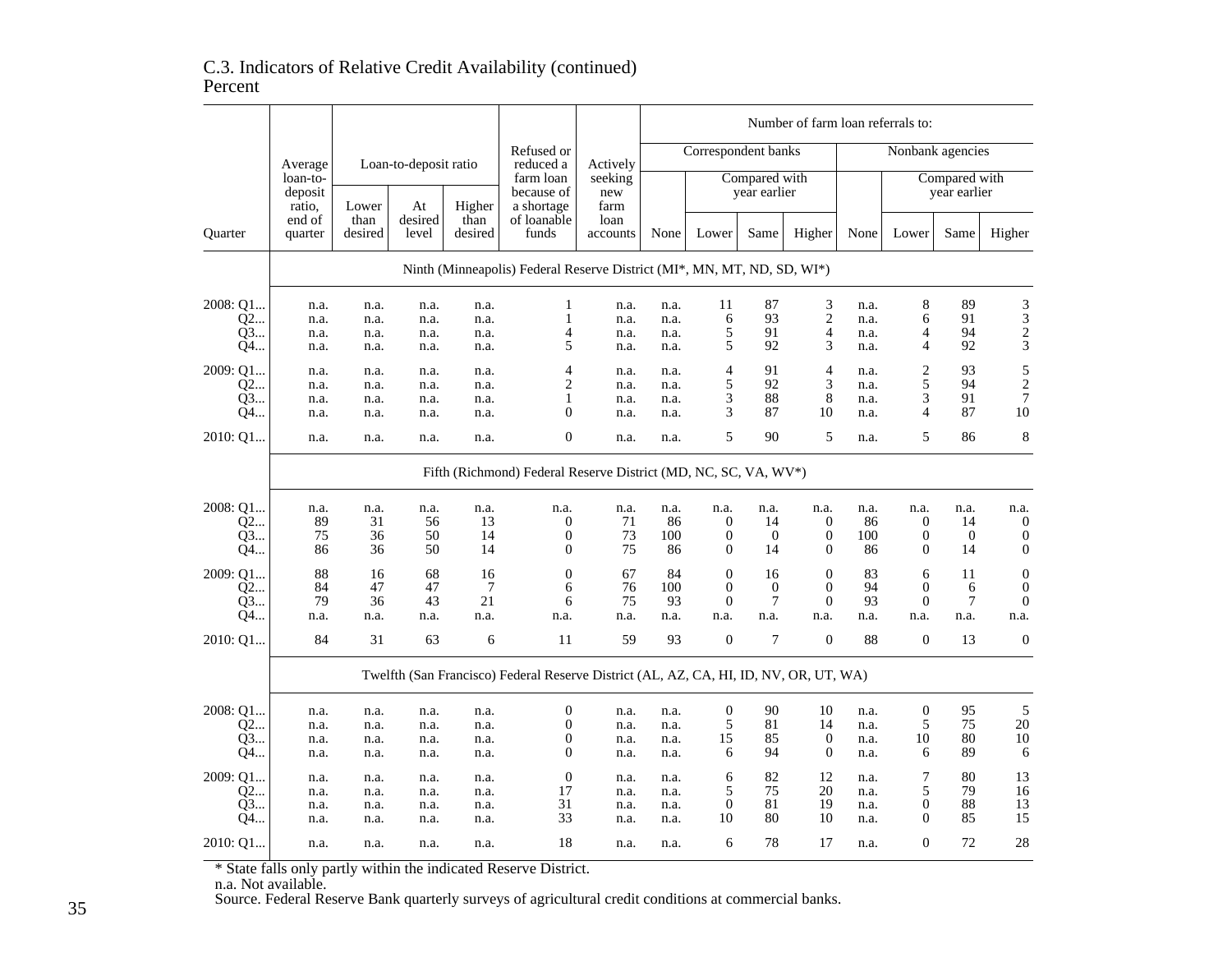| Quarter   | Feeder cattle<br>loans | Other operating<br>loans <sup>1</sup>                     | Intermediate non-real-<br>estate loans                              | Long-term real<br>estate loans |  |  |
|-----------|------------------------|-----------------------------------------------------------|---------------------------------------------------------------------|--------------------------------|--|--|
|           |                        |                                                           | Seventh (Chicago) Federal Reserve District (IL*, IN*, IA, MI*, WI*) |                                |  |  |
| 2008: Q1  | 6.9                    | 6.7                                                       | n.a.                                                                | 6.4                            |  |  |
| Q2<br>Q3… | 6.8<br>6.8             | 7.1<br>6.7                                                | n.a.<br>n.a.                                                        | 6.5<br>6.6                     |  |  |
| Q4        | 6.3                    | 6.2                                                       | n.a.                                                                | 6.2                            |  |  |
| 2009: Q1  | 6.3                    | 6.2                                                       | n.a.                                                                | 6.1                            |  |  |
| Q2        | 6.4                    | 6.2                                                       | n.a.                                                                | 6.2                            |  |  |
| Q3<br>Q4  | 6.4<br>6.4             | 6.2<br>6.2                                                | n.a.                                                                | 6.1<br>6.1                     |  |  |
|           |                        |                                                           | n.a.                                                                |                                |  |  |
| 2010: Q1  | 6.2                    | 6.1                                                       | n.a.                                                                | 6.0                            |  |  |
|           |                        | Eleventh (Dallas) Federal Reserve District (LA*, NM*, TX) |                                                                     |                                |  |  |
| 2008: Q1  | 7.8                    | 8.0                                                       | 7.7                                                                 | 7.2                            |  |  |
| Q2        | 7.5                    | 7.8                                                       | 7.6                                                                 | 7.2                            |  |  |
| Q3        | 7.4                    | 7.6                                                       | 7.5                                                                 | 6.9                            |  |  |
| Q4…       | 6.9                    | 6.9                                                       | 7.2                                                                 | 6.8                            |  |  |
| 2009: Q1  | 6.9                    | 7.2                                                       | 7.2                                                                 | 6.8                            |  |  |
| Q2        | 7.0                    | 7.0                                                       | 7.0                                                                 | 6.7                            |  |  |
| Q3        | 6.9                    | 7.2                                                       | 7.2                                                                 | 6.9                            |  |  |
| Q4        | 6.9                    | 7.0                                                       | 7.0                                                                 | 6.8                            |  |  |
| 2010: Q1  | n.a.                   | n.a.                                                      | n.a.                                                                | n.a.                           |  |  |
|           |                        |                                                           | Fifth (Richmond) Federal Reserve District (MD, NC, SC, VA, WV*)     |                                |  |  |
| 2008: Q1  | n.a.                   | n.a.                                                      | n.a.                                                                | n.a.                           |  |  |
| Q2        | 7.2                    | 7.1                                                       | 7.2                                                                 | $7.2\,$                        |  |  |
| Q3        | 6.9                    | 6.7                                                       | 6.9                                                                 | 7.1                            |  |  |
| Q4        | 6.8                    | 6.5                                                       | 6.6                                                                 | 6.9                            |  |  |
| 2009: Q1  | 6.9                    | 6.7                                                       | 6.9                                                                 | 7.1                            |  |  |
| Q2        | 6.9                    | 6.6                                                       | 6.6                                                                 | 6.9                            |  |  |
| Q3        | 6.7                    | 6.4                                                       | 6.7                                                                 | 7.1                            |  |  |
| Q4        | n.a.                   | n.a.                                                      | n.a.                                                                | n.a.                           |  |  |
| 2010: Q1  | 7.0                    | 6.5                                                       | 6.5                                                                 | 6.9                            |  |  |

## C.4. Average Fixed Interest Rates on Farm Loans Percent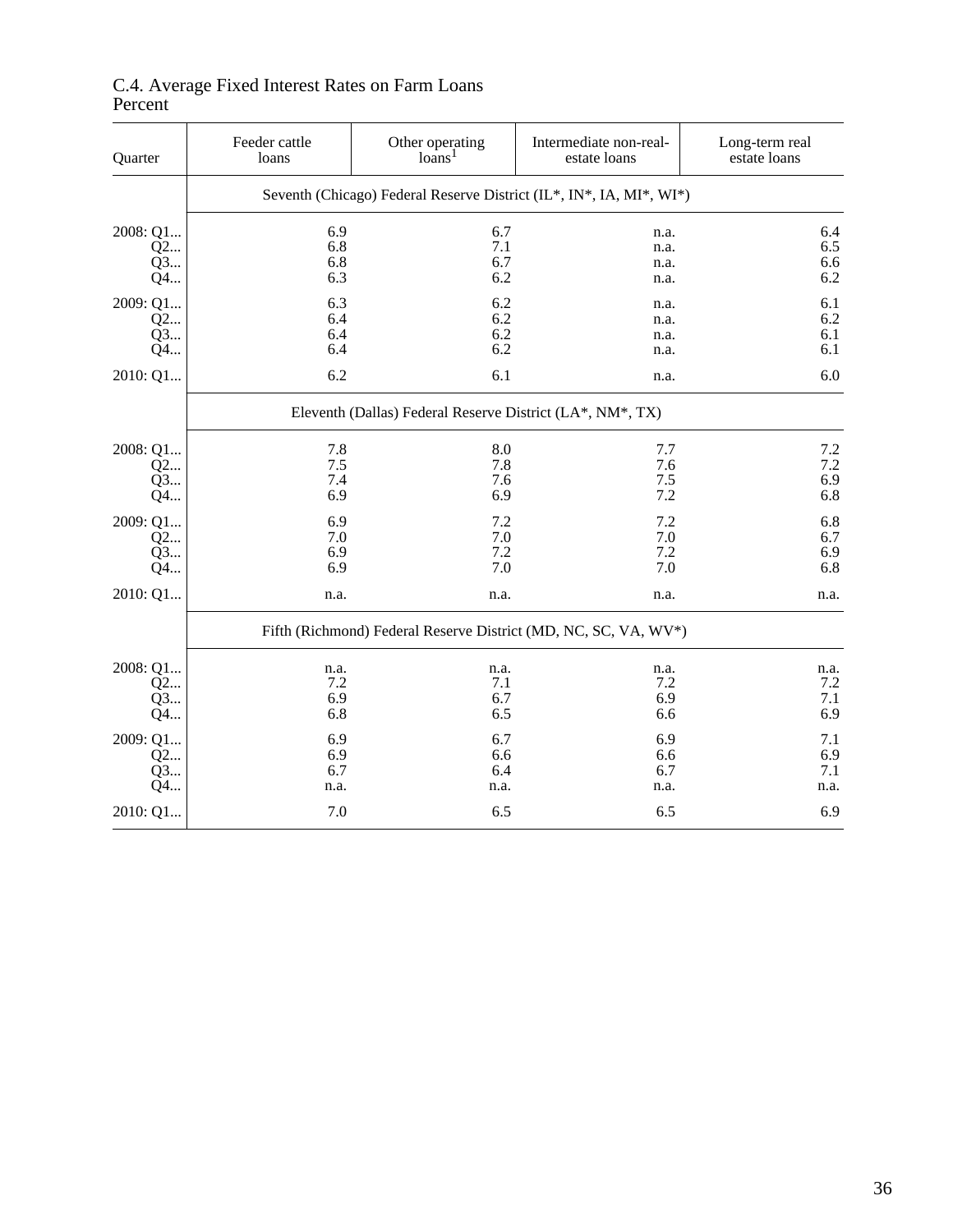| Quarter                    | Feeder cattle<br>loans                                                  | Other operating<br>loans <sup>1</sup>                                                 | Intermediate non-real<br>-estate loans | Long-term real<br>estate loans                          |  |  |  |  |  |  |  |  |
|----------------------------|-------------------------------------------------------------------------|---------------------------------------------------------------------------------------|----------------------------------------|---------------------------------------------------------|--|--|--|--|--|--|--|--|
|                            |                                                                         | Tenth (Kansas City) Federal Reserve District (CO, KS, MO*, NE, NM*, OK, WY)           |                                        |                                                         |  |  |  |  |  |  |  |  |
| 2008: Q1<br>Q2<br>Q3<br>Q4 | n.a.<br>n.a.<br>n.a.<br>n.a.                                            | 7.5<br>7.4<br>7.4<br>7.0                                                              | 7.4<br>7.3<br>7.3<br>7.1               | 7.0<br>$7.0\,$<br>$7.0\,$<br>6.8                        |  |  |  |  |  |  |  |  |
| 2009: Q1<br>Q2<br>Q3<br>Q4 | n.a.<br>n.a.<br>n.a.<br>n.a.                                            | 6.9<br>6.9<br>7.0<br>6.9                                                              | 7.0<br>7.0<br>7.0<br>7.0               |                                                         |  |  |  |  |  |  |  |  |
| 2010: Q1                   | 6.9<br>7.0<br>n.a.                                                      |                                                                                       |                                        |                                                         |  |  |  |  |  |  |  |  |
|                            | Ninth (Minneapolis) Federal Reserve District (MI*, MN, MT, ND, SD, WI*) |                                                                                       |                                        |                                                         |  |  |  |  |  |  |  |  |
| 2008: Q1<br>Q2<br>Q3<br>Q4 | n.a.<br>n.a.<br>n.a.<br>n.a.                                            | 7.2<br>6.9<br>7.0<br>6.7                                                              | 7.1<br>7.0<br>7.1<br>6.8               | 6.8<br>6.8<br>6.8<br>6.6                                |  |  |  |  |  |  |  |  |
| 2009: Q1<br>Q2<br>Q3<br>Q4 | n.a.<br>n.a.<br>n.a.<br>n.a.                                            | 6.4<br>6.4<br>6.4<br>6.4                                                              | 6.6<br>6.6<br>6.6<br>6.6               | 6.5<br>6.5<br>6.5<br>6.5                                |  |  |  |  |  |  |  |  |
| 2010: Q1                   | n.a.                                                                    | 6.4                                                                                   | 6.6                                    | 6.4                                                     |  |  |  |  |  |  |  |  |
|                            |                                                                         | Twelfth (San Francisco) Federal Reserve District (AL, AZ, CA, HI, ID, NV, OR, UT, WA) |                                        |                                                         |  |  |  |  |  |  |  |  |
| 2008: Q1<br>Q2<br>Q3<br>Q4 | n.a.<br>n.a.<br>n.a.<br>n.a.                                            | $7.2\,$<br>7.3<br>7.1<br>6.7                                                          | 7.4<br>7.4<br>7.6<br>7.0               | $\begin{array}{c} 7.2 \\ 7.2 \end{array}$<br>7.4<br>6.8 |  |  |  |  |  |  |  |  |
| 2009: Q1<br>Q2<br>Q3<br>Q4 | n.a.<br>n.a.<br>n.a.<br>n.a.                                            | 6.4<br>6.5<br>6.7<br>6.9                                                              | 6.8<br>7.2<br>7.2<br>7.2               | 6.9<br>7.2<br>$7.1\,$<br>7.0                            |  |  |  |  |  |  |  |  |
| 2010: Q1                   | n.a.                                                                    | 7.0                                                                                   | 7.2                                    | 7.1                                                     |  |  |  |  |  |  |  |  |

#### C.4. Average Fixed Interest Rates on Farm Loans (continued) Percent

 1. Loans used primarily to finance such items as current crop production expenses and the care and feeding of livestock (including poultry).

\* State falls only partly within the indicated Reserve District.

n.a. Not available.

Source. Federal Reserve Bank quarterly surveys of agricultural credit conditions at commercial banks.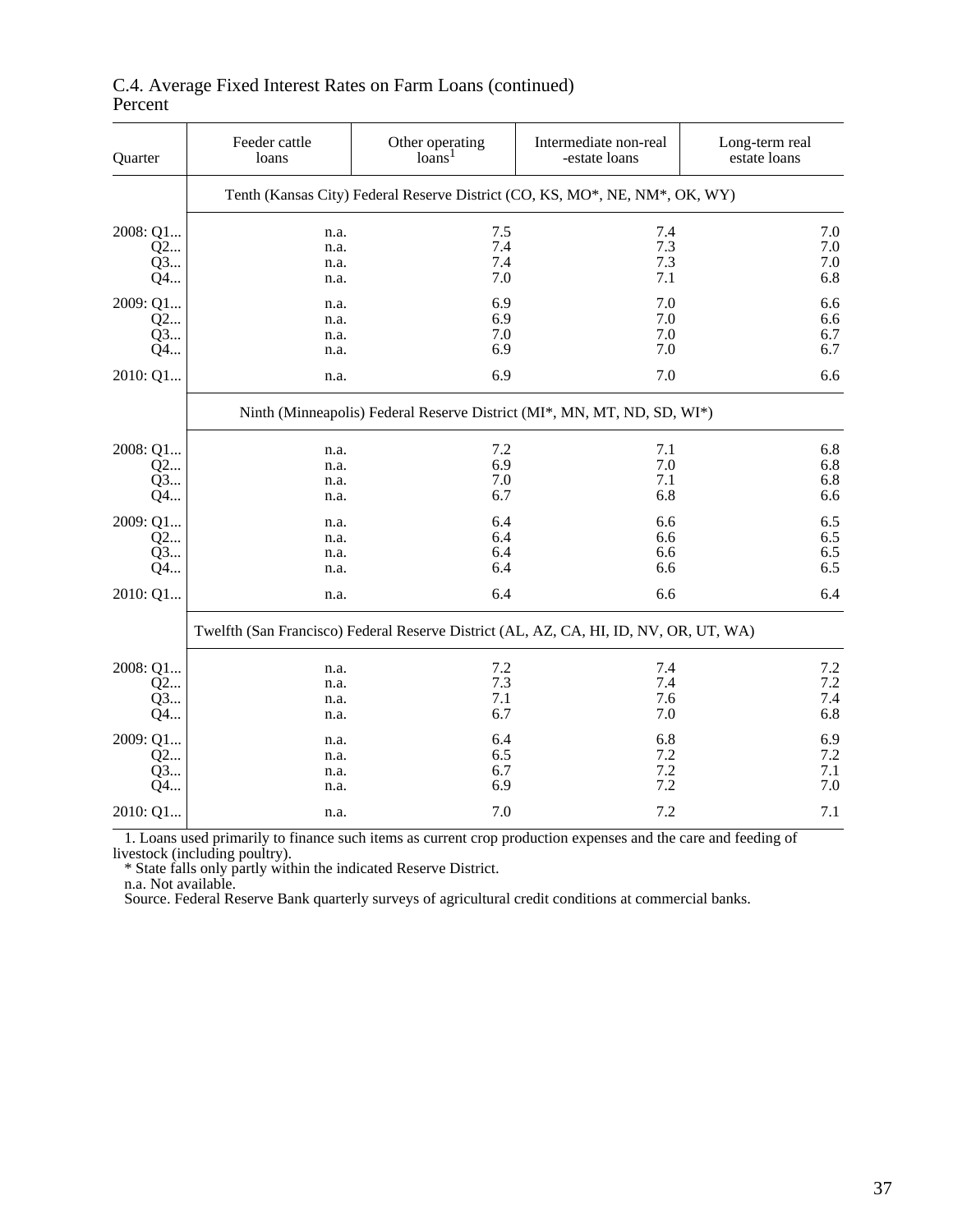| Quarter  | Other operating                                                             | Intermediate non-real-                                                  | Long-term real                                                                        |  |  |  |  |  |  |  |  |
|----------|-----------------------------------------------------------------------------|-------------------------------------------------------------------------|---------------------------------------------------------------------------------------|--|--|--|--|--|--|--|--|
|          | loans <sup>1</sup>                                                          | estate loans                                                            | estate loans                                                                          |  |  |  |  |  |  |  |  |
|          |                                                                             | Ninth (Minneapolis) Federal Reserve District (MI*, MN, MT, ND, SD, WI*) |                                                                                       |  |  |  |  |  |  |  |  |
| 2008: Q1 | 6.9                                                                         | 7.0                                                                     | 6.6                                                                                   |  |  |  |  |  |  |  |  |
| Q2       | 6.6                                                                         | 6.7                                                                     | 6.4                                                                                   |  |  |  |  |  |  |  |  |
| Q3       | 6.7                                                                         | 6.8                                                                     | 6.5                                                                                   |  |  |  |  |  |  |  |  |
| Q4       | 6.2                                                                         | 6.4                                                                     | 6.1                                                                                   |  |  |  |  |  |  |  |  |
| 2009: Q1 | 6.0                                                                         | 6.1                                                                     | 5.9                                                                                   |  |  |  |  |  |  |  |  |
| Q2       | 6.0                                                                         | 6.2                                                                     | 5.9                                                                                   |  |  |  |  |  |  |  |  |
| Q3       | 6.1                                                                         | 6.2                                                                     | 5.9                                                                                   |  |  |  |  |  |  |  |  |
| Q4       | 5.9                                                                         | 6.1                                                                     | 5.9                                                                                   |  |  |  |  |  |  |  |  |
| 2010: Q1 | 6.0                                                                         | 6.1                                                                     | 5.8                                                                                   |  |  |  |  |  |  |  |  |
|          | Tenth (Kansas City) Federal Reserve District (CO, KS, MO*, NE, NM*, OK, WY) |                                                                         |                                                                                       |  |  |  |  |  |  |  |  |
| 2008: Q1 | 7.4                                                                         | 7.2                                                                     | 6.7                                                                                   |  |  |  |  |  |  |  |  |
| Q2       | 7.1                                                                         | 6.9                                                                     | 6.6                                                                                   |  |  |  |  |  |  |  |  |
| Q3       | 7.0                                                                         | 6.9                                                                     | 6.5                                                                                   |  |  |  |  |  |  |  |  |
| Q4       | 6.7                                                                         | 6.7                                                                     | 6.4                                                                                   |  |  |  |  |  |  |  |  |
| 2009: Q1 | 6.5                                                                         | 6.5                                                                     | 6.2                                                                                   |  |  |  |  |  |  |  |  |
| Q2       | 6.6                                                                         | 6.5                                                                     | 6.2                                                                                   |  |  |  |  |  |  |  |  |
| Q3       | 6.6                                                                         | 6.6                                                                     | 6.2                                                                                   |  |  |  |  |  |  |  |  |
| Q4       | 6.6                                                                         | 6.5                                                                     | 6.2                                                                                   |  |  |  |  |  |  |  |  |
| 2010: Q1 | 6.5                                                                         | 6.4                                                                     | 6.2                                                                                   |  |  |  |  |  |  |  |  |
|          |                                                                             |                                                                         | Twelfth (San Francisco) Federal Reserve District (AL, AZ, CA, HI, ID, NV, OR, UT, WA) |  |  |  |  |  |  |  |  |
| 2008: Q1 | 7.5                                                                         | 7.6                                                                     | 7.7                                                                                   |  |  |  |  |  |  |  |  |
| Q2       | 6.6                                                                         | 6.8                                                                     | 6.8                                                                                   |  |  |  |  |  |  |  |  |
| Q3       | 6.8                                                                         | 7.3                                                                     | 7.1                                                                                   |  |  |  |  |  |  |  |  |
| Q4       | 5.5                                                                         | 5.9                                                                     | 5.8                                                                                   |  |  |  |  |  |  |  |  |
| 2009: Q1 | 5.7                                                                         | 6.1                                                                     | 6.0                                                                                   |  |  |  |  |  |  |  |  |
| Q2       | 5.9                                                                         | 6.5                                                                     | 6.5                                                                                   |  |  |  |  |  |  |  |  |
| Q3       | 5.9                                                                         | 6.5                                                                     | 6.6                                                                                   |  |  |  |  |  |  |  |  |
| Q4       | 5.9                                                                         | 6.3                                                                     | 6.2                                                                                   |  |  |  |  |  |  |  |  |
| 2010: Q1 | 6.0                                                                         | 6.3                                                                     | 6.2                                                                                   |  |  |  |  |  |  |  |  |

#### C.5. Average Variable Interest Rates on Farm Loans Percent

 1. Loans used primarily to finance such items as current crop production expenses and the care and feeding of livestock (including poultry).

\* State falls only partly within the indicated Reserve District.

n.a. Not available.

Source. Federal Reserve Bank quarterly surveys of agricultural credit conditions at commercial banks.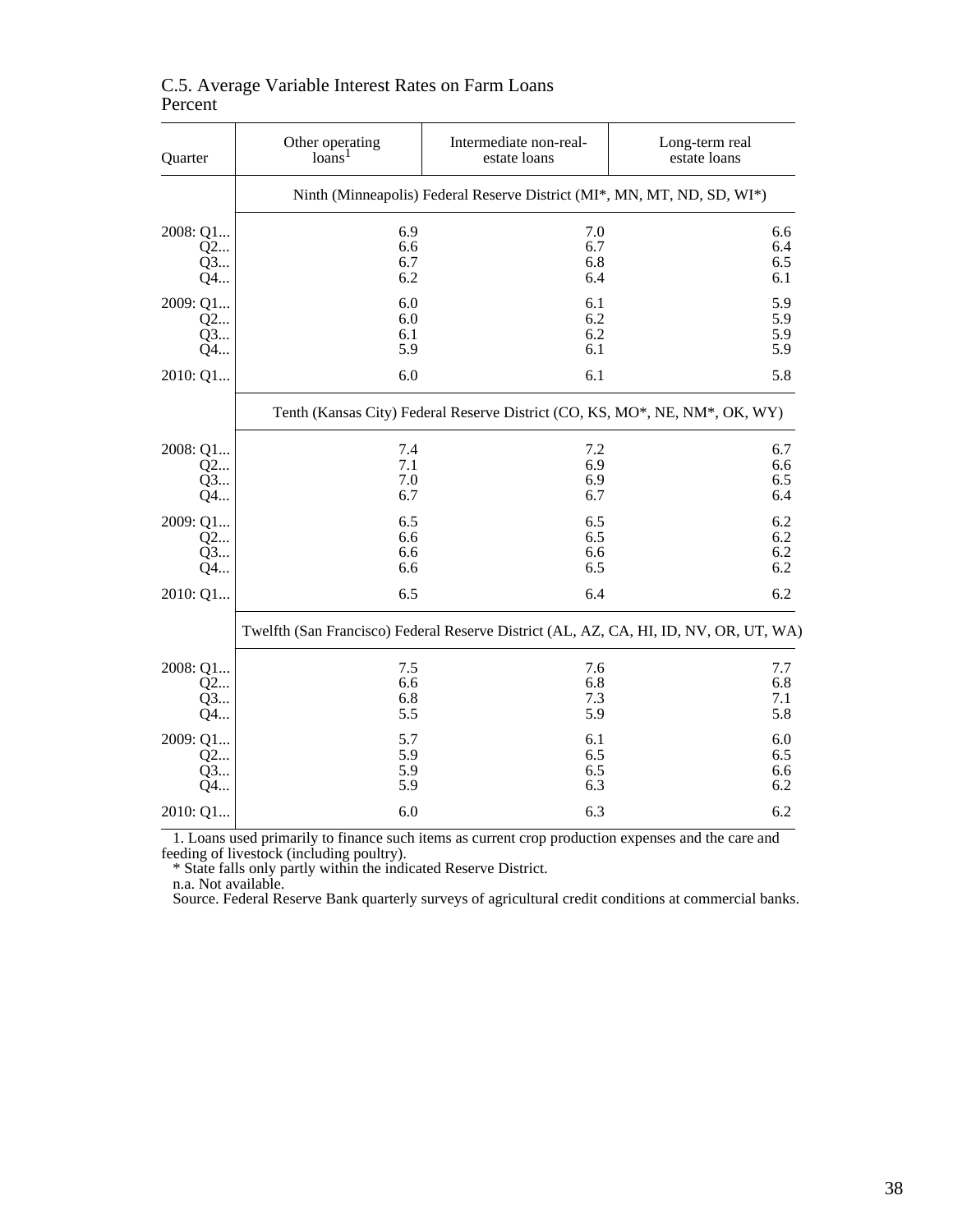#### Market value of good farmlandExpected trend in real estate farm loan volumeTrend expected during a during the next quarter, Percentage change Percentage change Percentage change from the next quarter compared to year earlier a year earlier (percentage of banks) (percentage of banks) Dry- Irri- Ranch- Dry- Irri- Ranch-Quarter | All | land | gated | land | All | land | gated | land | Down | Stable | Up | Lower | Same | Higher Seventh (Chicago) Federal Reserve District (IL\*, IN\*, IA, MI\*, WI\*) $2008: Q1...$ <br>Q2...<br>Q3... 2 n.a. n.a. n.a. 14 n.a. n.a. n.a. 2 49 49 13 54 33 Q2... 3 n.a. n.a. n.a. 15 n.a. n.a. n.a. 2 61 37 12 68 20 Q3... 2 n.a. n.a. n.a. 14 n.a. n.a. n.a. 17 67 16 10 65 2415 Q4... | 4 n.a. n.a. n.a. 5 n.a. n.a. n.a. 35 61 4 19 66 15 2009: Q1... | -1 n.a. n.a. n.a. -2 n.a. n.a. n.a. 30 66 4 20 71 9 12 Q2... 0 n.a. n.a. n.a. -3 n.a. n.a. n.a. 28 71 1 31 57 1210 Q3... 2 n.a. n.a. n.a. -4 n.a. n.a. n.a. 27 69 4 27 63 1012 Q4... 2 n.a. n.a. n.a. 2 n.a. n.a. n.a. 10 84 6 24 64 122010: Q1... 2 n.a. n.a. n.a. 4 n.a. n.a. n.a. 8 85 7 15 70 15Fifth (Richmond) Federal Reserve District (MD, NC, SC, VA, WV\*)  $2008: Q1...$ <br>Q2...<br>Q3... n.a. n.a. n.a. n.a. n.a. n.a. n.a. n.a. n.a. n.a. n.a. n.a. n.a. n.a. Q2... n.a. n.a. n.a. n.a. -3 n.a. n.a. n.a. 18 65 18 40 53 7 $\overline{7}$ Q3... | -6 n.a. n.a. n.a. -2 n.a. n.a. n.a. 20 80 0 67 27 7 6 Q4... -1 n.a. n.a. n.a. -8 n.a. n.a. n.a. 25 69 6 81 13 62009: Q1... -1 n.a. n.a. n.a. n.a. n.a. n.a. n.a. 20 80 0 40 55 5 $\boldsymbol{0}$  Q2... 9 n.a. n.a. n.a. 1 n.a. n.a. n.a. 33 67 0 50 50 06 Q3... | -6 n.a. n.a. n.a. 1 n.a. n.a. n.a. 25 75 0 56 38 6 n.a. Q4... n.a. n.a. n.a. n.a. n.a. n.a. n.a. n.a. n.a. n.a. n.a. n.a. n.a. n.a. 2010: Q1... n.a. n.a. n.a. n.a. 6 n.a. n.a. n.a. 6 83 11 22 67 11Eleventh (Dallas) Federal Reserve District (LA\*, NM\*, TX)2008: Q1... n.a. 3 4 4 n.a. 23 15 13 n.a. n.a. n.a. 26 64 1013 Q2... n.a. 2 -0 -2 n.a. 18 13 9 n.a. n.a. n.a. 22 65 133 Q3... n.a. 2 3 -1 n.a. 12 9 3 n.a. n.a. n.a. 27 70 3 $\overline{2}$  Q4... n.a. 2 1 -2 n.a. 9 8 -1 n.a. n.a. n.a. 44 54 22009: Q1... n.a. 0 0 2 n.a. 5 4 -3 n.a. n.a. n.a. 38 58 45 Q2... n.a. -0 -1 0 n.a. 3 4 -1 n.a. n.a. n.a. 33 62 59 Q3... n.a. -3 -2 0 n.a. -2 -1 -0 n.a. n.a. n.a. 38 54 95 Q4... n.a. -2 -1 -1 n.a. -5 -4 1 n.a. n.a. n.a. 29 66 52010: Q1... n.a. n.a. n.a. n.a. n.a. n.a. n.a. n.a. n.a. n.a. n.a. n.a. n.a. n.a.

## C.6. Trends in Farm Real Estate Values and Loan Volume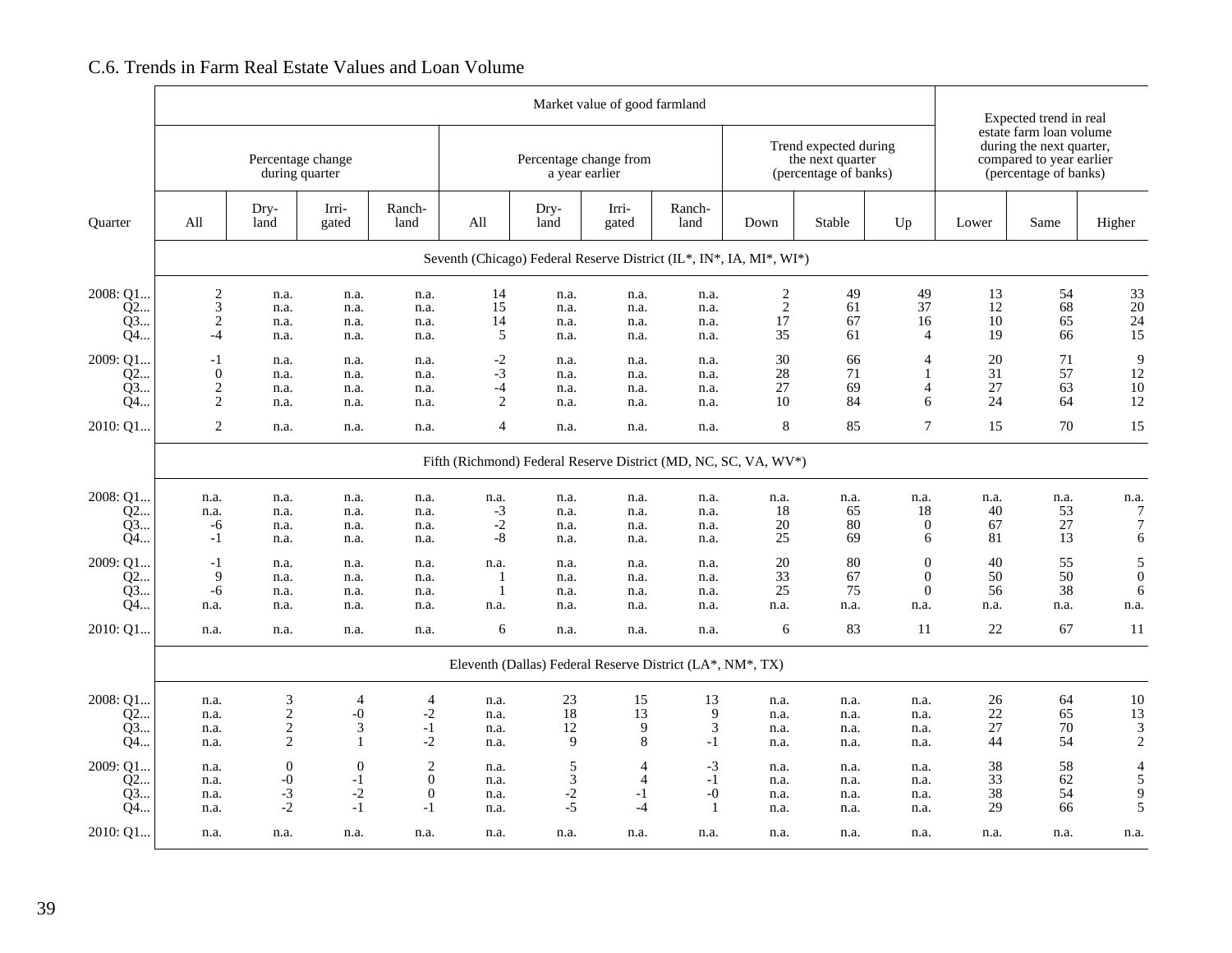|                            |                                                                             |                                                   |                                        |                                              |                              |                                                                                       | Market value of good farmland                       |                                                     |                                                                    |                              |                              | Expected trend in real                                                                                   |                              |                              |
|----------------------------|-----------------------------------------------------------------------------|---------------------------------------------------|----------------------------------------|----------------------------------------------|------------------------------|---------------------------------------------------------------------------------------|-----------------------------------------------------|-----------------------------------------------------|--------------------------------------------------------------------|------------------------------|------------------------------|----------------------------------------------------------------------------------------------------------|------------------------------|------------------------------|
|                            |                                                                             |                                                   | Percentage change<br>during quarter    |                                              |                              | Percentage change from<br>a year earlier                                              |                                                     |                                                     | Trend expected during<br>the next quarter<br>(percentage of banks) |                              |                              | estate farm loan volume<br>during the next quarter,<br>compared to year earlier<br>(percentage of banks) |                              |                              |
| Quarter                    | All                                                                         | Dry-<br>land                                      | Irri-<br>gated                         | Ranch-<br>land                               | All                          | Dry-<br>land                                                                          | Irri-<br>gated                                      | Ranch-<br>land                                      | Down                                                               | Stable                       | Up                           | Lower                                                                                                    | Same                         | Higher                       |
|                            |                                                                             |                                                   |                                        |                                              |                              | Ninth (Minneapolis) Federal Reserve District (MI*, MN, MT, ND, SD, WI*)               |                                                     |                                                     |                                                                    |                              |                              |                                                                                                          |                              |                              |
| 2008: Q1<br>Q2<br>Q3<br>Q4 | n.a.<br>n.a.<br>n.a.<br>n.a.                                                | 4<br>6<br>5<br>-4                                 | 1<br>9<br>$-2$<br>$\mathfrak{Z}$       | -6<br>12<br>$-2$<br>$-5$                     | n.a.<br>n.a.<br>n.a.<br>n.a. | 23<br>24<br>24<br>12                                                                  | 14<br>21<br>13<br>11                                | 14<br>23<br>$\overline{9}$<br>$-2$                  | n.a.<br>n.a.<br>n.a.<br>n.a.                                       | n.a.<br>n.a.<br>n.a.<br>n.a. | n.a.<br>n.a.<br>n.a.<br>n.a. | n.a.<br>n.a.<br>n.a.<br>n.a.                                                                             | n.a.<br>n.a.<br>n.a.<br>n.a. | n.a.<br>n.a.<br>n.a.<br>n.a. |
| 2009: Q1<br>Q2<br>Q3<br>Q4 | n.a.<br>n.a.<br>n.a.<br>n.a.                                                | $-3$<br>$\overline{2}$<br>$-4$<br>$7\phantom{.0}$ | $-7$<br>$-1$<br>1<br>9                 | $-1$<br>$\mathbf{2}$<br>$-7$<br>6            | n.a.<br>n.a.<br>n.a.<br>n.a. | $\sqrt{3}$<br>$\boldsymbol{0}$<br>-9<br>2                                             | $\frac{2}{-7}$<br>$-3$<br>3                         | $\overline{4}$<br>$-5$<br>$-10$<br>$\boldsymbol{0}$ | n.a.<br>n.a.<br>n.a.<br>n.a.                                       | n.a.<br>n.a.<br>n.a.<br>n.a. | n.a.<br>n.a.<br>n.a.<br>n.a. | n.a.<br>n.a.<br>n.a.<br>n.a.                                                                             | n.a.<br>n.a.<br>n.a.<br>n.a. | n.a.<br>n.a.<br>n.a.<br>n.a. |
| 2010: Q1                   | n.a.                                                                        | 4                                                 | $\overline{7}$                         | 3                                            | n.a.                         | 9                                                                                     | 17                                                  | $\overline{4}$                                      | n.a.                                                               | n.a.                         | n.a.                         | n.a.                                                                                                     | n.a.                         | n.a.                         |
|                            | Tenth (Kansas City) Federal Reserve District (CO, KS, MO*, NE, NM*, OK, WY) |                                                   |                                        |                                              |                              |                                                                                       |                                                     |                                                     |                                                                    |                              |                              |                                                                                                          |                              |                              |
| 2008: Q1<br>Q2<br>Q3<br>Q4 | n.a.<br>n.a.<br>n.a.<br>n.a.                                                | 3<br>$-3$<br>$\overline{7}$<br>$-1$               | 8<br>$-2$<br>$\sqrt{5}$<br>$-1$        | $-1$<br>$-2$<br>6<br>$-0$                    | n.a.<br>n.a.<br>n.a.<br>n.a. | 16<br>13<br>23<br>6                                                                   | $\begin{array}{c} 22 \\ 17 \end{array}$<br>26<br>10 | 13<br>9<br>15<br>3                                  | n.a.<br>n.a.<br>n.a.<br>n.a.                                       | n.a.<br>n.a.<br>n.a.<br>n.a. | n.a.<br>n.a.<br>n.a.<br>n.a. | n.a.<br>n.a.<br>n.a.<br>n.a.                                                                             | n.a.<br>n.a.<br>n.a.<br>n.a. | n.a.<br>n.a.<br>n.a.<br>n.a. |
| 2009: O1<br>Q2<br>Q3<br>Q4 | n.a.<br>n.a.<br>n.a.<br>n.a.                                                | $-1$<br>$-1$<br>$\mathbf{0}$<br>1                 | $-1$<br>$-4$<br>$\overline{2}$<br>$-2$ | $-4$<br>$\mathbf{1}$<br>$\mathbf{0}$<br>$-0$ | n.a.<br>n.a.<br>n.a.<br>n.a. | $\sqrt{2}$<br>$\overline{4}$<br>$-2$<br>$-0$                                          | $\overline{2}$<br>$-0$<br>$-3$<br>$-4$              | $-1$<br>3<br>$-3$<br>$-3$                           | n.a.<br>n.a.<br>n.a.<br>n.a.                                       | n.a.<br>n.a.<br>n.a.<br>n.a. | n.a.<br>n.a.<br>n.a.<br>n.a. | n.a.<br>n.a.<br>n.a.<br>n.a.                                                                             | n.a.<br>n.a.<br>n.a.<br>n.a. | n.a.<br>n.a.<br>n.a.<br>n.a. |
| 2010: Q1.                  | n.a.                                                                        | $\sqrt{2}$                                        | 3                                      | $\mathbf{2}$                                 | n.a.                         | $\mathfrak{Z}$                                                                        | $\mathbf{0}$                                        | 3                                                   | n.a.                                                               | n.a.                         | n.a.                         | n.a.                                                                                                     | n.a.                         | n.a.                         |
|                            |                                                                             |                                                   |                                        |                                              |                              | Twelfth (San Francisco) Federal Reserve District (AL, AZ, CA, HI, ID, NV, OR, UT, WA) |                                                     |                                                     |                                                                    |                              |                              |                                                                                                          |                              |                              |
| 2008: Q1<br>Q2<br>03<br>Q4 | n.a.<br>n.a.<br>n.a.<br>n.a.                                                | -4<br>$\overline{4}$<br>-17<br>23                 | $-2$<br>12<br>$-0$<br>11               | 8<br>$\mathbf{0}$<br>-4<br>2                 | n.a.<br>n.a.<br>n.a.<br>n.a. | $-34$<br>$-30$<br>-9<br>2                                                             | $-24$<br>$-15$<br>$\,8\,$<br>23                     | $-10$<br>$-6$<br>13<br>5                            | n.a.<br>n.a.<br>n.a.<br>n.a.                                       | n.a.<br>n.a.<br>n.a.<br>n.a. | n.a.<br>n.a.<br>n.a.<br>n.a. | n.a.<br>n.a.<br>n.a.<br>n.a.                                                                             | n.a.<br>n.a.<br>n.a.<br>n.a. | n.a.<br>n.a.<br>n.a.<br>n.a. |
| 2009: Q1<br>Q2<br>O3<br>Q4 | n.a.<br>n.a.<br>n.a.<br>n.a.                                                | $-5$<br>3<br>6<br>-8                              | -10<br>8<br>-4<br>$-1$                 | $-3$<br>$-0$<br>5<br>$-16$                   | n.a.<br>n.a.<br>n.a.<br>n.a. | -1<br>$-1$<br>27<br>$-5$                                                              | $12\,$<br>$\overline{7}$<br>$\mathfrak{Z}$<br>$-9$  | $-5$<br>$-6$<br>3<br>$-15$                          | n.a.<br>n.a.<br>n.a.<br>n.a.                                       | n.a.<br>n.a.<br>n.a.<br>n.a. | n.a.<br>n.a.<br>n.a.<br>n.a. | n.a.<br>n.a.<br>n.a.<br>n.a.                                                                             | n.a.<br>n.a.<br>n.a.<br>n.a. | n.a.<br>n.a.<br>n.a.<br>n.a. |
| 2010: Q1                   | n.a.                                                                        | 18                                                | $-1$                                   | $\tau$                                       | n.a.                         | 19                                                                                    | 1                                                   | -6                                                  | n.a.                                                               | n.a.                         | n.a.                         | n.a.                                                                                                     | n.a.                         | n.a.                         |

## C.6. Trends in Farm Real Estate Values and Loan Volume (continued)

\* State falls only partly within the indicated Reserve District. n.a. Not available.

Source. Federal Reserve Bank quarterly surveys of agricultural credit conditions at commercial banks.